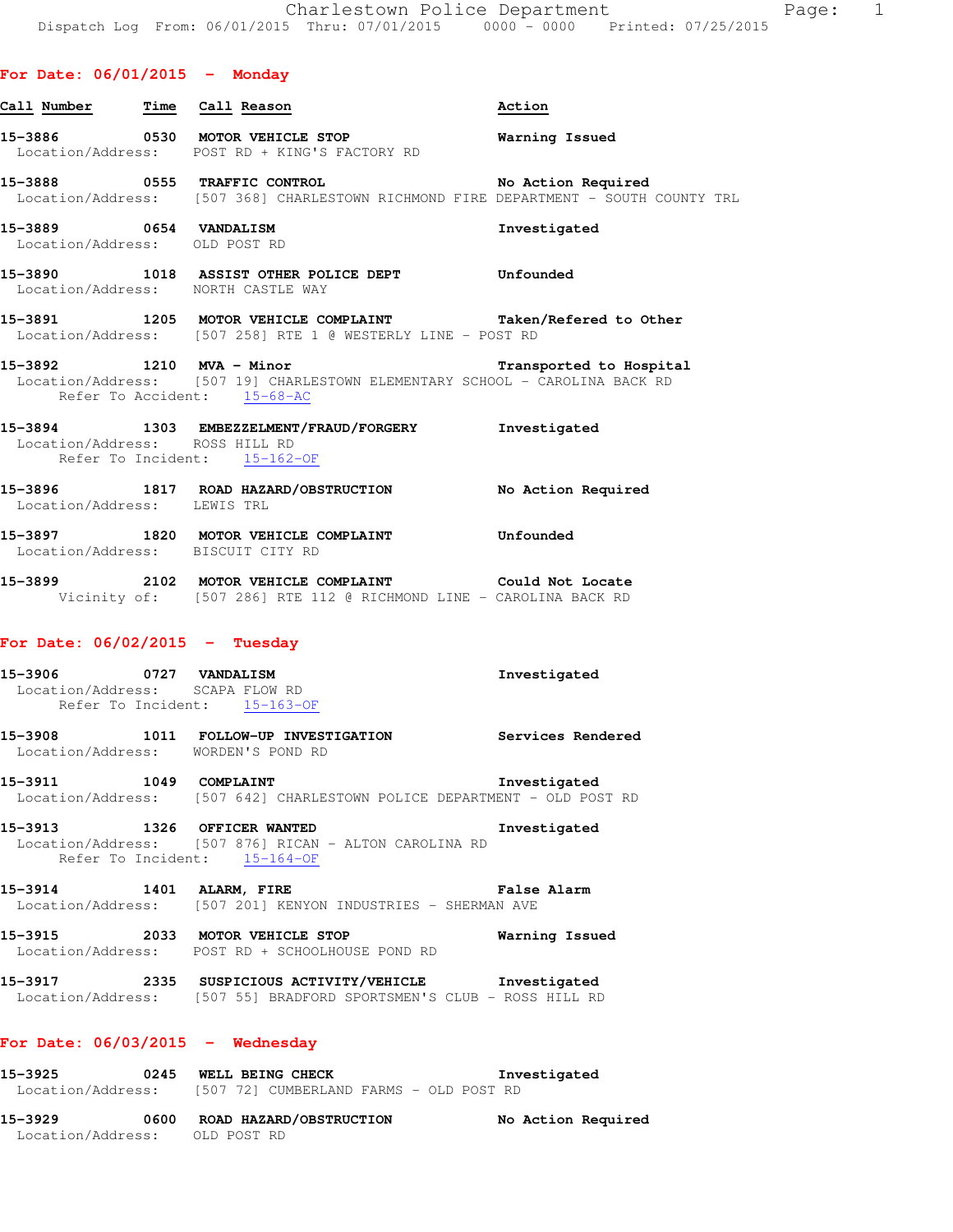| 15-3930 0833 OFFICER WANTED<br>Location/Address: OLD POST RD |                                                                                                                                      | Investigated       |
|--------------------------------------------------------------|--------------------------------------------------------------------------------------------------------------------------------------|--------------------|
|                                                              | 15-3932 0900 ASSIST OTHER TOWN DEPT Services Rendered<br>Location/Address: [507 19] CHARLESTOWN ELEMENTARY SCHOOL - CAROLINA BACK RD |                    |
|                                                              | 15-3933 0950 TRAFFIC CONTROL Services Rendered<br>Location/Address: POST RD + KING'S FACTORY RD                                      |                    |
|                                                              | 15-3934 1208 MVA - Minor<br>Location/Address: POST RD + LAKESIDE DR                                                                  | Investigated       |
| 15-3935 1219 DISABLED MV                                     | Location/Address: PACKAGE STORE - POST RD                                                                                            | No Action Required |
|                                                              | 15-3936 1224 ANIMAL COMPLAINT<br>Location/Address: [507 854] WINDSWEPT INN - PROSSER TRL                                             | Investigated       |
| Location/Address: KLONDIKE RD                                | 15-3939 1459 DOMESTIC/Assault/Diso/Other Unfounded                                                                                   |                    |
|                                                              | 15-3941 1835 ANIMAL COMPLAINT<br>Location/Address: SOUTH COUNTY TRL                                                                  | Investigated       |
|                                                              | 15-3942 1842 MOTOR VEHICLE STOP Citation Issued<br>Location/Address: [507 854] WINDSWEPT INN - PROSSER TRL                           |                    |
| Location/Address: CRESTWOOD LN                               | 15-3943 1919 ANIMAL COMPLAINT                                                                                                        | Investigated       |
|                                                              | 15-3944 1923 VANDALISM<br>Location/Address: CAROLINA BACK RD<br>Refer To Incident: 15-165-OF                                         | Report Taken       |
| Location/Address: CRESTWOOD LN                               | 15-3945 1944 ANIMAL COMPLAINT                                                                                                        | No Action Required |
|                                                              | 15-3946 1947 COMPLAINT<br>Location/Address: POST RD + NARROW LN                                                                      | Investigated       |
|                                                              | 15-3947 2051 TRAFFIC CONTROL<br>Location/Address: POST RD + WEST BEACH RD                                                            | Services Rendered  |
|                                                              | 15-3949 2121 SUSPICIOUS ACTIVITY/VEHICLE<br>Location/Address: [507 320] QUONOCHONTAUG BREACHWAY - WEST BEACH RD                      | Services Rendered  |
| For Date: $06/04/2015$ - Thursday                            |                                                                                                                                      |                    |
| 15-3953 0149 MVA - Minor                                     |                                                                                                                                      | Investigated       |

 Location/Address: SOUTH COUNTY TRL + NEW BISCUIT CITY RD Refer To Accident: 15-69-AC

**15-3957 0533 MOTOR VEHICLE STOP Warning Issued**  Location/Address: POST RD + TAMANACO DR **15-3959 0956 ALARM, BURGLAR Building Checked/Secure**  Location/Address: [507 562] NEW BISCUIT CITY RD **15-3960 1017 SERVE WARRANT Investigated**  Location/Address: COLUMBIA HEIGHTS OVAL **15-3963 1113 ALARM, FIRE False Alarm**  Location/Address: SOUTH ARNOLDA RD

**15-3966 1506 ASSIST CITIZEN Services Rendered**  Location/Address: [507 469] OLD MILL DINER - SOUTH COUNTY TRL

**15-3967 1509 ASSIST OTHER TOWN DEPT Services Rendered**  Location/Address: POST RD + PROSSER TRL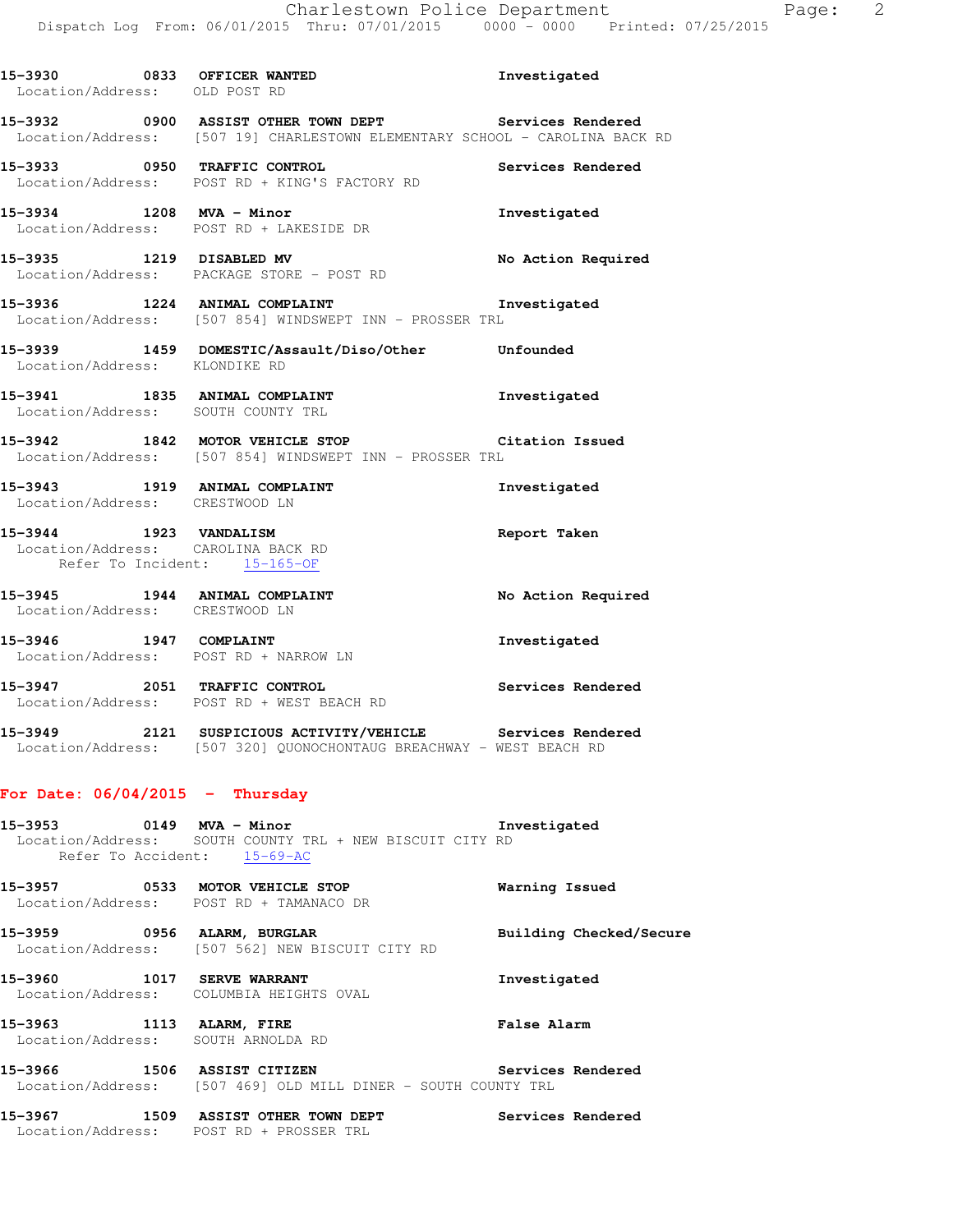|                             | 15-3968 1515 ALARM, BURGLAR BUIlding Checked/Secure<br>Location/Address: NORTH NIANTIC DP<br>Location/Address: NORTH NIANTIC DR  |                   |
|-----------------------------|----------------------------------------------------------------------------------------------------------------------------------|-------------------|
|                             | 15-3970 1618 NOTIFICATION<br>Location/Address: GENERAL STANTON LN                                                                | Services Rendered |
|                             | 15-3971 1659 MOTOR VEHICLE STOP Citation Issued<br>Location/Address: POST RD + KING'S FACTORY RD                                 |                   |
| Location/Address: SUNSET DR | 15-3973 1828 DISTURBANCE/Music/Noise No Action Required                                                                          |                   |
|                             | 15-3974 1841 ALARM, BURGLAR <b>BURGLAR</b> Building Checked/Secure<br>Location/Address: [507 885] THE PURPLE SHELL - OLD POST RD |                   |
|                             | 15-3976 2115 SUSPICIOUS ACTIVITY/VEHICLE Investigated<br>Location/Address: [507 1] CHARLESTOWN TOWN HALL - SOUTH COUNTY TRL      |                   |
|                             | 15-3977 2137 ASSIST OTHER POLICE DEPT Investigated<br>Location/Address: [507 258] RTE 1 @ SOUTH KINGSTOWN LINE - POST RD         |                   |
|                             | 15-3978 2153 MOTOR VEHICLE STOP <b>Warning Issued</b><br>Location/Address: COLUMBIA HEIGHTS RD                                   |                   |
|                             | 15-3979 2214 SUSPICIOUS ACTIVITY/VEHICLE Services Rendered<br>Location/Address: STATE GARAGE - POST RD                           |                   |
|                             | Location/Address: [507 362] RTE 2 @ SUNOCO - SOUTH COUNTY TRL                                                                    |                   |
|                             | 15-3982 2313 MOTOR VEHICLE COMPLAINT                                                                                             | Investigated      |

# **For Date: 06/05/2015 - Friday**

Location/Address: SOUTH COUNTY TRL

|         | 15-3988 0145 WATER RESCUE<br>Location/Address: SURFSIDE AVE                                                                                                                                                                                                                              | Unfounded      |
|---------|------------------------------------------------------------------------------------------------------------------------------------------------------------------------------------------------------------------------------------------------------------------------------------------|----------------|
| Age: 45 | 15-3992 0709 TEAM EFFORT - TRAFFIC STOP Arrest (s) Made<br>Location/Address: POST RD + KING'S FACTORY RD<br>Refer To Summons: 15-40-AR<br>Summons: SINOTTE, JENNIFER L<br>Address: 3 HERBERT DR NARRAGANSETT, RI<br>Charges: DRIVING WITHOUT/EXPIRED LICENSE                             |                |
|         | 15-3993 0741 TEAM EFFORT - TRAFFIC STOP Citation Issued<br>Location/Address: POST RD + KING'S FACTORY RD                                                                                                                                                                                 |                |
|         | Location/Address: POST RD + KING'S FACTORY RD                                                                                                                                                                                                                                            | Warning Issued |
|         | Location/Address: [507 200] RTE 1 @ PACKAGE STORE - POST RD                                                                                                                                                                                                                              |                |
| Age: 50 | 15-3997 0828 DOMESTIC/Assault/Diso/Other Arrest(s) Made<br>Location/Address: WEST BEACH RD<br>Refer To Arrest: 15-41-AR<br>Arrest: RODERICK, ROSANNA<br>Address: 23 FOXTROT DR CHARLESTOWN, RI<br>Charges: RECK. DRIVE/DRAG RACING/ELUDING POLICE-1ST OFF<br>VIOLATION -NO CONTACT ORDER |                |
| Age: 33 | Refer To Arrest: 15-42-AR<br>Arrest: FISHER, ANTHONY L<br>Address: 6 JACQUELINE LN CHARLESTOWN, RI<br>Charges: DOMESTIC-DISORDERLY CONDUCT                                                                                                                                               |                |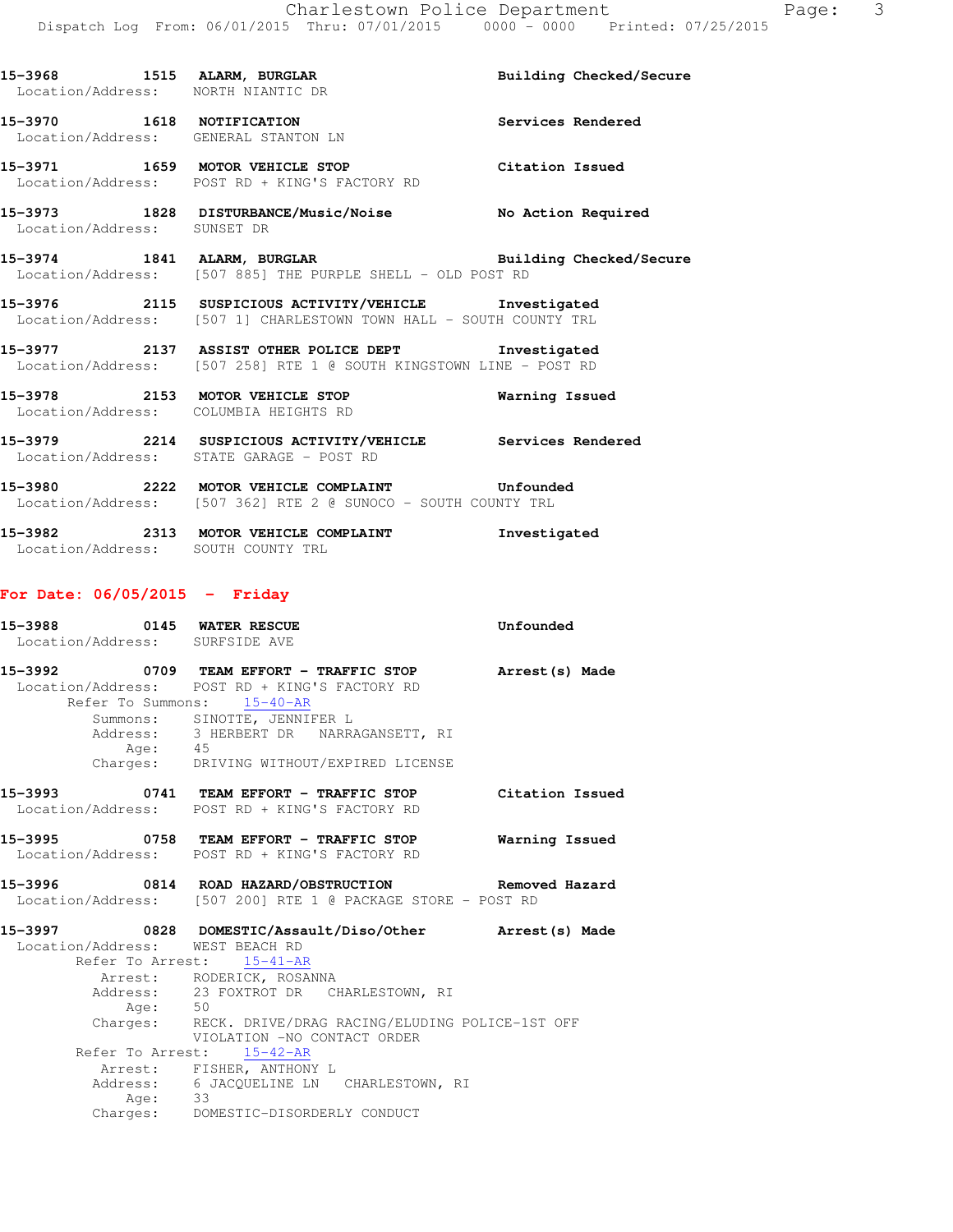|                                    | Dispatch Log From: 06/01/2015 Thru: 07/01/2015 0000 - 0000 Printed: 07/25/2015                                                | Charlestown Police Department Fage: 4 |  |
|------------------------------------|-------------------------------------------------------------------------------------------------------------------------------|---------------------------------------|--|
|                                    | 15-3998 6857 ROAD HAZARD/OBSTRUCTION Services Rendered<br>Location/Address: [507 261] RTE 1 @ STATE GARAGE - POST RD          |                                       |  |
| Location/Address: WEST BEACH RD    | 15-3999 0923 FOLLOW-UP INVESTIGATION Unfounded                                                                                |                                       |  |
| Location/Address: FOXTROT DR       | 15-4000 0934 FOLLOW-UP INVESTIGATION Unfounded                                                                                |                                       |  |
| Location/Address: FOXTROT DR       | 15-4001 0943 FOLLOW-UP INVESTIGATION Unfounded                                                                                |                                       |  |
|                                    | 15-4003 1145 OFFICER WANTED Services Rendered<br>Location/Address: [507 642] CHARLESTOWN POLICE DEPARTMENT - OLD POST RD      |                                       |  |
|                                    | 15-4004 1154 DISABLED MV Services Rendered<br>Location/Address: [507 642] CHARLESTOWN POLICE DEPARTMENT - OLD POST RD         |                                       |  |
|                                    | 15-4007 1252 MOTOR VEHICLE COMPLAINT 1nvestigated<br>Location/Address: [507 262] RTE 1 @ LIQUOR STORE - POST RD               |                                       |  |
|                                    | 15-4009 1328 ROAD HAZARD/OBSTRUCTION No Action Required<br>Location/Address: POST RD + NARROW LN                              |                                       |  |
| Location/Address: NIANTIC HWY      | 15-4011 1509 TOWN COUNCIL DOCKET DELIVERY Services Rendered                                                                   |                                       |  |
| Location/Address: POST RD          | 15-4012 1513 MOTOR VEHICLE COMPLAINT Unfounded                                                                                |                                       |  |
| Location/Address: WORDEN'S POND RD | 15-4013 1515 POLICE INFORMATION                                                                                               | No Action Required                    |  |
| Location/Address: DRIFTWOOD DR     | 15-4014 1518 ANIMAL COMPLAINT                                                                                                 | Investigated                          |  |
| Location/Address: CAROLINA BACK RD | 15-4015 1554 POLICE INFORMATION                                                                                               | No Action Required                    |  |
|                                    | 15-4016 1600 SHOPLIFTING<br>Location/Address: [507 45] RIPPY'S LIQUOR MART - SOUTH COUNTY TRL<br>Refer To Incident: 15-166-OF | Report Taken                          |  |
|                                    | 15-4017 1653 MOTOR VEHICLE STOP 60 Warning Issued<br>Location/Address: [507 36] CHARLESTOWN MINI-SUPER - OLD POST RD          |                                       |  |
|                                    | 15-4018 1816 ANIMAL COMPLAINT<br>Location/Address: WEST BEACH RD + SEA BREEZE AVE                                             | Could Not Locate                      |  |
| Location/Address: JACOB PERRY DR   | 15-4019 1853 ASSIST CITIZEN                                                                                                   | No Action Required                    |  |
| Location/Address: ELM RD           | 15-4021 1909 OFFICER WANTED                                                                                                   | Investigated                          |  |
|                                    | 15-4022 1944 POLICE INFORMATION<br>Location/Address: CHARLESTOWN BEACH RD                                                     | No Action Required                    |  |
|                                    | 15-4023 2001 ALARM, BURGLAR<br>Vicinity of: [507 520] NORTH NIANTIC DR                                                        | Unfounded                             |  |
|                                    | 15-4025 2114 ASSIST OTHER TOWN DEPT Services Rendered<br>Location/Address: [507 31] BLUE SHUTTERS BEACH - EAST BEACH RD       |                                       |  |
| Location/Address: POST RD          | 15-4026 2211 MOTOR VEHICLE COMPLAINT                                                                                          | Unfounded                             |  |
|                                    | 15-4027 2223 MOTOR VEHICLE COMPLAINT<br>Location/Address: POST RD + SOUTH COUNTY TRL                                          | Unfounded                             |  |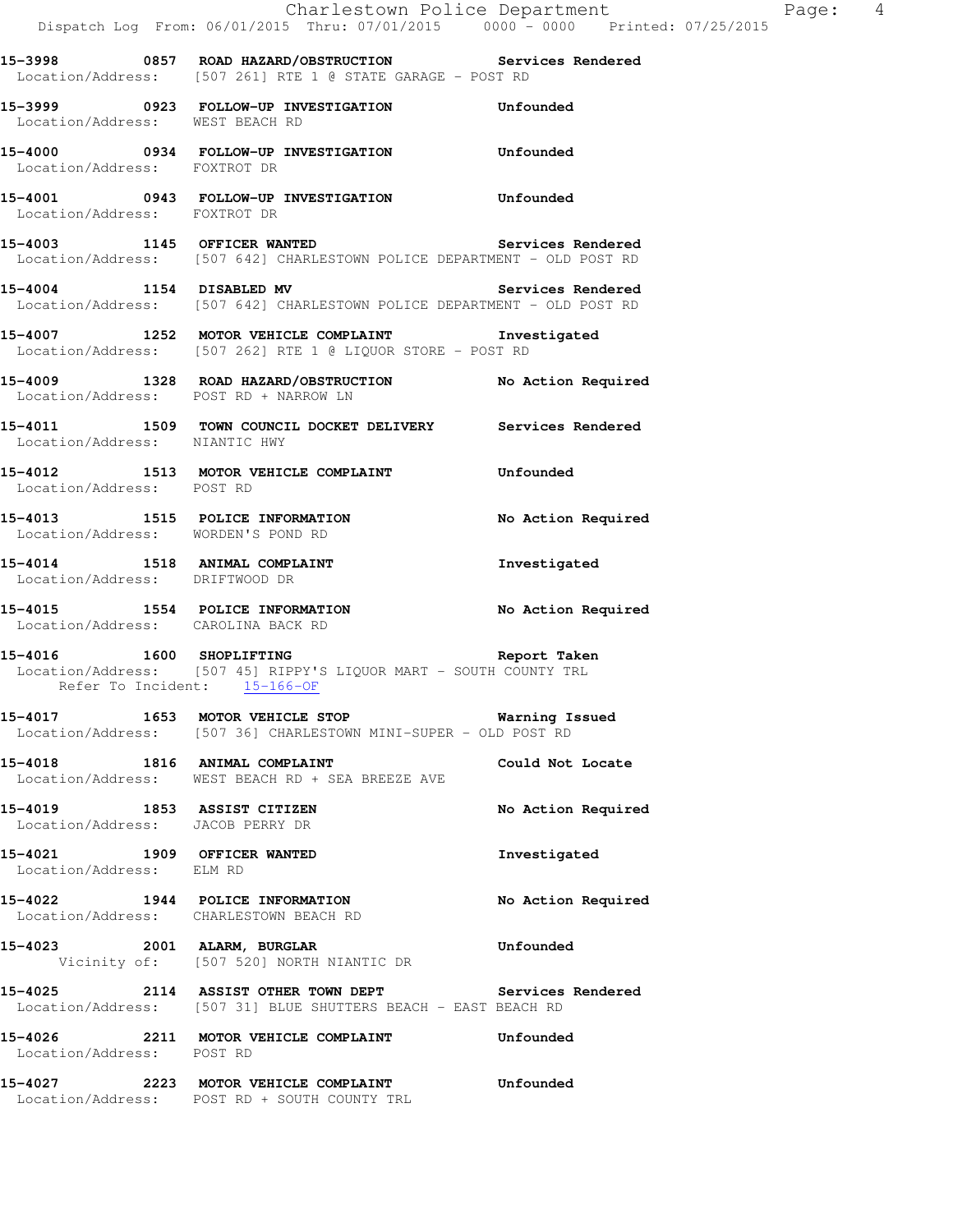### **For Date: 06/06/2015 - Saturday**

**15-4030 0110 ASSIST OTHER TOWN DEPT Services Rendered**  Location/Address: [507 327] CHARLESTOWN BEACH TOWN PARKING LOT - CHARLESTOWN BEACH RD

| Location/Address: NARROW LN                          | 15-4039 0243 SUSPICIOUS ACTIVITY/VEHICLE Investigated                                                            |                        |
|------------------------------------------------------|------------------------------------------------------------------------------------------------------------------|------------------------|
|                                                      | 15-4041 0715 MOTOR VEHICLE STOP<br>Location/Address: POST RD + TAMANACO DR                                       | Citation Issued        |
|                                                      | 15-4042 0734 MOTOR VEHICLE STOP<br>Location/Address: POST RD + WILDFLOWER RD                                     | No Action Required     |
|                                                      | 15-4043 0741 MOTOR VEHICLE STOP Warning Issued<br>Location/Address: POST RD + WILDFLOWER RD                      |                        |
|                                                      | 15-4044 0748 MOTOR VEHICLE COMPLAINT Investigated<br>Location/Address: [507 275] RTE 1 @ WESTERLY LINE - POST RD |                        |
|                                                      | 15-4045 0805 MOTOR VEHICLE STOP<br>Location/Address: [507 266] RTE 1 @ WILLOWS - POST RD                         | No Action Required     |
|                                                      | 15-4046 0818 MOTOR VEHICLE STOP<br>Location/Address: POST RD + WILDFLOWER RD                                     | Citation Issued        |
|                                                      | 15-4048 0841 MOTOR VEHICLE STOP Citation Issued<br>Location/Address: POST RD + WILDFLOWER RD                     |                        |
|                                                      | 15-4049 0845 MOTOR VEHICLE STOP<br>Location/Address: POST RD + CROSS MILLS RD                                    | <b>Warning Issued</b>  |
|                                                      | 15-4050 0845 MOTOR VEHICLE STOP 6 Warning Issued<br>Vicinity of: WEST BEACH RD                                   |                        |
|                                                      | 15-4051 0854 MOTOR VEHICLE STOP<br>Location/Address: POST RD + SCHOOLHOUSE POND RD                               | Warning Issued         |
|                                                      | 15-4052 0923 MOTOR VEHICLE STOP<br>Location/Address: SOUTH COUNTY TRL + BOTKA DR                                 | Citation Issued        |
| Location/Address: JACOB PERRY DR                     | 15-4053 0941 ANIMAL COMPLAINT                                                                                    | Taken/Refered to Other |
| Location/Address: KING TOM DR                        | 15-4054 0943 911 CALLS/False/Hang-Ups/Open Investigated                                                          |                        |
| 15-4056 1037 LARCENY<br>Location/Address: MIDLAND RD | Refer To Incident: 15-167-OF                                                                                     | Report Taken           |
|                                                      | 15-4057 1059 MOTOR VEHICLE STOP<br>Location/Address: POST RD + WILDFLOWER RD                                     | Citation Issued        |
|                                                      | 15-4058 1140 MOTOR VEHICLE STOP<br>Location/Address: POST RD + TAMANACO DR                                       | Citation Issued        |
|                                                      | 15-4059 1154 MOTOR VEHICLE STOP<br>Location/Address: POST RD + TAMANACO DR                                       | Citation Issued        |
|                                                      | 15-4062 1523 MOTOR VEHICLE STOP<br>Location/Address: POST RD + TAMANACO DR                                       | Citation Issued        |
|                                                      | 15-4063 1532 MOTOR VEHICLE STOP<br>Location/Address: [507 266] RTE 1 @ WILLOWS - POST RD                         | Citation Issued        |
| 15-4064                                              | 1558 MOTOR VEHICLE STOP<br>Location/Address: SOUTH COUNTY TRL + MAPLE LAKE FARM RD                               | No Action Required     |
|                                                      | 15-4065 1559 MOTOR VEHICLE STOP<br>Location/Address: POST RD + DEER RUN                                          | Citation Issued        |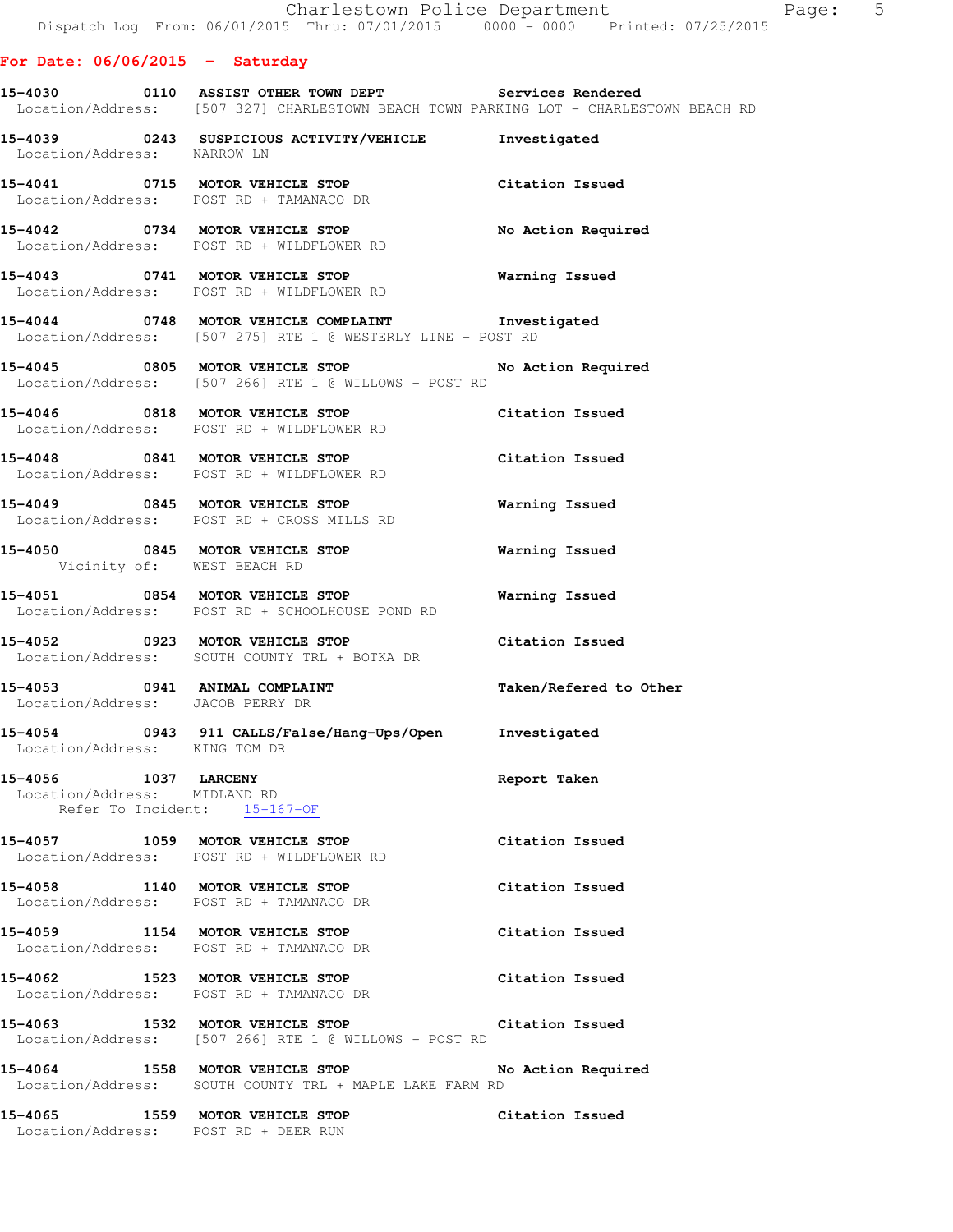**15-4066 1612 MOTOR VEHICLE STOP Citation Issued** 

**15-4067 1615 MOTOR VEHICLE STOP Citation Issued** 

Location/Address: SOUTH COUNTY TRL + SHERMAN AVE

 Location/Address: POST RD + EAST BEACH RD **15-4068 1625 MOTOR VEHICLE STOP No Action Required**  Location/Address: SOUTH COUNTY TRL + NEW BISCUIT CITY RD **15-4069 1637 MOTOR VEHICLE STOP No Action Required**  Location/Address: SOUTH COUNTY TRL + MAPLE LAKE FARM RD **15-4070 1639 POLICE INFORMATION No Action Required**  Location/Address: [507 642] CHARLESTOWN POLICE DEPARTMENT - OLD POST RD **15-4072 1729 DISABLED MV Unfounded**  Location/Address: [507 263] RTE 1 @ TOURIST INFO - POST RD **15-4073 1736 DISABLED MV No Action Required**  Location/Address: [507 303] RTE 1 @ SOUTH SHORE MENTAL HEALTH - POST RD **15-4074 1740 ASSIST CITIZEN No Action Required**  Location/Address: [507 642] CHARLESTOWN POLICE DEPARTMENT - OLD POST RD **15-4075 1817 MOTOR VEHICLE STOP Citation Issued**  Location/Address: [507 263] RTE 1 @ TOURIST INFO - POST RD **15-4076 1852 MOTOR VEHICLE STOP Citation Issued**  Location/Address: POST RD + TAMANACO DR **15-4077 1902 MOTOR VEHICLE STOP No Action Required**  Location/Address: POST RD + WILDFLOWER RD **15-4078 1911 MOTOR VEHICLE STOP No Action Required**  Location/Address: ROSS HILL RD **15-4079 1955 MOTOR VEHICLE STOP No Action Required**  Location/Address: POST RD + DEER RUN **15-4080 1959 MOTOR VEHICLE COMPLAINT Unfounded**  Location/Address: [507 258] RTE 1 @ SOUTH KINGSTOWN LINE - POST RD **15-4081 2007 FOLLOW-UP INVESTIGATION Investigated**  Location/Address: OLD POST RD **15-4082 2038 OFFICER WANTED Investigated**  Location/Address: LIISA DR **15-4083 2106 ASSIST OTHER TOWN DEPT Services Rendered**  Location/Address: [507 49] CHARLESTOWN TOWN BEACH - CHARLESTOWN BEACH RD **15-4085 2120 MOTOR VEHICLE STOP Warning Issued**  Location/Address: NORTH NIANTIC DR + MATUNUCK SCHOOLHOUSE RD **15-4086 2126 MOTOR VEHICLE STOP Investigated**  Location/Address: [507 72] CUMBERLAND FARMS - OLD POST RD

**15-4088 2204 MVA - Minor Investigated**  Location/Address: POST RD + CROSS MILLS RD Refer To Accident:  $\frac{15-70-AC}{2}$ 

**15-4089 2214 ASSIST OTHER TOWN DEPT Services Rendered**  Location/Address: [507 31] BLUE SHUTTERS BEACH - EAST BEACH RD

**15-4090 2214 FIRE, OTHER Investigated**  Location/Address: GOOSEBERRY HILL

**15-4091 2226 MOTOR VEHICLE COMPLAINT Unfounded**  Location/Address: POST RD + FALCONE LN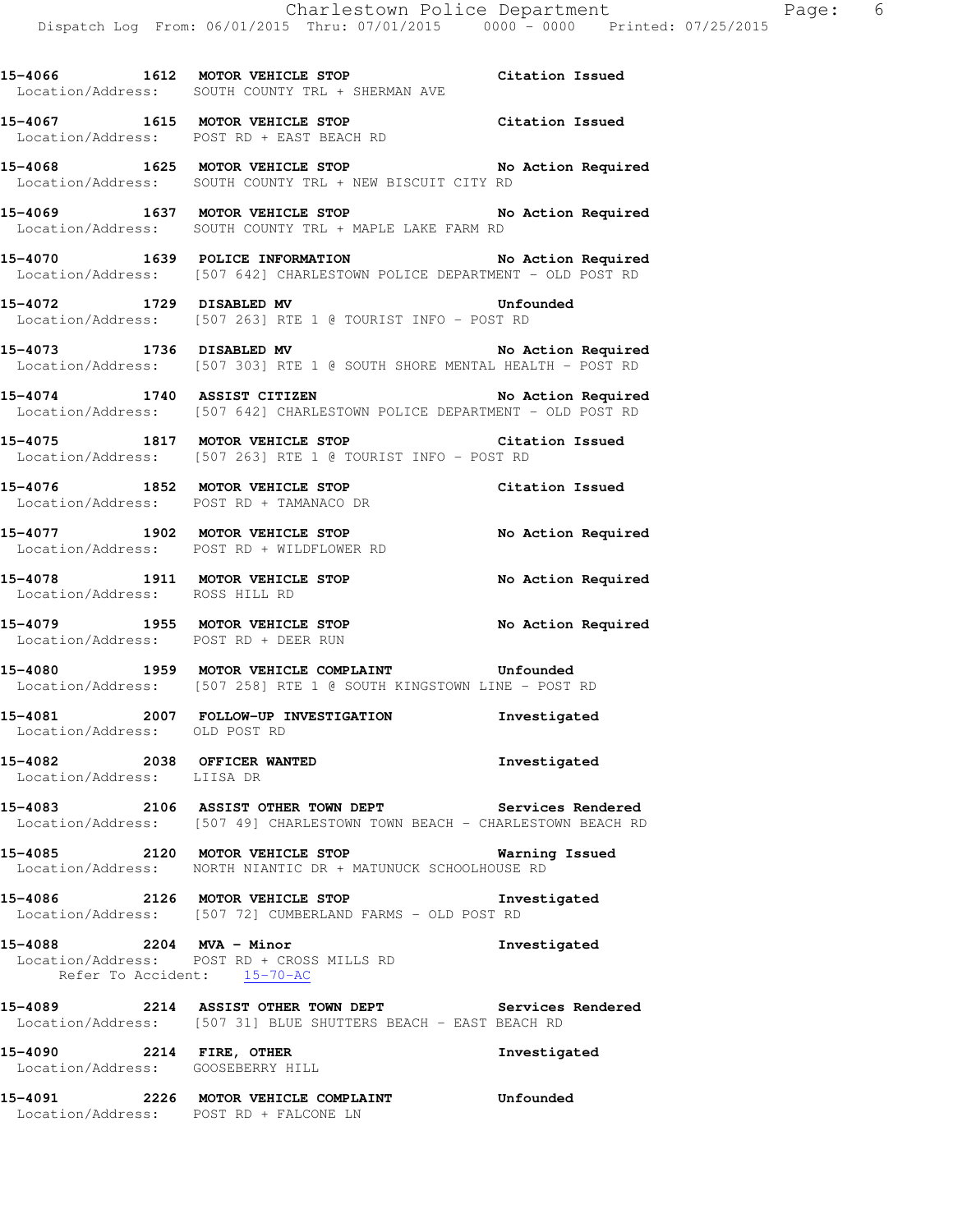| 2321<br>15-4093   | FIREWORKS/Possession/Use/Other | Unfounded |
|-------------------|--------------------------------|-----------|
| Location/Address: | JOHNSON LN                     |           |

#### **For Date: 06/07/2015 - Sunday**

- **15-4098 0017 SUSPICIOUS ACTIVITY/VEHICLE Investigated**  Location/Address: [507 326] FRESH POND ROCK PARKING LOT - ATLANTIC AVE **15-4099 0030 SUSPICIOUS ACTIVITY/VEHICLE Services Rendered**  Location/Address: [507 321] CHARLESTOWN BEACH - CHARLESTOWN BEACH RD **15-4104 0130 MOTOR VEHICLE COMPLAINT Investigated**  Location/Address: POST RD **15-4108 0645 ANIMAL COMPLAINT Could Not Locate**  Location/Address: [507 45] RIPPY'S LIQUOR MART - SOUTH COUNTY TRL **15-4109 0711 MOTOR VEHICLE STOP Warning Issued**  Location/Address: [507 261] RTE 1 @ STATE GARAGE - POST RD **15-4110 0718 MOTOR VEHICLE STOP Warning Issued**  Location/Address: POST RD + PROSSER TRL **15-4111 0725 MOTOR VEHICLE STOP Warning Issued**  Location/Address: POST RD + TAMANACO DR **15-4112 0732 MOTOR VEHICLE STOP Citation Issued**  Location/Address: [507 262] RTE 1 @ LIQUOR STORE - POST RD **15-4113 0743 MOTOR VEHICLE STOP Citation Issued**  Location/Address: [507 262] RTE 1 @ LIQUOR STORE - POST RD **15-4114 0756 MOTOR VEHICLE STOP Arrest(s) Made**  Location/Address: [507 262] RTE 1 @ LIQUOR STORE - POST RD Refer To Summons: 15-43-AR Summons: WILLIAMS, THOMAS G Address: 3 1/2 BULL ST NEWPORT, RI Age: 33 Charges: DRIVING WITHOUT/EXPIRED LICENSE **15-4115 0822 LOST/STOLEN LICENSE PLATES Report Taken**  Location/Address: [507 642] CHARLESTOWN POLICE DEPARTMENT - OLD POST RD Refer To Incident: 15-168-OF 15-4116 **0832 DISABLED MV** Services Rendered Location/Address: [507 260] RTE 1 @ GENERAL STANTON - POST RD **15-4117 0850 MOTOR VEHICLE STOP Citation Issued**  Location/Address: [507 262] RTE 1 @ LIQUOR STORE - POST RD **15-4119 0950 DISTURBANCE/Music/Noise Services Rendered**  Location/Address: WEST BEACH RD 15-4121 1024 ANIMAL COMPLAINT **Taken/Refered to Other**  Location/Address: RIVERVIEW DR Refer To Incident: 15-169-OF **15-4123 1055 TRAFFIC CONTROL No Action Required**  Location/Address: EAST BEACH RD + OVERLOOK DR **15-4122 1057 MOTOR VEHICLE STOP Citation Issued**  Location/Address: [507 261] RTE 1 @ STATE GARAGE - POST RD **15-4124 1109 MOTOR VEHICLE STOP Warning Issued**  Location/Address: [507 262] RTE 1 @ LIQUOR STORE - POST RD
- **15-4125 1119 MOTOR VEHICLE STOP Warning Issued**  Location/Address: [507 261] RTE 1 @ STATE GARAGE - POST RD
- **15-4126 1125 MOTOR VEHICLE STOP No Action Required**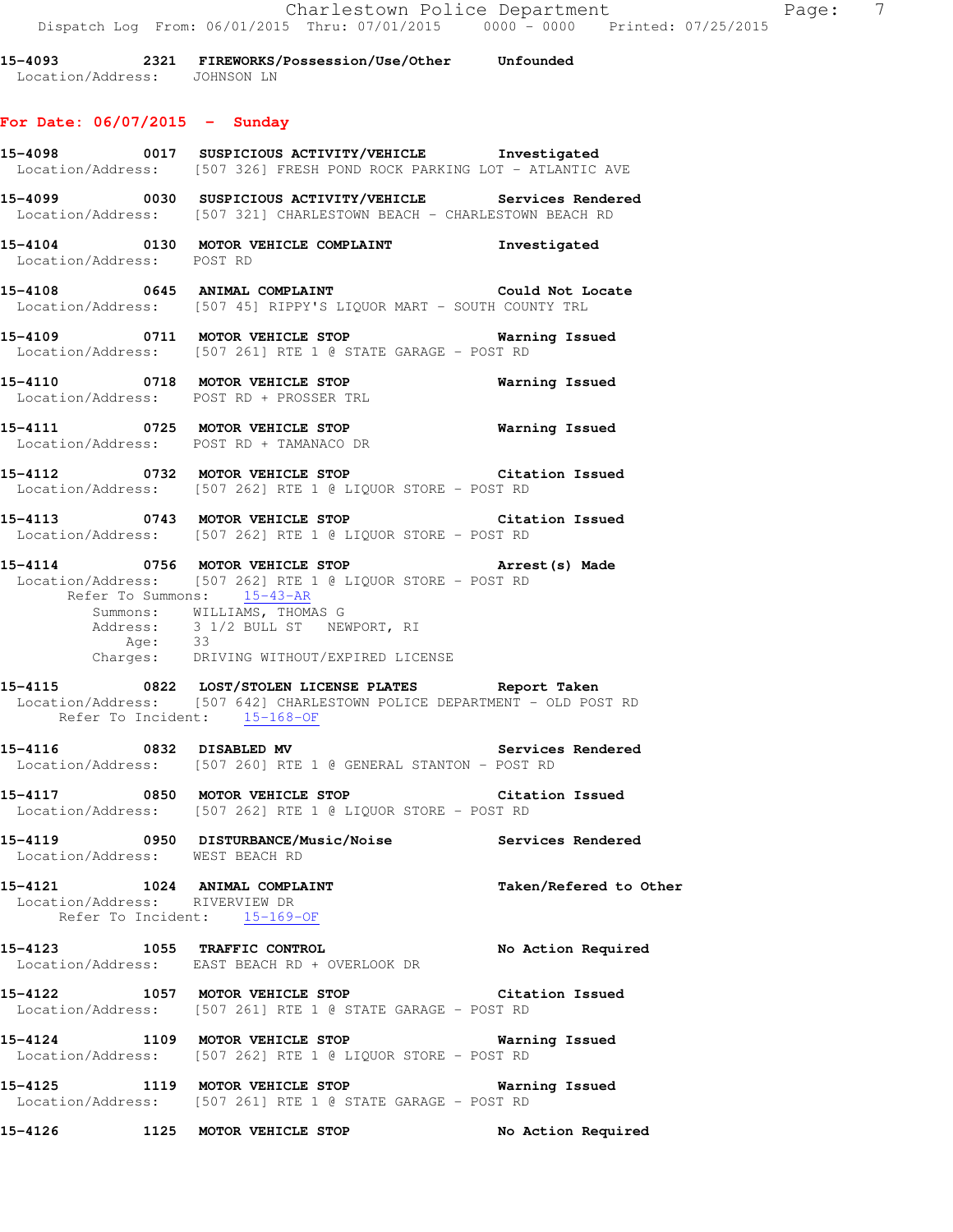|                                        | Dispatch Log From: 06/01/2015 Thru: 07/01/2015 0000 - 0000 Printed: 07/25/2015                                                              | Charlestown Police Department The Rage: 8 |  |
|----------------------------------------|---------------------------------------------------------------------------------------------------------------------------------------------|-------------------------------------------|--|
|                                        | Location/Address: POST RD + SCHOOLHOUSE POND RD                                                                                             |                                           |  |
|                                        | 15-4128 1243 ANIMAL COMPLAINT Taken/Refered to Other<br>Location/Address: [507 20] NINIGRET PARK - PARK LN                                  |                                           |  |
|                                        | 15-4127 1244 TRAFFIC CONTROL 15-4127 Services Rendered<br>Location/Address: WEST BEACH RD + SUNSET DR                                       |                                           |  |
|                                        | 15-4129 1254 MVA - Minor<br>Location/Address: [507 80] FANTASTIC UMBRELLA FACTORY - OLD POST RD                                             |                                           |  |
|                                        | 15-4130 1337 TRAFFIC CONTROL CONTROL Citation Issued<br>Location/Address: EAST BEACH RD + PARADISE LN                                       |                                           |  |
|                                        | 15-4131 1409 ANIMAL COMPLAINT Services Rendered Location/Address: KING'S FACTORY RD                                                         |                                           |  |
| Refer To Accident: 15-71-AC            | 15-4132 1420 MVA - Minor 15-4132<br>Location/Address: [507 1] CHARLESTOWN TOWN HALL - SOUTH COUNTY TRL                                      |                                           |  |
|                                        | 15-4133 1513 BOATING - SAFETY CHECK Warning Issued<br>Vicinity of: [507 339] QUONOCHONTAUG POND - WEST BEACH RD                             |                                           |  |
| Location/Address: CHARLES AVE          | 15-4135 1644 ANIMAL COMPLAINT Taken/Refered to Other                                                                                        |                                           |  |
|                                        | 15-4140 2022 TRAFFIC CONTROL No Action Required<br>Location/Address: NORTH BOUND BY OLD POST ROAD. - POST RD                                |                                           |  |
|                                        | 15-4141 2041 ASSIST OTHER AGENCY Services Rendered<br>Location/Address: [507 327] CHARLESTOWN BEACH TOWN PARKING LOT - CHARLESTOWN BEACH RD |                                           |  |
| Location/Address: SK LINE - POST RD    | 15-4142 2059 MOTOR VEHICLE STOP                                                                                                             | Warning Issued                            |  |
|                                        | 15-4143 2103 ALARM, BURGLAR BURGLAR Building Checked/Secure Vicinity of: CHARLESTOWN BEACH RD                                               |                                           |  |
|                                        | 15-4144 2141 SUSPICIOUS ACTIVITY/VEHICLE Taken/Refered to Other<br>Location/Address: [507 88] EAST WEST MARKET - POST RD                    |                                           |  |
| Location/Address: RIVERVIEW DR         | 15-4145 2205 FOLLOW-UP INVESTIGATION                                                                                                        | Investigated                              |  |
| Location/Address: CHARLESTOWN BEACH RD | 15-4146 2337 ALARM, BURGLAR                                                                                                                 | Building Checked/Secure                   |  |
| For Date: $06/08/2015$ - Monday        |                                                                                                                                             |                                           |  |
|                                        | 15-4149 0024 MOTOR VEHICLE STOP<br>Location/Address: ALTON CAROLINA RD + HILLTOP DR                                                         | No Action Required                        |  |
| Location/Address: CARDINAL LN          | 15-4155 0204 FIRE, OTHER                                                                                                                    | Services Rendered                         |  |
|                                        | 15-4158 0437 ASSIST CITIZEN<br>Location/Address: [507 226] QUONOCHONTAUG GRANGE - POST RD                                                   | Services Rendered                         |  |
|                                        | 15-4159 0520 MOTOR VEHICLE STOP Citation Issued<br>Location/Address: [507 261] RTE 1 @ STATE GARAGE - POST RD                               |                                           |  |
|                                        | Location/Address: [507 39] CHARLESTOWN SENIOR CENTER - PARK LN                                                                              |                                           |  |
|                                        | 15-4161 0551 MOTOR VEHICLE STOP<br>Location/Address: POST RD + FALCONE LN                                                                   | Warning Issued                            |  |
|                                        | 15-4163 0808 TRAFFIC CONTROL<br>Location/Address: [507 19] CHARLESTOWN ELEMENTARY SCHOOL - CAROLINA BACK RD                                 | No Action Required                        |  |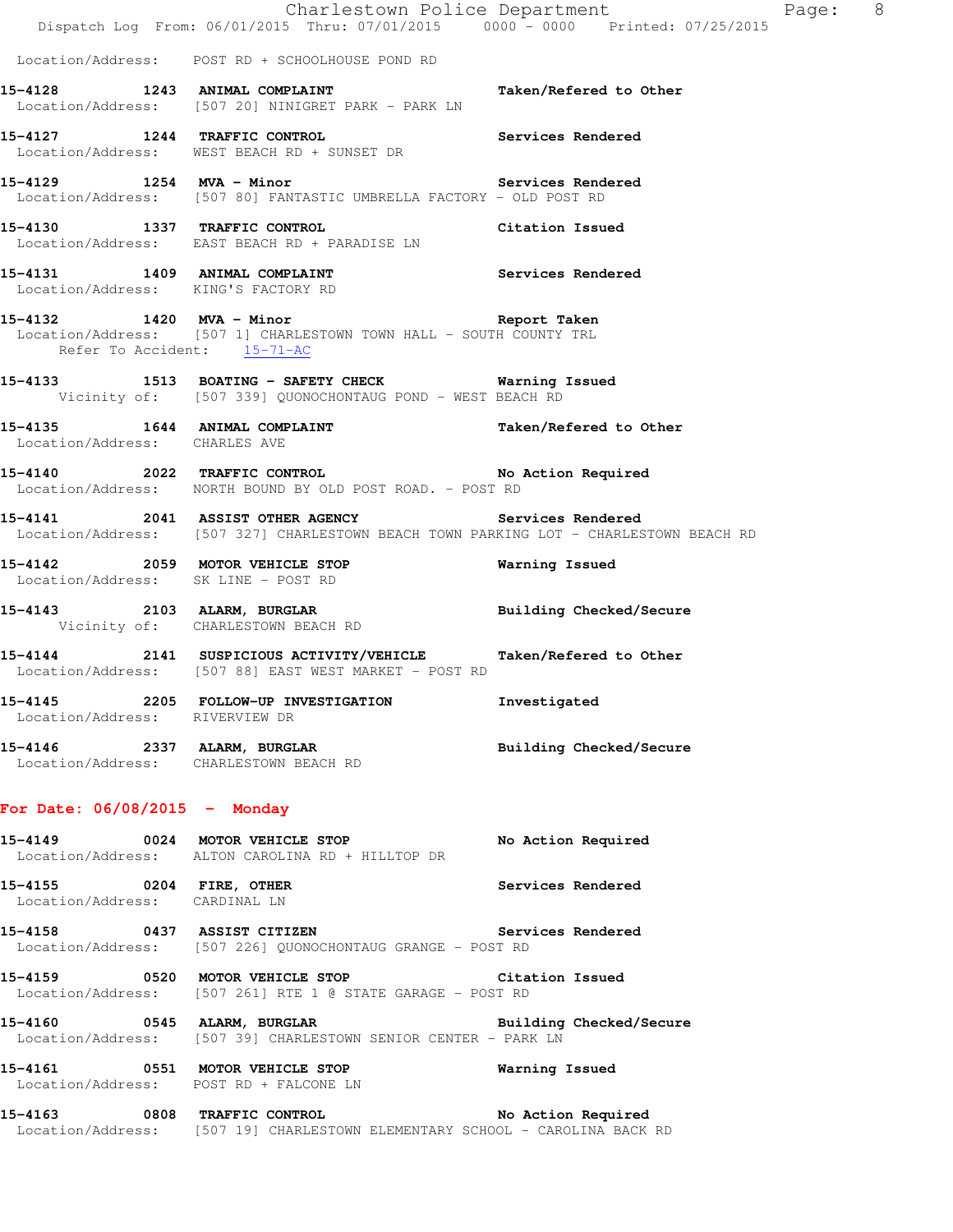|                                                               | Location/Address: POST RD + WEST BEACH RD                                                                                                               |                    |
|---------------------------------------------------------------|---------------------------------------------------------------------------------------------------------------------------------------------------------|--------------------|
|                                                               | 15-4166 1034 ALARM, BURGLAR<br>Location/Address: [507 621] BLACKFOOT CIR                                                                                | <b>False Alarm</b> |
|                                                               | 15-4167 1111 ALARM, FIRE <b>12.12 False Alarm</b><br>Location/Address: [507 372] SOUTH SHORE MENTAL HEALTH - OLD POST RD                                |                    |
| 15-4174 1409 ALARM, BURGLAR                                   | Location/Address: CHARLESTOWN BEACH RD                                                                                                                  | Investigated       |
| 15-4175 1439 OFFICER WANTED<br>Location/Address: KLONDIKE RD  |                                                                                                                                                         | Investigated       |
| 15-4177 1529 COMPLAINT<br>Location/Address: NIANTIC HWY       |                                                                                                                                                         | No Action Required |
|                                                               | 15-4179 1535 ASSIST OTHER POLICE DEPT No Action Required<br>Location/Address: WESTERLY LINE - POST RD + WARREN RD                                       |                    |
|                                                               | 15-4178 1536 MOTOR VEHICLE STOP<br>Location/Address: POST RD + TAMANACO DR                                                                              | No Action Required |
| Location/Address: BEND RD                                     | 15-4180 1542 MOTOR VEHICLE STOP                                                                                                                         | Citation Issued    |
|                                                               | 15-4181 1559 MOTOR VEHICLE STOP 15-4181<br>Location/Address: [507 266] RTE 1 @ WILLOWS - POST RD                                                        |                    |
|                                                               | 15-4182 1622 MOTOR VEHICLE STOP Citation Issued<br>Location/Address: POST RD + TAMANACO DR                                                              |                    |
|                                                               | 15-4183 1706 MOTOR VEHICLE STOP 15-4183<br>Location/Address: [507 300] RTE 1 @ KRYSTAL PENGUIN - POST RD                                                |                    |
|                                                               | 15-4184 1714 MOTOR VEHICLE STOP Citation Issued<br>Location/Address: POST RD + BEND RD                                                                  |                    |
|                                                               | 15-4185 1729 POLICE INFORMATION 1nvestigated<br>Location/Address: [507 642] CHARLESTOWN POLICE DEPARTMENT - OLD POST RD<br>Refer To Incident: 15-171-OF |                    |
| 15-4186 2018 OFFICER WANTED<br>Location/Address: OAK RIDGE RD |                                                                                                                                                         | Services Rendered  |
| 15-4187<br>Location/Address:                                  | 2056 MOTOR VEHICLE STOP<br>POST RD + CROSS MILLS RD                                                                                                     | Citation Issued    |
| 15-4188                                                       | 2116 MOTOR VEHICLE STOP<br>Location/Address: [507 261] RTE 1 @ STATE GARAGE - POST RD                                                                   | Citation Issued    |
|                                                               | 15-4189 2143 MOTOR VEHICLE STOP<br>Location/Address: [507 37] CHARLESTOWN WINE AND SPIRITS - OLD POST RD                                                | Citation Issued    |

### **For Date: 06/09/2015 - Tuesday**

| 15-4204<br>Location/Address: | 0443        | MOTOR VEHICLE STOP<br>POST RD + SOUTH COUNTY TRL                                            | Warning Issued |
|------------------------------|-------------|---------------------------------------------------------------------------------------------|----------------|
| 15-4205                      | 0610        | TRAFFIC CONTROL<br>Location/Address: KING'S FACTORY RD                                      | Warning Issued |
| 15-4206                      | 0832        | MOTOR VEHICLE STOP<br>Location/Address: [507 37] CHARLESTOWN WINE AND SPIRITS - OLD POST RD | Warning Issued |
| 15-4207                      | <b>UBJJ</b> | <b>ATADM</b><br>고고고교                                                                        | Falco Alarm    |

**15-4207 0833 ALARM, FIRE False Alarm**  Location/Address: [507 757] WHITE TAIL CIR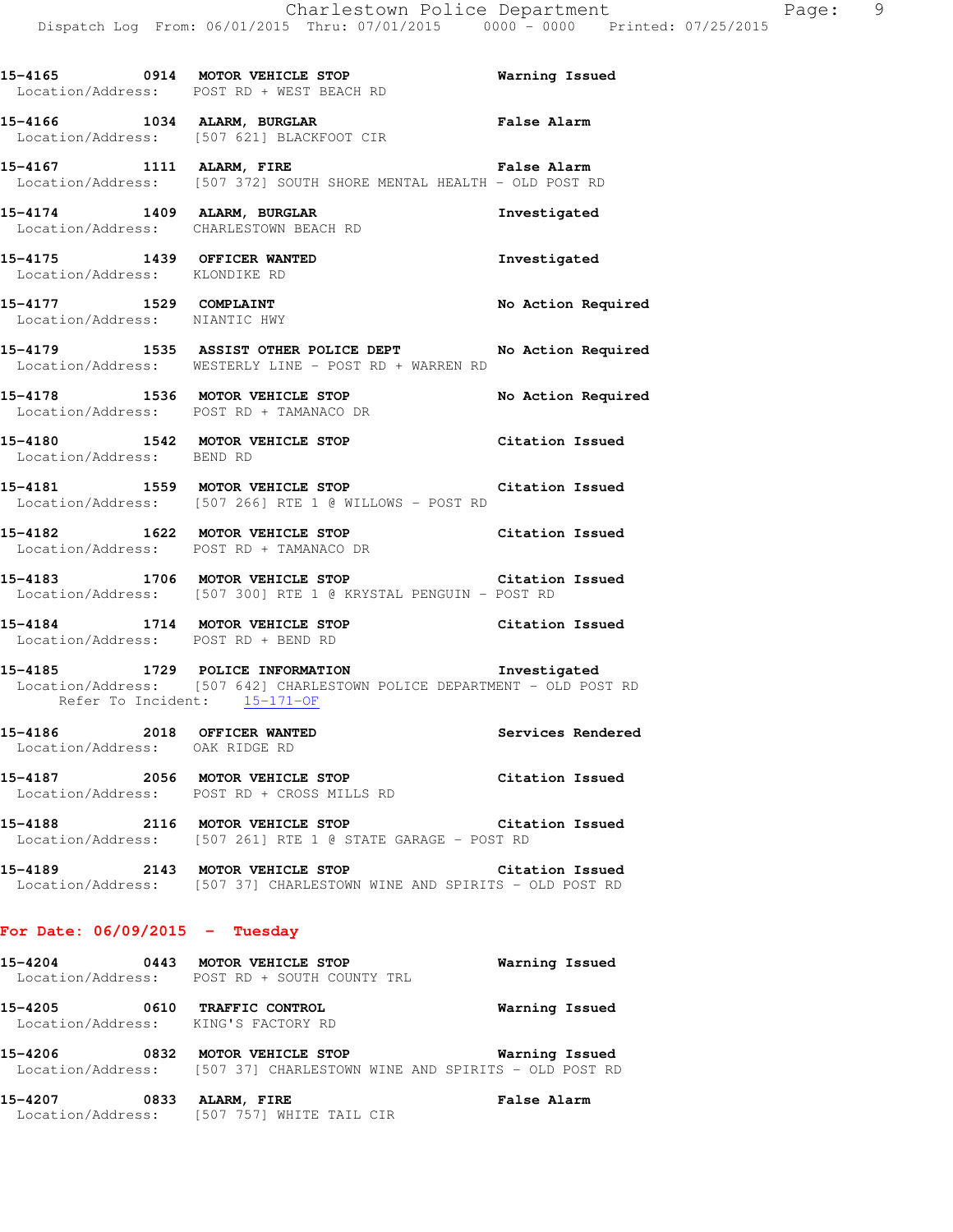Location/Address: POST RD **15-4210 1054 MOTOR VEHICLE STOP Citation Issued**  Location/Address: POST RD + NARROW LN **15-4211 1109 MOTOR VEHICLE STOP Warning Issued**  Location/Address: [507 66] WILLOWS RESORT - POST RD

**15-4212 1138 MVA - W/Injury/Fluid/Hazard Investigated**  Location/Address: [507 29] ARROWHEAD DENTAL - SOUTH COUNTY TRL Refer To Accident: 15-72-AC

**15-4213 1343 FOLLOW-UP INVESTIGATION Investigated**  Location/Address: RICANN - CAROLINA BACK RD + ALTON CAROLINA RD

**15-4214 1350 ANIMAL COMPLAINT Could Not Locate**  Location/Address: [507 248] HENRY'S FRUIT STAND - OLD POST RD

**15-4215 1441 DISABLED MV Services Rendered**  Location/Address: [507 19] CHARLESTOWN ELEMENTARY SCHOOL - CAROLINA BACK RD

**15-4216 1504 DISABLED MV No Action Required**  Location/Address: [507 303] RTE 1 @ SOUTH SHORE MENTAL HEALTH - POST RD

**15-4217 1603 ALARM, BURGLAR Building Checked/Secure**  Location/Address: OLD POST RD

**15-4218 1621 ROAD HAZARD/OBSTRUCTION Services Rendered**  Location/Address: KLONDIKE RD

**15-4219 1729 ASSIST OTHER POLICE DEPT Services Rendered**  Location/Address: [507 642] CHARLESTOWN POLICE DEPARTMENT - OLD POST RD

**15-4220 1734 ASSIST CITIZEN Services Rendered**  Location/Address: [507 642] CHARLESTOWN POLICE DEPARTMENT - OLD POST RD

**15-4221 1757 TRAFFIC CONTROL Services Rendered**  Location/Address: [507 1] CHARLESTOWN TOWN HALL - SOUTH COUNTY TRL

**15-4222 1804 ALARM, BURGLAR Building Checked/Secure**  Location/Address: [507 520] NORTH NIANTIC DR

**15-4223 1807 EMBEZZELMENT/FRAUD/FORGERY Report Taken**  Location/Address: ARBUTUS TRL Refer To Incident: 15-172-OF

**15-4224 1810 MOTOR VEHICLE STOP Warning Issued**  Location/Address: ALTON CAROLINA RD + CAROLINA BACK RD

15-4225 1823 ANIMAL COMPLAINT **Services Rendered** Location/Address: [507 694] BURDICKVILLE RD

**15-4226 1830 ASSIST OTHER POLICE DEPT Could Not Locate**  Location/Address: [507 641] STUMPY POINT LN **15-4227 1848 ANNOYING PHONE CALLS No Action Required** 

 Location/Address: OLD COACH RD **15-4228 2006 MOTOR VEHICLE STOP Warning Issued**  Location/Address: POST RD + SOUTH COUNTY TRL

**15-4229 2114 ASSIST OTHER POLICE DEPT Services Rendered**  Location/Address: ALTON CAROLINA RD

#### **For Date: 06/10/2015 - Wednesday**

**15-4239 0454 TRAFFIC CONTROL No Action Required**  Location/Address: SOUTH COUNTY TRL + MAPLE LAKE FARM RD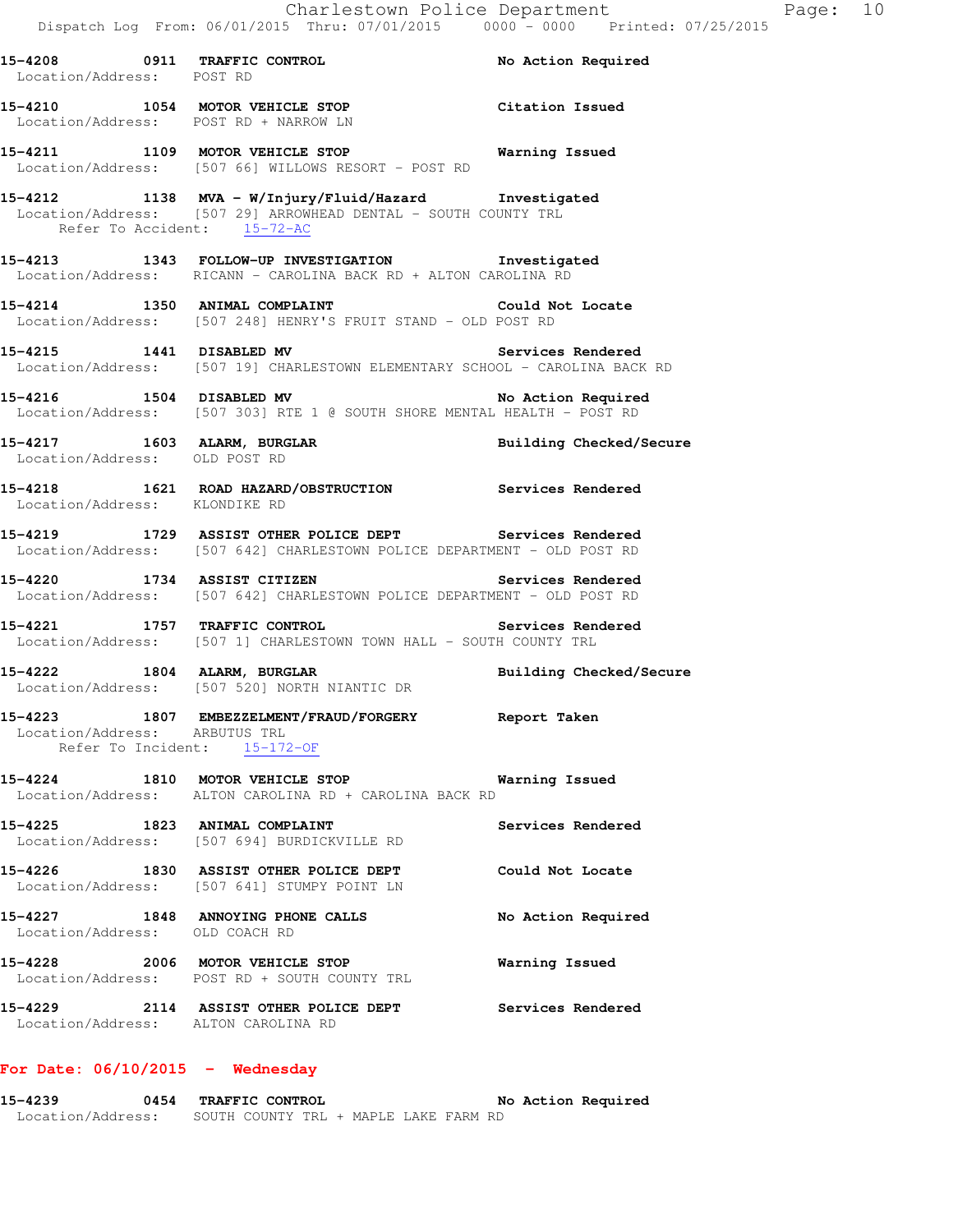|                                   | Dispatch Log From: 06/01/2015 Thru: 07/01/2015 0000 - 0000 Printed: 07/25/2015                                                   | Charlestown Police Department | Page: 11 |  |
|-----------------------------------|----------------------------------------------------------------------------------------------------------------------------------|-------------------------------|----------|--|
|                                   | 15-4241 0547 MOTOR VEHICLE STOP 6 Warning Issued<br>Location/Address: [507 258] RTE 1 @ SOUTH KINGSTOWN LINE - POST RD           |                               |          |  |
|                                   | 15-4243 0753 MOTOR VEHICLE STOP Citation Issued<br>Location/Address: [507 864] STATE OF RHODE ISLAND DOT GARAGE - CROSS MILLS RD |                               |          |  |
|                                   | 15-4244 0941 DISABLED MV<br>Location/Address: POST RD + PROSSER TRL                                                              | No Action Required            |          |  |
| Location/Address: EAST BEACH RD   | 15-4246 1042 TRAFFIC CONTROL                                                                                                     | Services Rendered             |          |  |
| Location/Address: BURDICKVILLE RD | 15-4247 1131 ASSIST OTHER AGENCY                                                                                                 | Investigated                  |          |  |
| Location/Address: PASQUISETT TRL  | 15-4248 1205 OFFICER WANTED                                                                                                      | Investigated                  |          |  |
|                                   | 15-4249 1310 ANIMAL COMPLAINT<br>Location/Address: 300 BLOCK - WEST BEACH RD                                                     | Taken/Refered to Other        |          |  |
|                                   | 15-4250 1320 OFFICER WANTED Services Rendered<br>Location/Address: [507 876] RICAN - ALTON CAROLINA RD                           |                               |          |  |
| Refer To Accident: 15-73-AC       | 15-4252 1428 MVA - W/Injury/Fluid/Hazard Transported to Hospital<br>Location/Address: BURDICKVILLE RD + SHUMANKANUC HILL RD      |                               |          |  |
|                                   | 15-4255 1727 MOTOR VEHICLE STOP 6 Warning Issued<br>Location/Address: SOUTH COUNTY TRL + NEW BISCUIT CITY RD                     |                               |          |  |
|                                   | 15-4256 1731 OFFICER WANTED<br>Location/Address: [507 876] RICAN - ALTON CAROLINA RD                                             | Services Rendered             |          |  |
| 15-4257 1810 ALARM, BURGLAR       | Location/Address: [507 520] NORTH NIANTIC DR                                                                                     | Investigated                  |          |  |
| Location/Address: BISCUIT CITY RD | 15-4259 1843 DIS CONDUCT / FIGHT Peace Restored                                                                                  |                               |          |  |
| Location/Address: NARROW LN       | 15-4260 2046 SUSPICIOUS ACTIVITY/VEHICLE Building Checked/Secure                                                                 |                               |          |  |

# **For Date: 06/11/2015 - Thursday**

|                                                                           | Location/Address: POST RD + GENERAL STANTON LN       | Warning Issued         |
|---------------------------------------------------------------------------|------------------------------------------------------|------------------------|
| 15-4268 0223 ANIMAL COMPLAINT<br>Location/Address: BISCUIT CITY RD        |                                                      | Investigated           |
| 15-4270 0444 MOTOR VEHICLE STOP                                           | Location/Address: POST RD + PROSSER TRL              | Warning Issued         |
| 15-4271 0458 MOTOR VEHICLE STOP                                           | Location/Address: POST RD + TAMANACO DR              | Warning Issued         |
| 15-4272 0523 MOTOR VEHICLE STOP<br>Location/Address: POST RD + FALCONE LN |                                                      | Warning Issued         |
| 15-4273 0819 MOTOR VEHICLE STOP                                           | Location/Address: POST RD + KING'S FACTORY RD        | No Action Required     |
| 15-4275 0846 TRAFFIC CONTROL                                              | Location/Address: CONSTRUCTION ZONE - POST RD        | Warning Issued         |
|                                                                           | Location/Address: [507 100] RTE 1 @ FIORES - POST RD | Services Rendered      |
| 15-4278 1003 ANIMAL COMPLAINT                                             |                                                      | Taken/Refered to Other |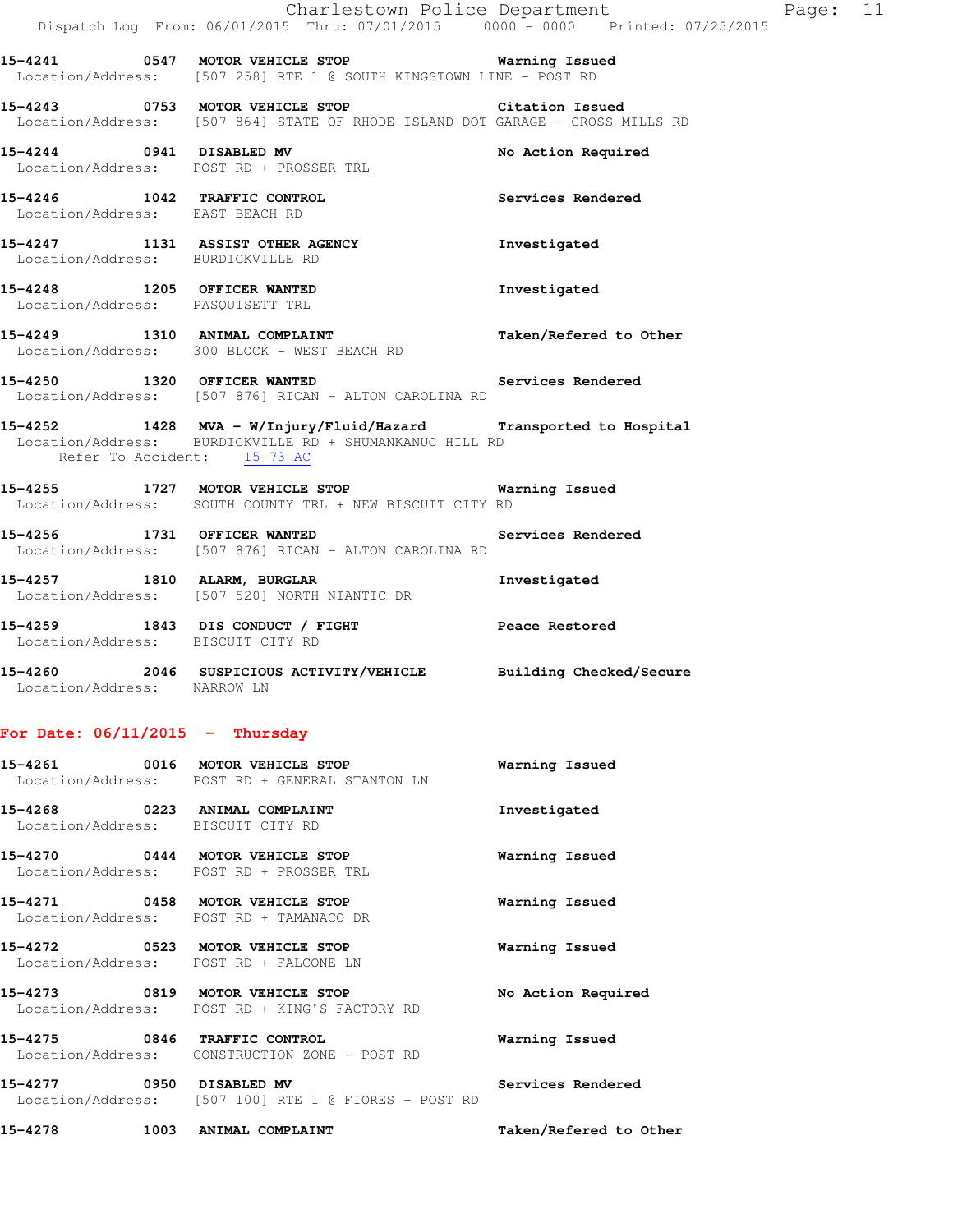|                                                                      | Dispatch Log From: 06/01/2015 Thru: 07/01/2015 0000 - 0000 Printed: 07/25/2015                                                   | Charlestown Police Department<br>Page: 12                                                      |  |
|----------------------------------------------------------------------|----------------------------------------------------------------------------------------------------------------------------------|------------------------------------------------------------------------------------------------|--|
|                                                                      | Location/Address: SEA BREEZE AVE + WEST BEACH RD                                                                                 |                                                                                                |  |
|                                                                      | 15-4279 1007 911 CALLS/False/Hang-Ups/Open Unfounded                                                                             | Location/Address: [507 21] BURLINGAME STATE PARK - CHECK IN STATION - BURLINGAME STATE PARK RD |  |
| Location/Address: KLONDIKE RD                                        | 15-4280 1222 911 CALLS/False/Hang-Ups/Open Unfounded                                                                             |                                                                                                |  |
| Location/Address: OLD SHANNOCK RD                                    | 15-4283 1239 NOTIFICATION                                                                                                        | Services Rendered                                                                              |  |
|                                                                      | 15-4281 1242 WATER RESCUE 12.1 Taken/Refered to Other<br>Location/Address: [507 26] CHARLESTOWN BREACHWAY - CHARLESTOWN BEACH RD |                                                                                                |  |
| 15-4284 1341 NOTIFICATION<br>Location/Address: OLD COACH RD          |                                                                                                                                  | Services Rendered                                                                              |  |
| Location/Address: POST RD + NARROW LN                                | 15-4285 1401 ROAD HAZARD/OBSTRUCTION                                                                                             | Removed Hazard                                                                                 |  |
|                                                                      | 15-4286 1403 FOLLOW-UP INVESTIGATION<br>Location/Address: [507 876] RICAN - ALTON CAROLINA RD                                    | Investigated                                                                                   |  |
|                                                                      | 15-4287 1405 TRAFFIC CONTROL<br>Location/Address: CONSTRUCTION ZONE - POST RD                                                    | Services Rendered                                                                              |  |
|                                                                      | 15-4288 1406 ALARM, BURGLAR<br>Location/Address: [507 383] SOUTHERN WAY                                                          | Building Checked/Secure                                                                        |  |
|                                                                      | Location/Address: [507 250] RANDALL REALTORS - OLD POST RD                                                                       |                                                                                                |  |
| Location/Address: PASTURE LN                                         | 15-4290 1426 ALARM, BURGLAR                                                                                                      | Building Checked/Secure                                                                        |  |
| Location/Address: POST RD + NARROW LN<br>Refer To Accident: 15-74-AC | 15-4291 1435 MVA - Minor                                                                                                         | Removed Hazard                                                                                 |  |
|                                                                      | 15-4294 1556 SEX OFFENSES<br>Location/Address: SOUTH COUNTY TRL + SHANNOCK RD                                                    | Report Taken                                                                                   |  |
| 15-4295 1706 ESCORT<br>Location/Address: BISCUIT CITY RD             |                                                                                                                                  | Services Rendered                                                                              |  |
|                                                                      | 15-4296 1741 ASSIST OTHER POLICE DEPT <b>Investigated</b><br>Location/Address: [507 258] RTE 1 @ SOUTH KINGSTOWN LINE - POST RD  |                                                                                                |  |
|                                                                      | 15-4297 1805 ANIMAL COMPLAINT Threstigated<br>Location/Address: [507 250] RANDALL REALTORS - OLD POST RD                         |                                                                                                |  |
|                                                                      | 15-4298 1820 DISABLED MV<br>Location/Address: POST RD + SOUTH COUNTY TRL                                                         | Services Rendered                                                                              |  |
| Location/Address: NORTH NIANTIC DR                                   | 15-4299 1843 DISTURBANCE/Music/Noise No Action Required                                                                          |                                                                                                |  |
| Location/Address: CAROLINA BACK RD                                   | 15-4301 1923 WELL BEING CHECK                                                                                                    | Could Not Locate                                                                               |  |
| Location/Address: BUCKEYE BROOK RD                                   | 15-4302 2012 SUSPICIOUS ACTIVITY/VEHICLE Investigated                                                                            |                                                                                                |  |
| Location/Address: OLD POST RD                                        | 15-4304 2021 PSYCHOLOGICAL EMERGENCY Could Not Locate                                                                            |                                                                                                |  |
|                                                                      | 15-4305 2135 ASSIST OTHER POLICE DEPT Unfounded<br>Location/Address: [507 24] BURLINGAME - PICNIC AREA - SANCTUARY RD            |                                                                                                |  |
|                                                                      | 15-4306 2310 MOTOR VEHICLE STOP 6 Warning Issued<br>Location/Address: [507 278] RTE 2 @ RIPPY'S MARKET - SOUTH COUNTY TRL        |                                                                                                |  |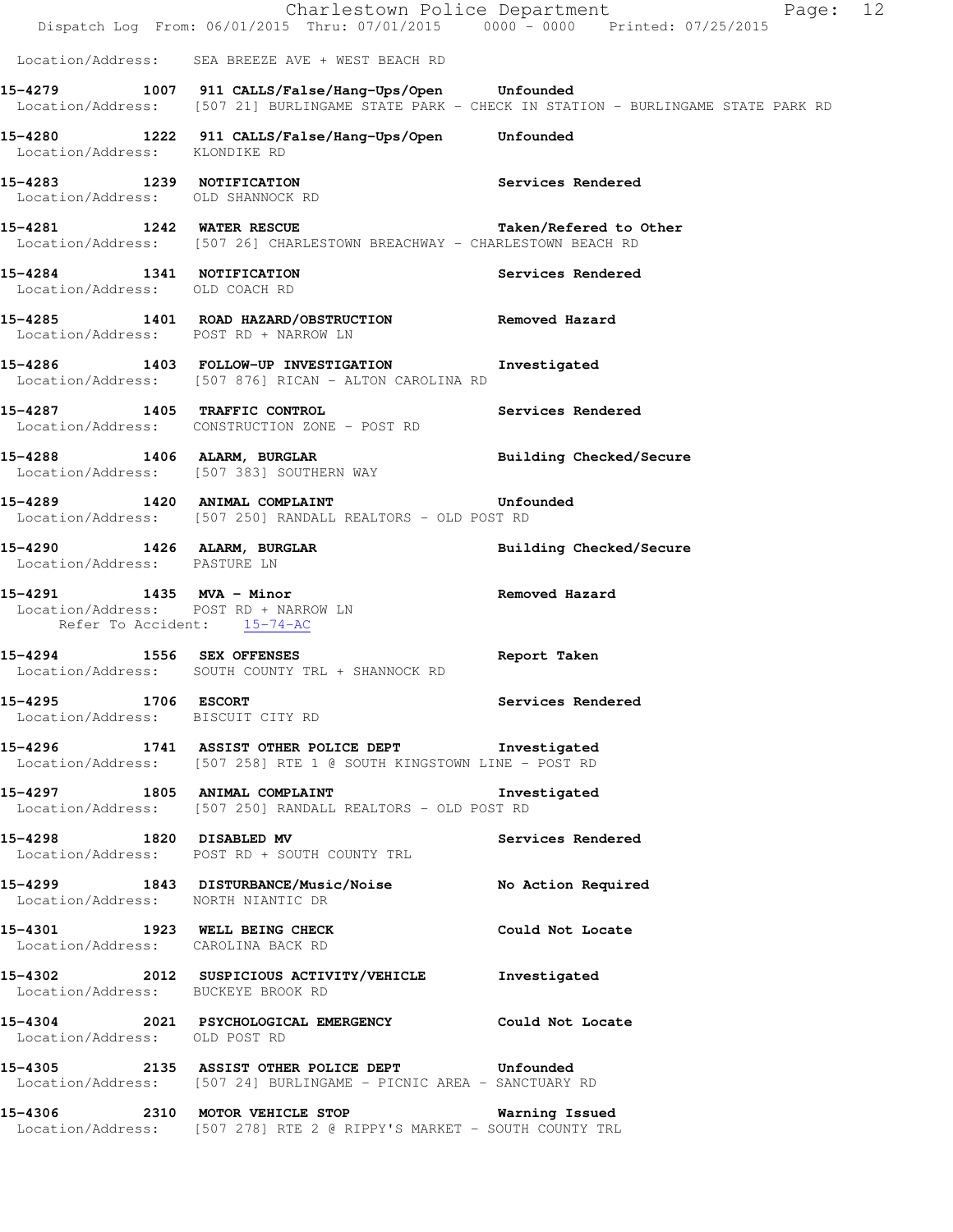**15-4307 2319 MOTOR VEHICLE STOP Warning Issued** 

|                                                                   | Location/Address: POST RD + TAMANACO DR                                                                                                                                                                                                                                                                                               |                       |
|-------------------------------------------------------------------|---------------------------------------------------------------------------------------------------------------------------------------------------------------------------------------------------------------------------------------------------------------------------------------------------------------------------------------|-----------------------|
|                                                                   | 15-4308 2334 MOTOR VEHICLE STOP<br>Location/Address: POST RD + ROSS HILL RD                                                                                                                                                                                                                                                           | No Action Required    |
| Location/Address: BUCKEYE BROOK RD                                | 15-4314 2357 DOMESTIC/Assault/Diso/Other Peace Restored                                                                                                                                                                                                                                                                               |                       |
| For Date: $06/12/2015$ - Friday                                   |                                                                                                                                                                                                                                                                                                                                       |                       |
|                                                                   | 15-4317 0500 ALARM, FIRE<br>Location/Address: CHARLESTOWN BEACH RD                                                                                                                                                                                                                                                                    | Investigated          |
|                                                                   | 15-4318 0630 MOTOR VEHICLE STOP <b>Warning Issued</b><br>Location/Address: NEW BISCUIT CITY RD + SOUTH COUNTY TRL                                                                                                                                                                                                                     |                       |
| Location/Address: KLONDIKE RD                                     | 15-4319 0724 911 CALLS/False/Hang-Ups/Open Investigated                                                                                                                                                                                                                                                                               |                       |
| Location/Address: POST RD                                         | 15-4321 0828 POLICE INFORMATION                                                                                                                                                                                                                                                                                                       | Services Rendered     |
|                                                                   | 15-4322 0838 TRAFFIC CONTROL<br>Location/Address: [507 587] WEST BEACH RD                                                                                                                                                                                                                                                             | Services Rendered     |
| Location/Address: POST RD                                         | 15-4323 0929 TRAFFIC CONTROL                                                                                                                                                                                                                                                                                                          | No Action Required    |
|                                                                   | 15-4324 0955 MOTOR VEHICLE STOP<br>Location/Address: POST RD + SOUTH COUNTY TRL                                                                                                                                                                                                                                                       | <b>Warning Issued</b> |
|                                                                   | 15-4325 0959 MOTOR VEHICLE STOP<br>Location/Address: FOSTER DR + WILDFLOWER RD                                                                                                                                                                                                                                                        | No Action Required    |
|                                                                   | 15-4326 1107 ALARM, BURGLAR<br>Location/Address: [507 520] NORTH NIANTIC DR                                                                                                                                                                                                                                                           | No Action Required    |
|                                                                   | 15-4329 1222 FOLLOW-UP INVESTIGATION<br>Location/Address: [507 876] RICAN - ALTON CAROLINA RD                                                                                                                                                                                                                                         | Investigated          |
|                                                                   | 15-4332 1554 ALARM, BURGLAR 1988 1997 Services Rendered<br>Location/Address: [507 520] NORTH NIANTIC DR                                                                                                                                                                                                                               |                       |
| 15-4333 1615 OFFICER WANTED<br>Location/Address: SOUTH COUNTY TRL |                                                                                                                                                                                                                                                                                                                                       | Investigated          |
| 15-4335 1707 DISABLED MV                                          | Location/Address: POST RD + WILDFLOWER RD                                                                                                                                                                                                                                                                                             | Services Rendered     |
| 15-4336                                                           | 1709 MOTOR VEHICLE STOP<br>Location/Address: [507 257] DUNNS CORNERS FIRE STATION (STATION TWO) - POST RD<br>Refer To Arrest: 15-44-AR<br>Arrest: PETIT, DAVID W<br>Address: 100 OLD POST RD WESTERLY, RI<br>Age: 56<br>Charges: DUI/DRUGS/ALCOHOL/1ST OFFENSE - B.A.C. UNKNOWN<br>Refusal to Submit to Chemical Test - 1st Violation | Arrest(s) Made        |
| 15–4337                                                           | 1807 DISABLED MV<br>Location/Address: [507 410] DUNKIN DONUTS - OLD POST RD                                                                                                                                                                                                                                                           | Unfounded             |
| 15-4338 1821 MVA - Minor                                          | Location/Address: [507 45] RIPPY'S LIQUOR MART - SOUTH COUNTY TRL<br>Refer To Arrest: 15-45-AR<br>Arrest: BROMLEY, LEE R<br>Address: 107 RICHMOND TOWNHOUSE RD RICHMOND, RI                                                                                                                                                           | Report Taken          |
| Age: 49                                                           | Charges: DRIVING AFTER DENIAL, SUS/REVOCATION-LICENSE                                                                                                                                                                                                                                                                                 |                       |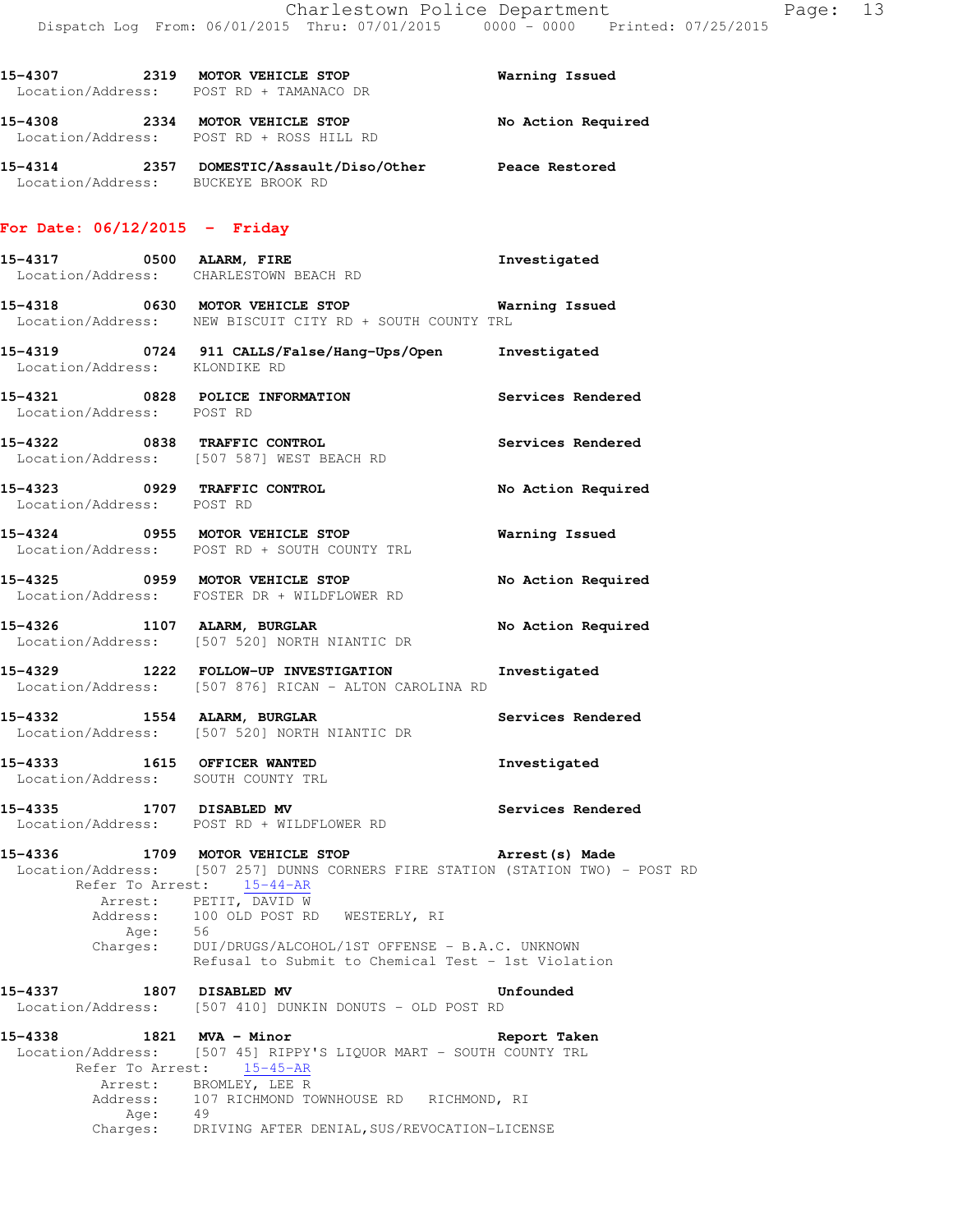Refer To Accident: 15-75-AC

**15-4340 2222 ASSIST OTHER TOWN DEPT Services Rendered**  Location/Address: [507 327] CHARLESTOWN BEACH TOWN PARKING LOT - CHARLESTOWN BEACH RD

**15-4339 2225 ASSIST OTHER TOWN DEPT Services Rendered**  Location/Address: [507 31] BLUE SHUTTERS BEACH - EAST BEACH RD

**15-4341 2231 POLICE INFORMATION No Action Required**  Location/Address: MATUNUCK SCHOOLHOUSE RD + CHARLESTOWN BEACH RD

**15-4343 2349 MOTOR VEHICLE STOP Warning Issued**  Location/Address: POST RD + SCHOOLHOUSE POND RD

#### **For Date: 06/13/2015 - Saturday**

| 15-4348<br>0047<br>Location/Address: | MOTOR VEHICLE STOP<br>POST RD + SOUTH COUNTY TRL                    | Warning Issued    |
|--------------------------------------|---------------------------------------------------------------------|-------------------|
| 15-4353<br>0436                      | MOTOR VEHICLE STOP<br>Location/Address: POST RD + KING'S FACTORY RD | Warning Issued    |
| $15 - 4355$                          | 0616 DIS CONDUCT / FIGHT<br>Vicinity of: OLD POST RD + KING TOM DR  | Warning Issued    |
| 15-4356<br>0630<br>Location/Address: | ASSIST CITIZEN<br>POST RD + CROSS MILLS RD                          | Services Rendered |
| 15-4357<br>0633<br>Location/Address: | DIS CONDUCT / FIGHT<br>OLD POST RD + KING TOM DR                    | Warning Issued    |

**15-4358 0750 DISTURBANCE/Music/Noise Investigated**  Location/Address: TUCKER ST

**15-4359 0959 ROAD HAZARD/OBSTRUCTION Removed Hazard**  Location/Address: [507 303] RTE 1 @ SOUTH SHORE MENTAL HEALTH - POST RD

**15-4360 1028 MOTOR VEHICLE STOP Warning Issued**  Vicinity of: [507 261] RTE 1 @ STATE GARAGE - POST RD

**15-4363 1146 ASSIST OTHER AGENCY Services Rendered**  Location/Address: [507 642] CHARLESTOWN POLICE DEPARTMENT - OLD POST RD

**15-4364 1303 MVA - W/Injury/Fluid/Hazard Investigated**  Location/Address: KING'S FACTORY RD Refer To Summons: 15-46-AR Summons: DRAKE, GARRETT C 22 TUCKER ST CHARLESTOWN, RI Address: 22<br>Age: 43 Charges: DRIVING AFTER DENIAL,SUS/REVOCATION-LICENSE DUI/DRUGS/ALCOHOL/1ST OFFENSE - B.A.C. UNKNOWN Refer To Accident: 15-76-AC

**15-4365 1400 MVA - Minor Report Taken**  Location/Address: [507 861] SOUTH COUNTY HABITAT FOR HUMANITY - SHANNOCK RD Refer To Accident: 15-77-AC

**15-4366 1403 ANIMAL COMPLAINT Investigated**  Vicinity of: [507 410] DUNKIN DONUTS - OLD POST RD

**15-4369 1457 OFFICER WANTED Investigated**  Location/Address: [507 72] CUMBERLAND FARMS - OLD POST RD

**15-4370 1557 PARKING VIOLATIONS Citation Issued**  Location/Address: [507 320] QUONOCHONTAUG BREACHWAY - WEST BEACH RD

**15-4371 1601 FOUND/LOST PROPERTY Investigated**  Location/Address: POST RD + SOUTH COUNTY TRL

**15-4372 1829 ASSIST OTHER AGENCY Investigated**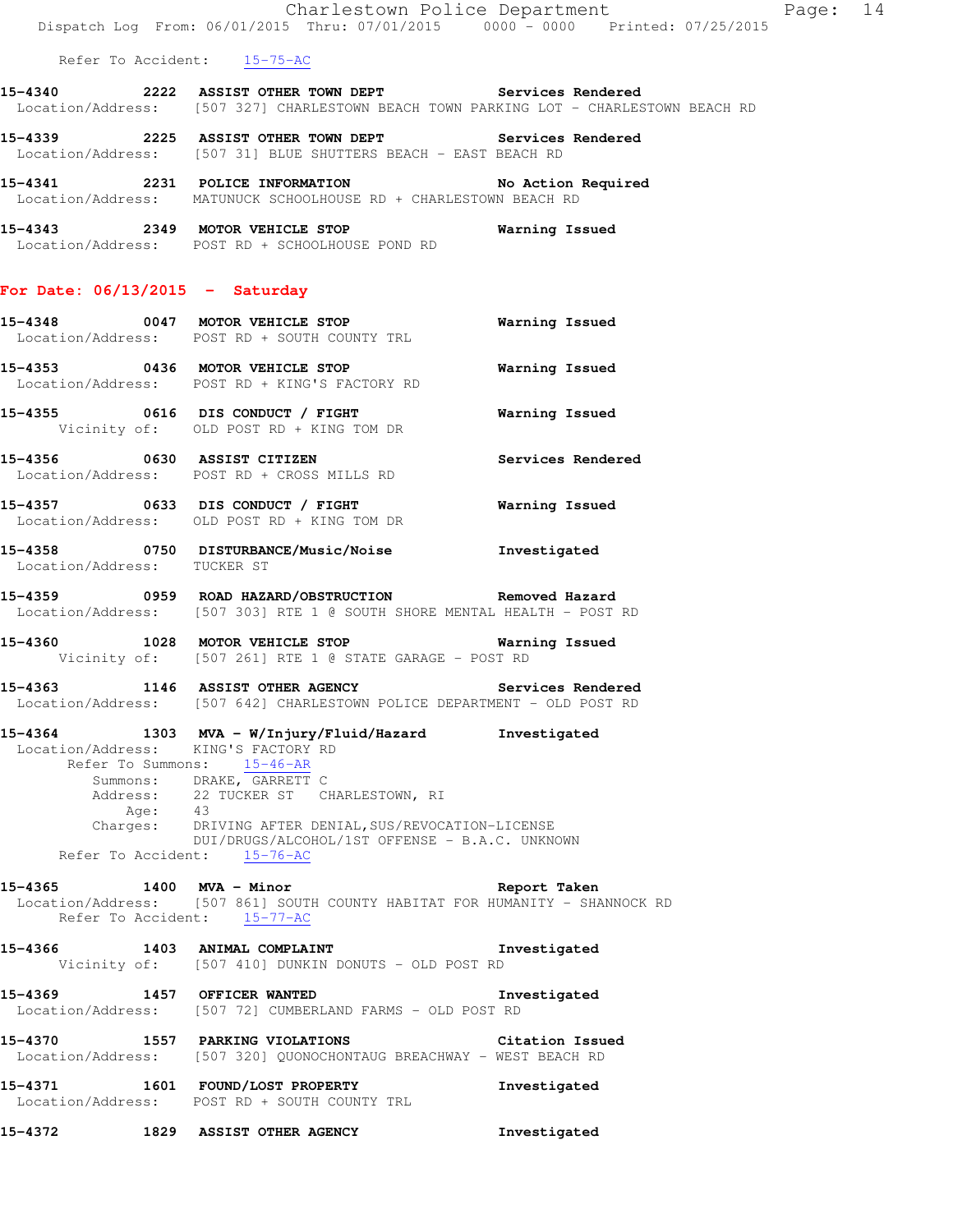|                                                              | Dispatch Log From: 06/01/2015 Thru: 07/01/2015 0000 - 0000 Printed: 07/25/2015                                                                               | Page: 15<br>Charlestown Police Department                                                 |
|--------------------------------------------------------------|--------------------------------------------------------------------------------------------------------------------------------------------------------------|-------------------------------------------------------------------------------------------|
|                                                              |                                                                                                                                                              | Vicinity of: [507 21] BURLINGAME STATE PARK - CHECK IN STATION - BURLINGAME STATE PARK RD |
| Location/Address: WILLOW RD                                  | 15-4373 1906 MOTOR VEHICLE COMPLAINT Could Not Locate                                                                                                        |                                                                                           |
|                                                              | 15-4375 2115 DISTURBANCE/Music/Noise No Action Required<br>Location/Address: [507 64] RATHSKELLER RESTAURANT - OLD COACH RD                                  |                                                                                           |
|                                                              | 15-4376 2127 DISTURBANCE/Music/Noise Investigated<br>Location/Address: [507 64] RATHSKELLER RESTAURANT - OLD COACH RD                                        |                                                                                           |
|                                                              | 15-4378 2143 ASSIST OTHER POLICE DEPT Investigated<br>Location/Address: [507 275] RTE 1 @ WESTERLY LINE - POST RD                                            |                                                                                           |
|                                                              | 15-4379 2201 ASSIST OTHER TOWN DEPT Services Rendered<br>Location/Address: [507 327] CHARLESTOWN BEACH TOWN PARKING LOT - CHARLESTOWN BEACH RD               |                                                                                           |
|                                                              | 15-4380 2206 ASSIST OTHER TOWN DEPT Services Rendered<br>Location/Address: [507 31] BLUE SHUTTERS BEACH - EAST BEACH RD                                      |                                                                                           |
|                                                              | 15-4381 			 2214 LOST/STOLEN LICENSE PLATES Report Taken<br>Vicinity of: [507 462] ROCKY'S TREE SERVICE - KLONDIKE RD<br>Refer To Incident: 15-174-OF        |                                                                                           |
|                                                              | 15-4383 2241 SUSPICIOUS ACTIVITY/VEHICLE Could Not Locate<br>Location/Address: [507 72] CUMBERLAND FARMS - OLD POST RD                                       |                                                                                           |
| For Date: $06/14/2015$ - Sunday                              |                                                                                                                                                              |                                                                                           |
|                                                              | 15-4390 0021 SUSPICIOUS ACTIVITY/VEHICLE Investigated<br>Location/Address: [507 31] BLUE SHUTTERS BEACH - EAST BEACH RD                                      |                                                                                           |
|                                                              | 15-4395 0215 SUSPICIOUS ACTIVITY/VEHICLE Investigated<br>Location/Address: [507 57] BREEZY ACRES MINI GOLF - POST RD + EAST BEACH RD                         |                                                                                           |
|                                                              | 15-4399 			 0525 ASSIST CITIZEN 			 Services Rendered<br>Location/Address: [507 263] RTE 1 @ TOURIST INFO - POST RD                                          |                                                                                           |
| 15-4402 0833 OFFICER WANTED<br>Location/Address: OLD POST RD |                                                                                                                                                              | Investigated                                                                              |
|                                                              | 15-4403 0944 MOTOR VEHICLE STOP<br>Location/Address: BURLINGAME - POST RD                                                                                    | Warning Issued                                                                            |
| Location/Address: ROSS HILL RD                               | 15-4404 1019 OFFICER WANTED                                                                                                                                  | Peace Restored                                                                            |
| Location/Address: FALCONE LN                                 | 15-4405 1038 MOTOR VEHICLE STOP                                                                                                                              | <b>Warning Issued</b>                                                                     |
|                                                              | 15-4406 1058 OFFICER WANTED 1nvestigated<br>Location/Address: [507 72] CUMBERLAND FARMS - OLD POST RD                                                        |                                                                                           |
|                                                              | 15-4407 1217 SUSPICIOUS ACTIVITY/VEHICLE Investigated<br>Location/Address: MORRONE GRAVEL - ALTON CAROLINA RD                                                |                                                                                           |
|                                                              | 15-4408 1259 BOATING - VESSEL VIOLATION Warning Issued<br>Location/Address: [507 26] CHARLESTOWN BREACHWAY - CHARLESTOWN BEACH RD                            |                                                                                           |
|                                                              | 15-4409 1304 BOATING - VESSEL VIOLATION Warning Issued<br>Location/Address: [507 26] CHARLESTOWN BREACHWAY - CHARLESTOWN BEACH RD                            |                                                                                           |
|                                                              | 15-4410 1335 MOTOR VEHICLE STOP<br>Location/Address: SOUTH COUNTY TRL                                                                                        | Warning Issued                                                                            |
|                                                              | 15-4411 1451 LARCENY 1451 1200 1200 1200 1200 121<br>Location/Address: [507 642] CHARLESTOWN POLICE DEPARTMENT - OLD POST RD<br>Refer To Incident: 15-175-OF |                                                                                           |
|                                                              | 15-4412 1512 BOATING - VESSEL VIOLATION Warning Issued                                                                                                       |                                                                                           |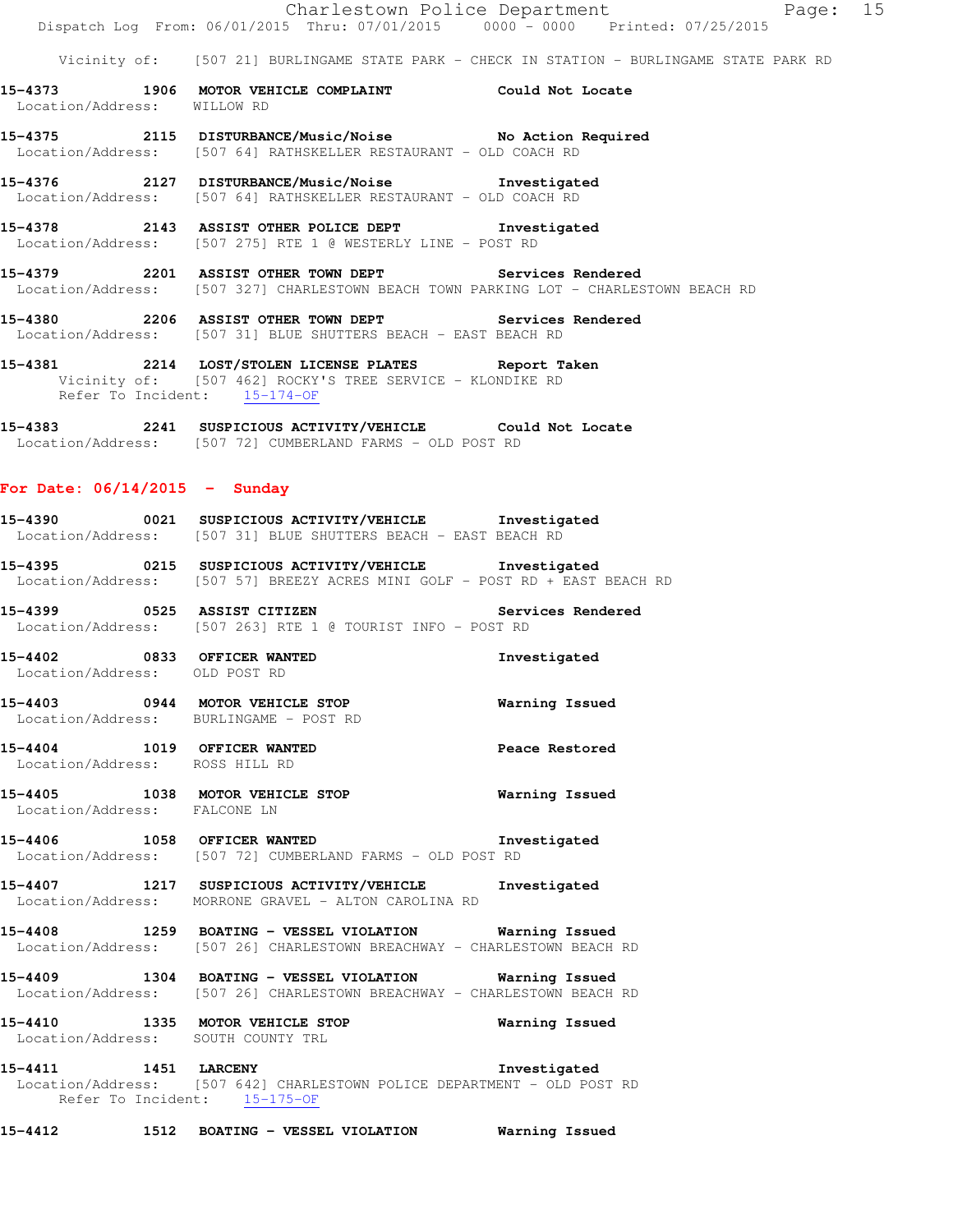|                                                               | Dispatch Log From: 06/01/2015 Thru: 07/01/2015 0000 - 0000 Printed: 07/25/2015                                                                                                               | Charlestown Police Department | Page: 16 |  |
|---------------------------------------------------------------|----------------------------------------------------------------------------------------------------------------------------------------------------------------------------------------------|-------------------------------|----------|--|
|                                                               | Location/Address: [507 26] CHARLESTOWN BREACHWAY - CHARLESTOWN BEACH RD                                                                                                                      |                               |          |  |
| Location/Address: POST RD                                     | 15-4417 1634 ASSIST OTHER POLICE DEPT Services Rendered                                                                                                                                      |                               |          |  |
|                                                               | 15-4419 1856 OFFICER WANTED<br>Location/Address: OLD POST RD + KING TOM DR                                                                                                                   | Investigated                  |          |  |
| For Date: $06/15/2015$ - Monday                               |                                                                                                                                                                                              |                               |          |  |
| Location/Address: OLD COACH RD<br>Refer To Accident: 15-78-AC | 15-4424 			 0112 		MVA - W/Injury/Fluid/Hazard 				 Transported to Hospital                                                                                                                  |                               |          |  |
| Location/Address: POST RD + MEADOW LN                         | 15-4429 0333 SUSPICIOUS ACTIVITY/VEHICLE Investigated                                                                                                                                        |                               |          |  |
|                                                               | 15-4430 0343 MOTOR VEHICLE STOP<br>Location/Address: [507 270] POST RD + TAMANACO DR                                                                                                         | Warning Issued                |          |  |
| 15-4433 0634 OFFICER WANTED                                   | Location/Address: [507 72] CUMBERLAND FARMS - OLD POST RD                                                                                                                                    | Services Rendered             |          |  |
| 15-4434 0640 TRANSPORT<br>Location/Address: OLD POST RD       |                                                                                                                                                                                              | Services Rendered             |          |  |
| Location/Address: SHADY HARBOR DR                             | 15-4435 0708 ALARM, BURGLAR                                                                                                                                                                  | <b>False Alarm</b>            |          |  |
| Location/Address: OLD POST RD                                 | 15-4436 0751 WELL BEING CHECK                                                                                                                                                                | Could Not Locate              |          |  |
|                                                               | 15-4437 0812 TRAFFIC CONTROL No Action Required<br>Location/Address: [507 19] CHARLESTOWN ELEMENTARY SCHOOL - CAROLINA BACK RD                                                               |                               |          |  |
| Location/Address: SCAPA FLOW RD<br>Age: 16                    | 15-4440 1345 DCYF INVESTIGATION<br>Refer To Incident: $15-176-OF$<br>Refer To Arrest: 15-47-AR<br>Juvenile Arrest<br>Charges: SEXUAL ASSAULT - 2ND DEGREE<br>SECOND DEGREE CHILD MOLESTATION | Investigated                  |          |  |
|                                                               | 15-4441 1416 ASSIST OTHER TOWN DEPT Services Rendered<br>Location/Address: KING'S FACTORY RD + NARRAGANSETT TRL                                                                              |                               |          |  |
| Location/Address: BUCKEYE BROOK RD                            | 15-4442 1431 TRANSPORT                                                                                                                                                                       | Services Rendered             |          |  |
| 15-4443 1446 TRANSPORT<br>Location: CHARIHO SCHOOL            |                                                                                                                                                                                              | Services Rendered             |          |  |
|                                                               | 15-4444 1505 MOTOR VEHICLE STOP 6 Warning Issued<br>Location/Address: [507 258] RTE 1 @ SOUTH KINGSTOWN LINE - POST RD                                                                       |                               |          |  |
|                                                               | 15-4446 1555 ASSIST CITIZEN<br>Location/Address: CHARLESTOWN BEACH RD                                                                                                                        | Services Rendered             |          |  |
|                                                               | 15-4447 1619 POLICE INFORMATION<br>Location/Address: SHUMANKANUC HILL RD                                                                                                                     | No Action Required            |          |  |
| Location/Address: DUDLEY LN                                   | 15-4448 1655 ALARM, BURGLAR                                                                                                                                                                  | Building Checked/Secure       |          |  |
|                                                               | 15-4449 1729 FOUND/LOST PROPERTY No Action Required<br>Location/Address: [507 642] CHARLESTOWN POLICE DEPARTMENT - OLD POST RD                                                               |                               |          |  |
| Location/Address: KLONDIKE RD                                 | 15-4452 2006 SUSPICIOUS ACTIVITY/VEHICLE No Action Required                                                                                                                                  |                               |          |  |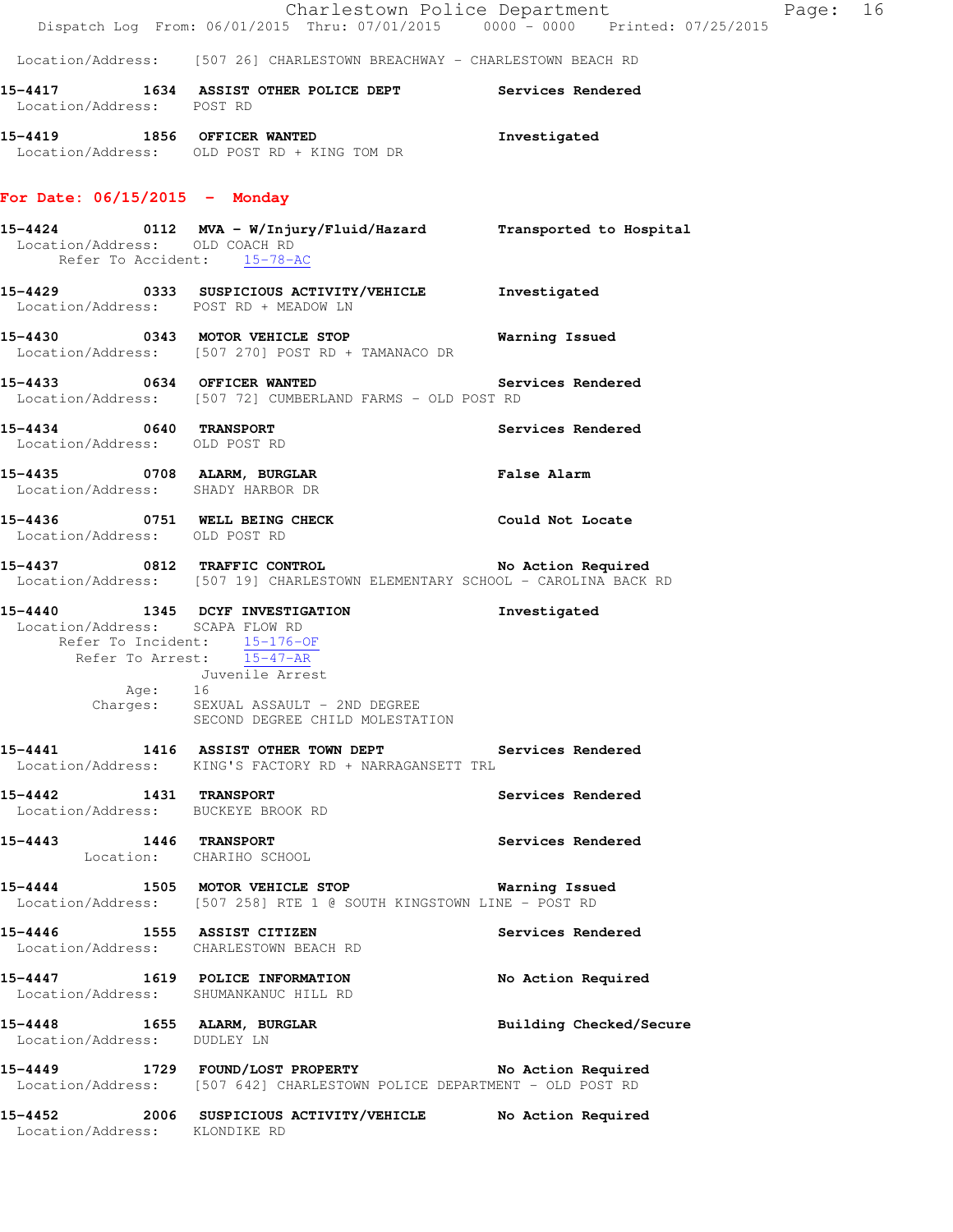**15-4453 2021 WELL BEING CHECK Investigated** 

| Location/Address: ALTON CAROLINA RD                                                    |                                                                                                                                         |                   |
|----------------------------------------------------------------------------------------|-----------------------------------------------------------------------------------------------------------------------------------------|-------------------|
|                                                                                        | 15-4455 2156 ASSIST OTHER POLICE DEPT Threstigated<br>Location/Address: [507 275] RTE 1 @ WESTERLY LINE - POST RD                       |                   |
| For Date: $06/16/2015$ - Tuesday                                                       |                                                                                                                                         |                   |
|                                                                                        | 15-4463 			 0232 			 MOTOR VEHICLE STOP 			 Citation Issued<br>Location/Address: [507 62] OCEAN VIEW MOTEL - POST RD                    |                   |
| Location/Address: CROSSLAND ST                                                         | 15-4466 0732 MOTOR VEHICLE STOP                                                                                                         | Investigated      |
| 15-4467 0901 COMPLAINT<br>Location/Address: COVEY CT<br>Refer To Incident: 15-177-OF   |                                                                                                                                         | Report Taken      |
| 15-4469 1127 COMPLAINT<br>Location/Address: OAKWOOD DR<br>Refer To Incident: 15-179-OF |                                                                                                                                         | Report Taken      |
| Refer To Incident: 15-180-OF                                                           | 15-4473 1320 LARCENY<br>Location/Address: [507 642] CHARLESTOWN POLICE DEPARTMENT - OLD POST RD                                         | Report Taken      |
|                                                                                        | 15-4475 1554 DIRECTIONS<br>Location/Address: NEW BISCUIT CITY RD                                                                        | Services Rendered |
|                                                                                        | 15-4476 1710 TRAFFIC CONTROL 15-4476 Citation Issued<br>Location/Address: SOUTH COUNTY TRL + CAROLINA BACK RD                           |                   |
|                                                                                        | 15-4477 1713 MOTOR VEHICLE STOP<br>Location/Address: SOUTH COUNTY TRL + CAROLINA BACK RD                                                | Citation Issued   |
|                                                                                        | 15-4478 1731 MOTOR VEHICLE STOP 6 Narning Issued<br>Location/Address: SOUTH COUNTY TRL + SHERMAN AVE                                    |                   |
|                                                                                        | 15-4479 1743 MOTOR VEHICLE STOP 15 Warning Issued<br>Location/Address: SOUTH COUNTY TRL + NEW BISCUIT CITY RD                           |                   |
|                                                                                        | 15-4480 1749 MOTOR VEHICLE STOP 15-4480<br>Location/Address: SOUTH COUNTY TRL + MAPLE LAKE FARM RD                                      |                   |
| Location/Address: QUAIL LN                                                             | 15-4481 1859 SUSPICIOUS ACTIVITY/VEHICLE Could Not Locate                                                                               |                   |
| 15-4482 1923 MVA - Minor                                                               | Location/Address: [507 469] OLD MILL DINER - SOUTH COUNTY TRL<br>Refer To Accident: 15-79-AC                                            | Report Taken      |
|                                                                                        | 15-4485 2128 MOTOR VEHICLE STOP<br>Location/Address: CAROLINA BACK RD + ALTON CAROLINA RD                                               | Warning Issued    |
| 15-4486 2219 WELL BEING CHECK<br>Location/Address: TOADSTOOL KNL                       |                                                                                                                                         | Services Rendered |
|                                                                                        | 15-4487  2302 DOMESTIC/Assault/Diso/Other Investigated<br>Vicinity of: SOUTH COUNTY TRL                                                 |                   |
| For Date: 06/17/2015 - Wednesday                                                       |                                                                                                                                         |                   |
| 15-4489                                                                                | 0047 SUSPICIOUS ACTIVITY/VEHICLE No Action Required<br>Vicinity of: [507 327] CHARLESTOWN BEACH TOWN PARKING LOT - CHARLESTOWN BEACH RD |                   |

**15-4490 0138 MOTOR VEHICLE STOP Citation Issued**  Location/Address: POST RD + SCHOOLHOUSE POND RD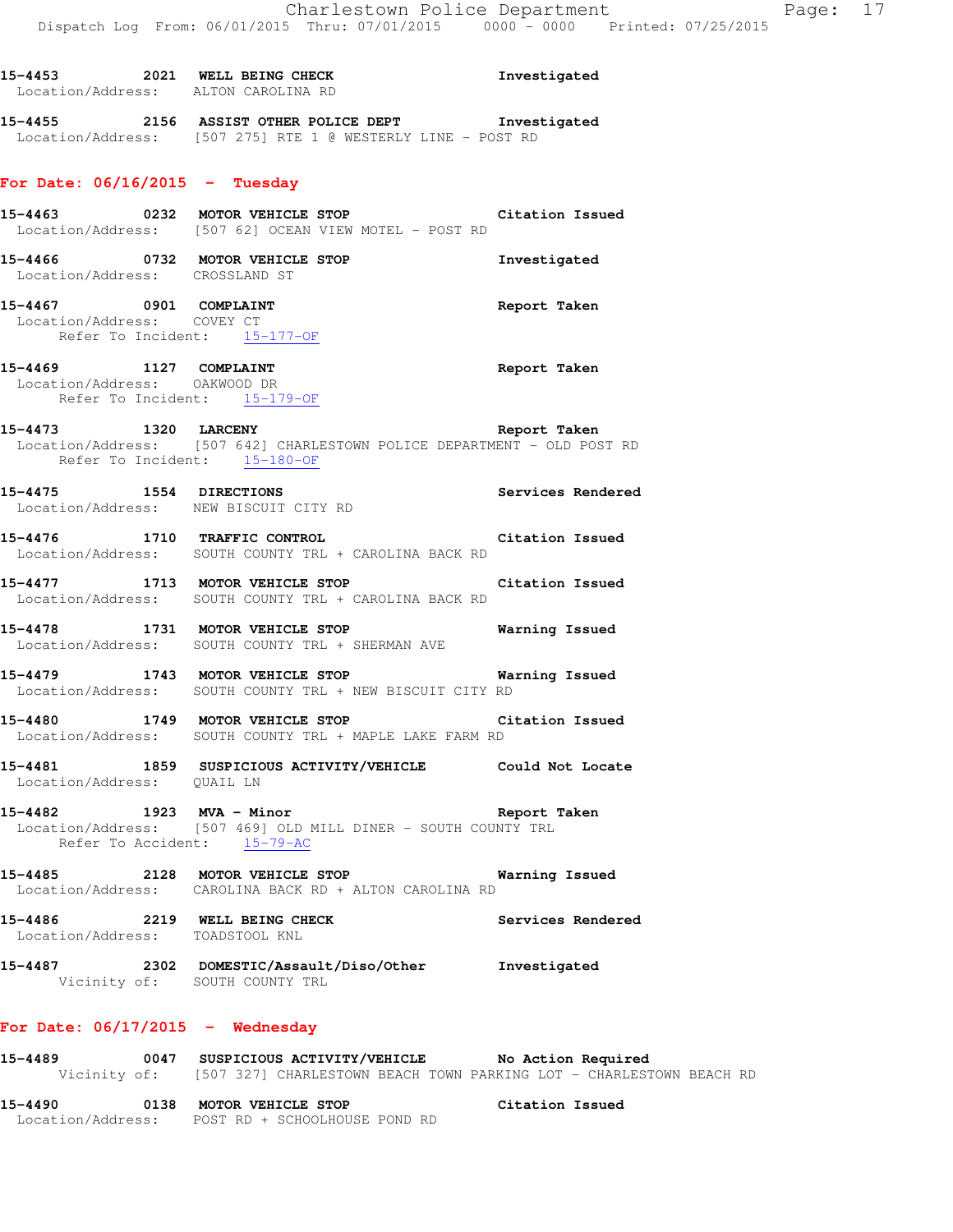**15-4491 0139 DISABLED MV Services Rendered**  Location/Address: POST RD + SOUTH COUNTY TRL **15-4496 0329 SUSPICIOUS ACTIVITY/VEHICLE Investigated**  Location/Address: CAROLINA BACK RD **15-4498 0549 ALARM, BURGLAR False Alarm**  Location/Address: STARRETT DR **15-4500 0839 ANIMAL COMPLAINT Could Not Locate**  Location/Address: KLONDIKE RD + LAUREL RD **15-4501 0847 ALARM, BURGLAR Building Checked/Secure**  Location/Address: [507 481] SURFSIDE AVE **15-4502 1126 CIVIL MATTER Investigated**  Location/Address: [507 222] SEAVIEW MOTOR COURT - OLD POST RD **15-4504 1220 ASSIST OTHER AGENCY Taken/Refered to Other**  Vicinity of: [507 319] EAST BEACH BACK TRACK - EAST BEACH RD **15-4505 1542 ASSIST CITIZEN Services Rendered**  Location/Address: [507 642] CHARLESTOWN POLICE DEPARTMENT - OLD POST RD **15-4506 1747 OFFICER WANTED Services Rendered**  Location/Address: [507 642] CHARLESTOWN POLICE DEPARTMENT - OLD POST RD Refer To Incident: 15-181-OF **15-4508 1900 ASSIST OTHER POLICE DEPT Investigated**  Location/Address: [507 21] BURLINGAME STATE PARK - CHECK IN STATION - BURLINGAME STATE PARK RD **15-4510 1920 MOTOR VEHICLE COMPLAINT Services Rendered**  Location/Address: [507 261] RTE 1 @ STATE GARAGE - POST RD **15-4511 1936 ASSIST CITIZEN Services Rendered**  Location/Address: [507 364] CROTTY AND SONS AUTO BODY - SOUTH COUNTY TRL **15-4512 2303 ASSIST OTHER POLICE DEPT Services Rendered**  Location/Address: [507 21] BURLINGAME STATE PARK - CHECK IN STATION - BURLINGAME STATE PARK RD **For Date: 06/18/2015 - Thursday 15-4513 0000 MOTOR VEHICLE STOP Warning Issued**  Location/Address: MATUNUCK SCHOOLHOUSE RD + NARROW LN

**15-4521 0125 ANIMAL COMPLAINT Peace Restored**  Location/Address: NARROW LN Refer To Incident: 15-182-OF

**15-4526 0506 MOTOR VEHICLE STOP Citation Issued**  Location/Address: POST RD + TAMANACO DR **15-4527 0733 VANDALISM Investigated** 

 Location/Address: SOUTH COUNTY TRL Refer To Incident: 15-185-OF

**15-4529 0901 MOTOR VEHICLE STOP Citation Issued**  Location/Address: POST RD + CROSS MILLS RD

**15-4531 0911 TRAFFIC CONTROL No Action Required**  Location/Address: WEST BEACH RD + SUNSET DR

**15-4534 1211 POLICE INFORMATION Investigated**  Vicinity of: [507 88] EAST WEST MARKET - POST RD Refer To Incident: 15-183-OF

**15-4536 1238 ALARM, BURGLAR Building Checked/Secure**  Location/Address: POND SHORE DR

**15-4538 1501 ANNOYING PHONE CALLS No Action Required**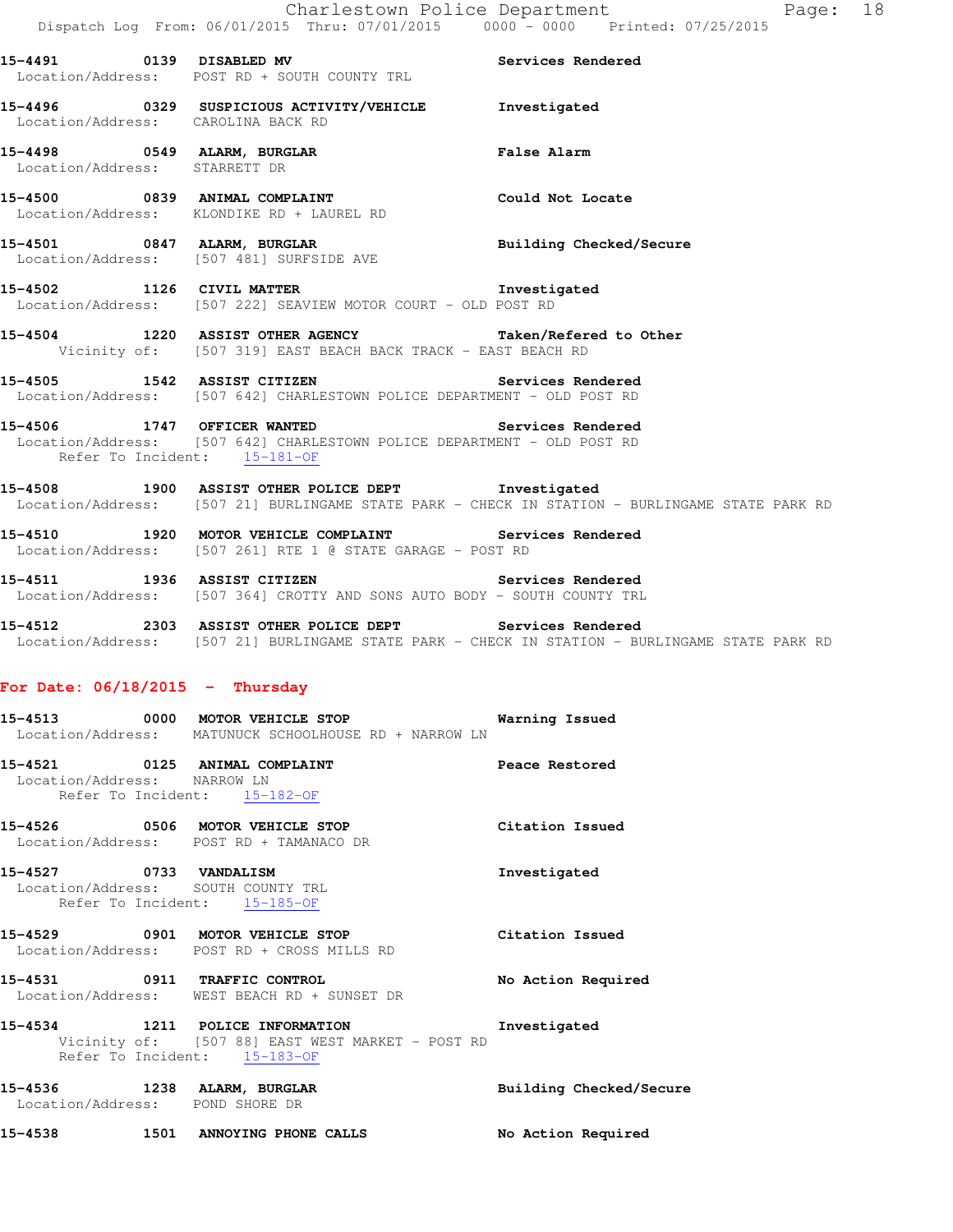|                                                                  | Dispatch Log From: 06/01/2015 Thru: 07/01/2015 0000 - 0000 Printed: 07/25/2015                                                   | Charlestown Police Department | Page: 19 |  |
|------------------------------------------------------------------|----------------------------------------------------------------------------------------------------------------------------------|-------------------------------|----------|--|
| Location/Address: LAKESIDE DR                                    |                                                                                                                                  |                               |          |  |
|                                                                  | 15-4540 1519 ASSIST CITIZEN No Action Required<br>Location/Address: [507 642] CHARLESTOWN POLICE DEPARTMENT - OLD POST RD        |                               |          |  |
|                                                                  | 15-4543 1642 ASSIST OTHER POLICE DEPT 1nvestigated<br>Location/Address: [507 642] CHARLESTOWN POLICE DEPARTMENT - OLD POST RD    |                               |          |  |
| Location/Address: SOUTH LEWIS ST<br>Refer To Incident: 15-184-OF | 15-4544 1717 EMBEZZELMENT/FRAUD/FORGERY Report Taken                                                                             |                               |          |  |
| Location/Address: BISCUIT CITY RD                                | 15-4545 1818 OFFICER WANTED                                                                                                      | Could Not Locate              |          |  |
|                                                                  | 15-4546 1849 POLICE INFORMATION<br>Location/Address: ROSS HILL RD + POST RD                                                      | No Action Required            |          |  |
|                                                                  | 15-4547 1900 POLICE INFORMATION No Action Required<br>Location/Address: OLD POST RD + MATUNUCK SCHOOLHOUSE RD                    |                               |          |  |
| Location/Address: ESSEX DR<br>Refer To Incident: 15-186-OF       | 15-4548 1927 LOST/STOLEN LICENSE PLATES Report Taken                                                                             |                               |          |  |
| 15-4550 2058 LARCENY<br>Location/Address: OLD POST RD            |                                                                                                                                  | Investigated                  |          |  |
|                                                                  | 15-4553 2108 SUSPICIOUS ACTIVITY/VEHICLE No Action Required<br>Location/Address: [507 88] EAST WEST MARKET - POST RD             |                               |          |  |
|                                                                  | 15-4554 2118 ALARM, BURGLAR <b>BURGLAR</b> Building Checked/Secure<br>Location/Address: [507 76] DOWNEY WEAVER POST - WHIPPLE DR |                               |          |  |
|                                                                  | 15-4555 2121 ASSIST OTHER POLICE DEPT Threstigated<br>Location/Address: [507 642] CHARLESTOWN POLICE DEPARTMENT - OLD POST RD    |                               |          |  |
| Location/Address: OLD SHANNOCK RD                                | 15-4556 2158 DOMESTIC/Assault/Diso/Other Investigated                                                                            |                               |          |  |
| 15-4557 2309 ALARM, FIRE<br>Location/Address: JOSEPHINE DR       |                                                                                                                                  | Investigated                  |          |  |

### **For Date: 06/19/2015 - Friday**

|                           | 15-4564 0833 TRAFFIC CONTROL<br>Location/Address: [507 587] WEST BEACH RD           | Services Rendered        |
|---------------------------|-------------------------------------------------------------------------------------|--------------------------|
|                           | 15-4565 0928 TRAFFIC CONTROL<br>Location/Address: SOUTH COUNTY TRL + SHERMAN AVE    | Warning Issued           |
|                           | 15-4566 0952 MOTOR VEHICLE STOP<br>Vicinity of: WORDEN'S POND RD + SHANNOCK RD      | Warning Issued           |
|                           | 15-4567 1006 MOTOR VEHICLE STOP<br>Vicinity of: WORDEN'S POND RD + SHANNOCK RD      | Warning Issued           |
|                           | 15-4568 1027 MOTOR VEHICLE STOP<br>Location/Address: SHANNOCK RD + WORDEN'S POND RD | Warning Issued           |
|                           | 15-4569 1038 MOTOR VEHICLE STOP<br>Vicinity of: SHANNOCK RD + WORDEN'S POND RD      | Warning Issued           |
| 15-4570 1156 CIVIL MATTER | Location/Address: [507 222] SEAVIEW MOTOR COURT - OLD POST RD                       | <b>Services Rendered</b> |
|                           |                                                                                     |                          |

**15-4571 1728 MOTOR VEHICLE STOP Arrest(s) Made**  Location/Address: POST RD + GENERAL STANTON LN Refer To Arrest: 15-48-AR Arrest: KIGGANS, BRYAN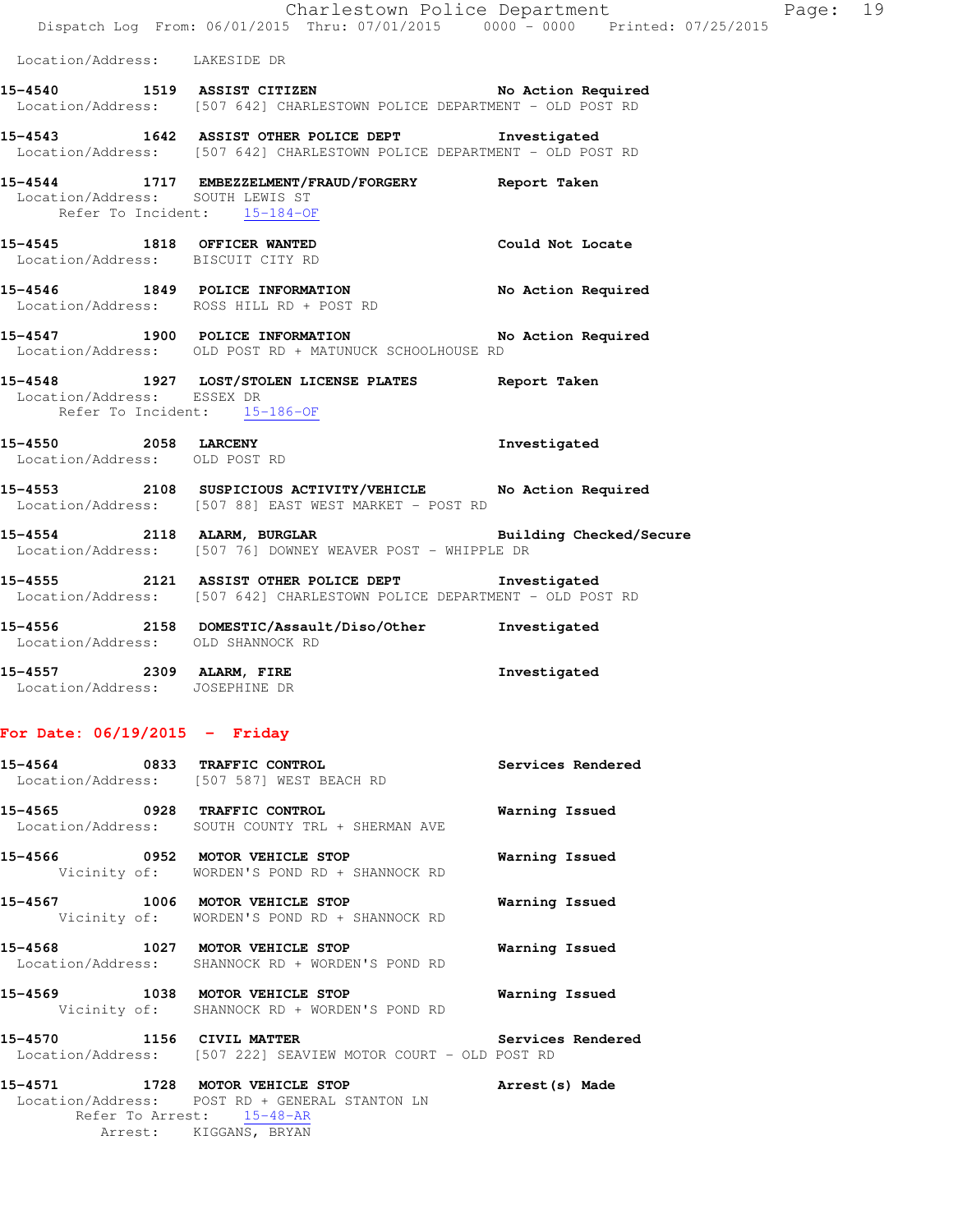|                                                                                                     | Dispatch Log From: 06/01/2015 Thru: 07/01/2015 0000 - 0000 Printed: 07/25/2015                                                                 | Charlestown Police Department | Page: 20 |  |
|-----------------------------------------------------------------------------------------------------|------------------------------------------------------------------------------------------------------------------------------------------------|-------------------------------|----------|--|
| Address:                                                                                            | 9 PEQUOT Apt. #2 UNCASVILLE, CT<br>Age: 26<br>Charges: RECEIVING STOLEN GOODS-FELONY                                                           |                               |          |  |
|                                                                                                     | DRIVING AFTER DENIAL, SUS/REVOCATION-LICENSE<br>BENCH WARRANT ISSUED FROM 4TH DISTRICT COURT                                                   |                               |          |  |
|                                                                                                     | Refer To Arrest: 15-49-AR                                                                                                                      |                               |          |  |
|                                                                                                     | Arrest: RYBKA, MATTHEW J<br>Address: 1 BATES AVE NORTH KINGSTOWN, RI                                                                           |                               |          |  |
|                                                                                                     |                                                                                                                                                |                               |          |  |
|                                                                                                     | Age: 26<br>Charges: RECEIVING STOLEN GOODS-FELONY<br>BENCH WARRANT ISSUED FROM 4TH DISTRICT COURT                                              |                               |          |  |
|                                                                                                     | 15-4572 1840 COMPLAINT<br>Vicinity of: [507 841] BREACHWAY GRILL - CHARLESTOWN BEACH RD                                                        | Investigated                  |          |  |
|                                                                                                     | 15-4573 1845 ANIMAL COMPLAINT Could Not Locate<br>Vicinity of: ALTON CAROLINA RD + CAROLINA BACK RD                                            |                               |          |  |
| Location/Address: CROSSPATCH RD                                                                     | 15-4574 1854 ANIMAL COMPLAINT                                                                                                                  | Investigated                  |          |  |
|                                                                                                     | 15-4575 2044 TRANSPORT<br>Location/Address: [507 642] CHARLESTOWN POLICE DEPARTMENT - OLD POST RD                                              | Taken/Refered to Other        |          |  |
| 15-4576                                                                                             | 2158 ALARM, BURGLAR<br>Location/Address: [507 885] THE PURPLE SHELL - OLD POST RD                                                              | Building Checked/Secure       |          |  |
| Location/Address: BROWNING DR                                                                       | 15-4577 2248 WELL BEING CHECK Services Rendered                                                                                                |                               |          |  |
| Location/Address: ARBUTUS TRL                                                                       | 15-4578 2314 ALARM, BURGLAR                                                                                                                    | Arrest(s) Made                |          |  |
|                                                                                                     | 15-4579 2340 MOTOR VEHICLE STOP <b>Arrest</b> (s) Made<br>Location/Address: SOUTH COUNTY TRL + MAPLE LAKE FARM RD<br>Refer To Arrest: 15-50-AR |                               |          |  |
|                                                                                                     | Juvenile Arrest                                                                                                                                |                               |          |  |
| Age: 17                                                                                             | Charges: POSSESSION OF MARIJUANA-1st OFFENSE                                                                                                   |                               |          |  |
| 15-4581 2347 WELL BEING CHECK<br>Location/Address: CAROLINA BACK RD<br>Refer To Incident: 15-188-OF |                                                                                                                                                | Investigated                  |          |  |
| For Date: $06/20/2015$ - Saturday                                                                   |                                                                                                                                                |                               |          |  |
| 15-4584                                                                                             | 0054 FOLLOW-UP INVESTIGATION<br>Location/Address: [507 806] WEST CASTLE WAY                                                                    | Investigated                  |          |  |
| 15-4586<br>Location/Address:                                                                        | 0134 FOLLOW-UP INVESTIGATION<br>COUNTRY DR                                                                                                     | Investigated                  |          |  |

**15-4588 0307 FOLLOW-UP INVESTIGATION Investigated**  Location/Address: CAROLINA BACK RD

**15-4589 0357 ASSIST OTHER TOWN DEPT Services Rendered**  Location/Address: [507 327] CHARLESTOWN BEACH TOWN PARKING LOT - CHARLESTOWN BEACH RD **15-4590 0821 FOLLOW-UP INVESTIGATION Services Rendered**  Location/Address: OAK RIDGE RD

**15-4592 0932 WELL BEING CHECK Investigated**  Location/Address: WEST CASTLE WAY

**15-4593 1008 ASSIST CITIZEN Services Rendered**  Location/Address: [507 215] SAINT ANDREW LUTHERAN CHURCH - EAST BEACH RD

**15-4595 1114 LOST/STOLEN LICENSE PLATES Investigated**  Location/Address: COLUMBIA HEIGHTS RD Refer To Incident: 15-189-OF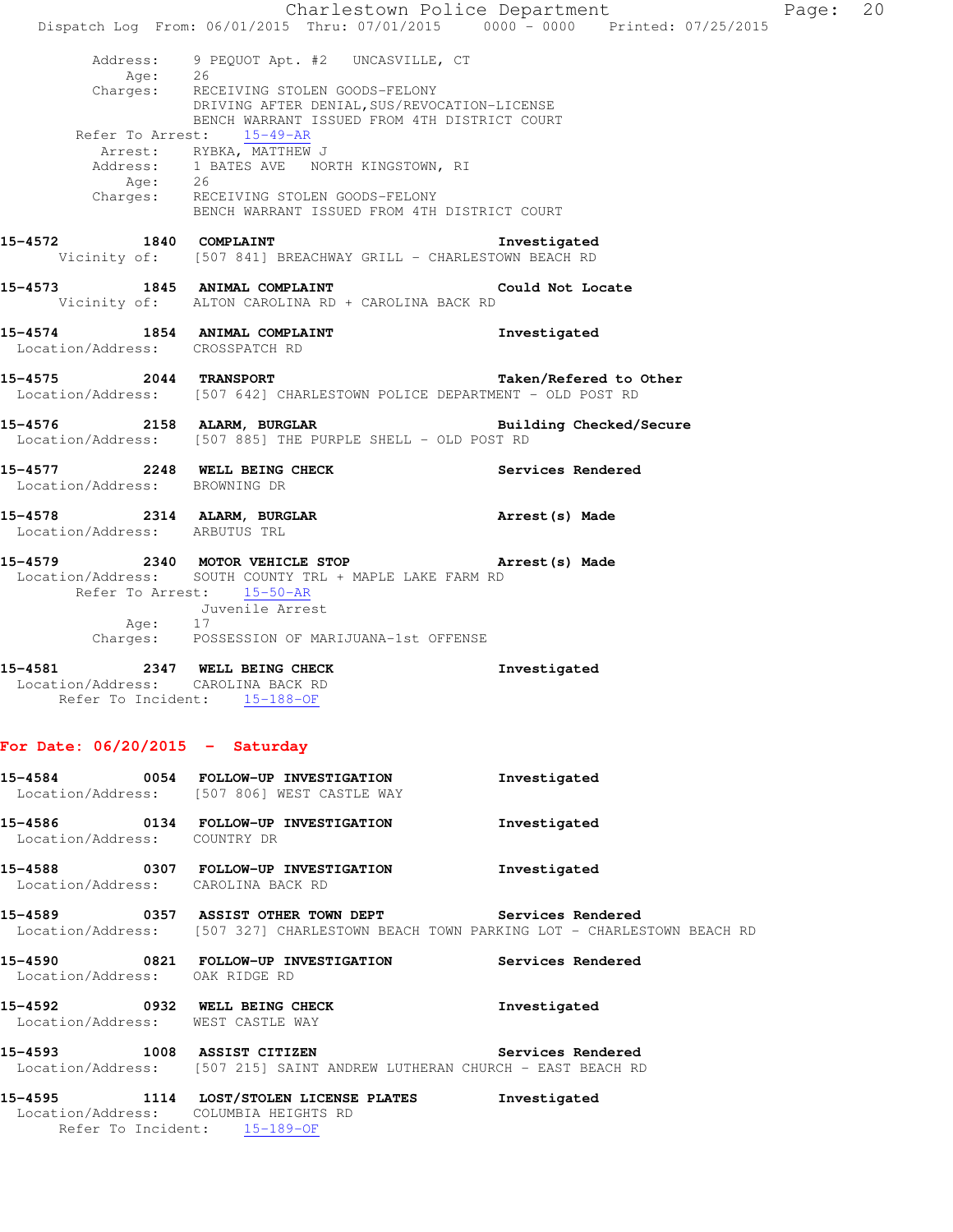**15-4596 1117 BOATING - VESSEL VIOLATION Warning Issued**  Location/Address: [507 26] CHARLESTOWN BREACHWAY - CHARLESTOWN BEACH RD **15-4597 1131 MOTOR VEHICLE STOP Citation Issued**  Location/Address: [507 66] WILLOWS RESORT - POST RD **15-4598 1150 MOTOR VEHICLE STOP Citation Issued**  Location/Address: [507 66] WILLOWS RESORT - POST RD **15-4599 1208 PARKING VIOLATIONS Citation Issued**  Location/Address: [507 320] QUONOCHONTAUG BREACHWAY - WEST BEACH RD **15-4618 1300 COMPLAINT Investigated**  Location/Address: BISCUIT CITY RD Refer To Incident: 15-190-OF **15-4601 1401 MOTOR VEHICLE STOP Warning Issued**  Location/Address: WEST BEACH RD **15-4602 1414 MOTOR VEHICLE STOP Citation Issued**  Location/Address: [507 66] WILLOWS RESORT - POST RD **15-4603 1417 MOTOR VEHICLE STOP Warning Issued**  Location/Address: [507 587] WEST BEACH RD **15-4605 1428 MOTOR VEHICLE STOP Citation Issued**  Location/Address: [507 66] WILLOWS RESORT - POST RD **15-4606 1519 DISTURBANCE/Music/Noise Investigated**  Location/Address: [507 21] BURLINGAME STATE PARK - CHECK IN STATION - BURLINGAME STATE PARK RD **15-4607 1605 DISTURBANCE/Music/Noise Investigated**  Location/Address: OLD POST RD **15-4608 1640 MOTOR VEHICLE STOP Arrest(s) Made**  Vicinity of: [507 45] RIPPY'S LIQUOR MART - SOUTH COUNTY TRL Refer To Arrest: 15-51-AR Arrest: BASLER, PHILLIP M Address: 50 BOTKA DR Apt. #4 CHARLESTOWN, RI Age: 21 Charges: BENCH WARRANT ISSUED FROM 6TH DISTRICT COURT 15-4609 1805 COMPLAINT **1808** Services Rendered Vicinity of: [507 376] SAINT JAMES CHURCH - MATUNUCK SCHOOLHOUSE RD **15-4610 1825 ASSIST CITIZEN Services Rendered**  Vicinity of: POST RD + SCHOOLHOUSE POND RD **15-4612 1954 TRANSPORT Services Rendered**  Location/Address: BOTKA DR **15-4613 2015 ANIMAL COMPLAINT Investigated**  Location/Address: TIMBER RIDGE RD **15-4614 2121 SUSPICIOUS ACTIVITY/VEHICLE Investigated**  Location/Address: SCAPA FLOW RD **15-4616 2129 SUSPICIOUS ACTIVITY/VEHICLE Investigated**  Location/Address: OLD WEST BEACH RD **15-4617 2222 ANIMAL COMPLAINT Services Rendered**  Location/Address: BAXTER ST **15-4619 2342 ASSIST OTHER TOWN DEPT Services Rendered**  Location/Address: [507 327] CHARLESTOWN BEACH TOWN PARKING LOT - CHARLESTOWN BEACH RD

### **For Date: 06/21/2015 - Sunday**

| 15-4621 | 0004 ASSIST OTHER TOWN DEPT |  |  | <b>Services Rendered</b> |
|---------|-----------------------------|--|--|--------------------------|
|         |                             |  |  |                          |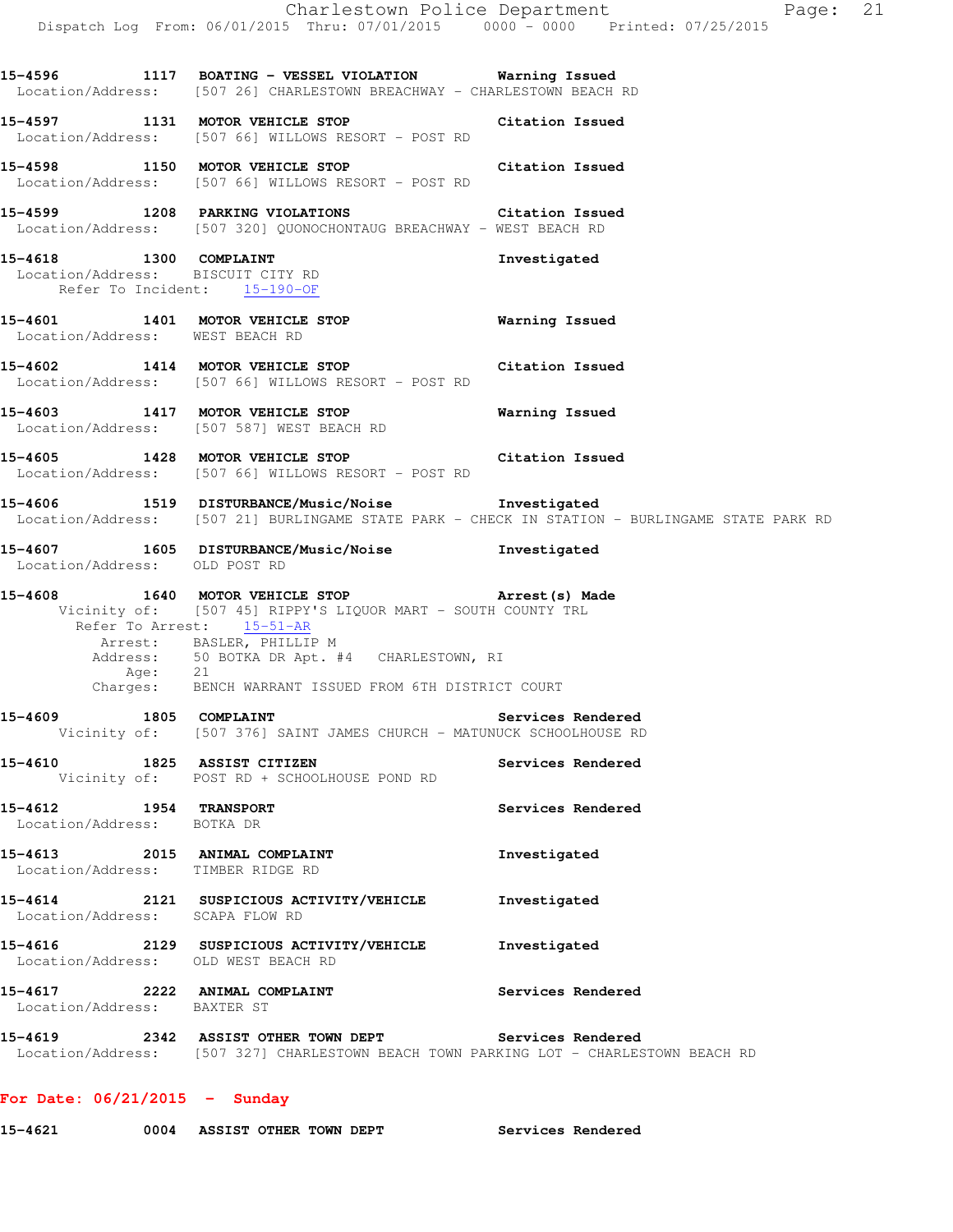|                                                                | Dispatch Log From: 06/01/2015 Thru: 07/01/2015 0000 - 0000 Printed: 07/25/2015                                                                 | Charlestown Police Department<br>Page: 22                                                                                                         |
|----------------------------------------------------------------|------------------------------------------------------------------------------------------------------------------------------------------------|---------------------------------------------------------------------------------------------------------------------------------------------------|
|                                                                | Location/Address: [507 31] BLUE SHUTTERS BEACH - EAST BEACH RD                                                                                 |                                                                                                                                                   |
| Location/Address: DOWD DR                                      | 15-4624 0038 ALARM, BURGLAR                                                                                                                    | Building Checked/Secure                                                                                                                           |
|                                                                | 15-4625 0057 SUSPICIOUS ACTIVITY/VEHICLE Field Interrogation<br>Location/Address: [507 469] OLD MILL DINER - SOUTH COUNTY TRL                  |                                                                                                                                                   |
| 15-4628 0219 NOTIFICATION<br>Location/Address: SAND PLAIN RD   |                                                                                                                                                | Services Rendered                                                                                                                                 |
| Location/Address: CAROLINA BACK RD                             | 15-4631 0351 WELL BEING CHECK                                                                                                                  | Investigated                                                                                                                                      |
| Location/Address: PEQUOT DR                                    | 15-4632 0916 ASSIST CITIZEN                                                                                                                    | Services Rendered                                                                                                                                 |
|                                                                |                                                                                                                                                | 15-4633 0927 ASSIST OTHER AGENCY Peace Restored<br>Location/Address: [507 21] BURLINGAME STATE PARK - CHECK IN STATION - BURLINGAME STATE PARK RD |
|                                                                | 15-4634 0958 OFFICER WANTED<br>Location/Address: TOCKWOTTEN COVE RD + OLD POST RD                                                              | Investigated                                                                                                                                      |
|                                                                | 15-4636 1512 DISTURBANCE/Music/Noise Unfounded<br>Location/Address: NARRAGANSETT TRL + KING'S FACTORY RD                                       |                                                                                                                                                   |
|                                                                | 15-4637 1533 MOTOR VEHICLE STOP Citation Issued<br>Location/Address: KING'S FACTORY RD + QUAIL LN                                              |                                                                                                                                                   |
|                                                                | 15-4638 1551 ALARM, FIRE 2008 and Building Checked/Secure<br>Location/Address: [507 220] SHERMAN AND SON'S UPHOLSTRY - SOUTH COUNTY TRL        |                                                                                                                                                   |
|                                                                | 15-4639 1610 OFFICER WANTED<br>Location/Address: SOUTH COUNTY TRL + CAROLINA BACK RD                                                           | Services Rendered                                                                                                                                 |
|                                                                | 15-4640 1626 FOLLOW-UP INVESTIGATION Could Not Locate<br>Location/Address: NARRAGANSETT TRL + KING'S FACTORY RD                                |                                                                                                                                                   |
|                                                                | 15-4641 1637 TRAFFIC CONTROL<br>Location/Address: POST RD + KING'S FACTORY RD                                                                  | Investigated                                                                                                                                      |
| 1644 NOTIFICATION<br>15-4642<br>Location/Address: OAK RIDGE RD |                                                                                                                                                | Services Rendered                                                                                                                                 |
| Location/Address: FAWN CIR                                     | 15-4643 1656 MOTOR VEHICLE COMPLAINT 5-4643 Unfounded                                                                                          |                                                                                                                                                   |
|                                                                | 15-4645 1825 ALARM, FIRE<br>Location/Address: MEADOW LN                                                                                        | Services Rendered                                                                                                                                 |
|                                                                | 15-4647 1840 ALARM, BURGLAR 1999 Building Checked/Secure<br>Location/Address: [507 19] CHARLESTOWN ELEMENTARY SCHOOL - CAROLINA BACK RD        |                                                                                                                                                   |
|                                                                | 15-4648 1904 ALARM, BURGLAR Number 2011 Building Checked/Secure<br>Location/Address: [507 19] CHARLESTOWN ELEMENTARY SCHOOL - CAROLINA BACK RD |                                                                                                                                                   |
|                                                                | 15-4649 1932 MOTOR VEHICLE STOP Citation Issued<br>Location/Address: [507 266] RTE 1 @ WILLOWS - POST RD                                       |                                                                                                                                                   |
|                                                                | 15-4650 1944 ALARM, FIRE 2008 and Building Checked/Secure<br>Location/Address: [507 220] SHERMAN AND SON'S UPHOLSTRY - SOUTH COUNTY TRL        |                                                                                                                                                   |
|                                                                | 15-4651 2002 FIRE, OTHER No Action Required<br>Location/Address: [507 45] RIPPY'S LIQUOR MART - SOUTH COUNTY TRL                               |                                                                                                                                                   |
|                                                                | 15-4653 2055 ASSIST OTHER TOWN DEPT Services Rendered<br>Location/Address: [507 31] BLUE SHUTTERS BEACH - EAST BEACH RD                        |                                                                                                                                                   |
|                                                                | 15-4654 2109 ASSIST OTHER TOWN DEPT Services Rendered<br>Location/Address: [507 327] CHARLESTOWN BEACH TOWN PARKING LOT - CHARLESTOWN BEACH RD |                                                                                                                                                   |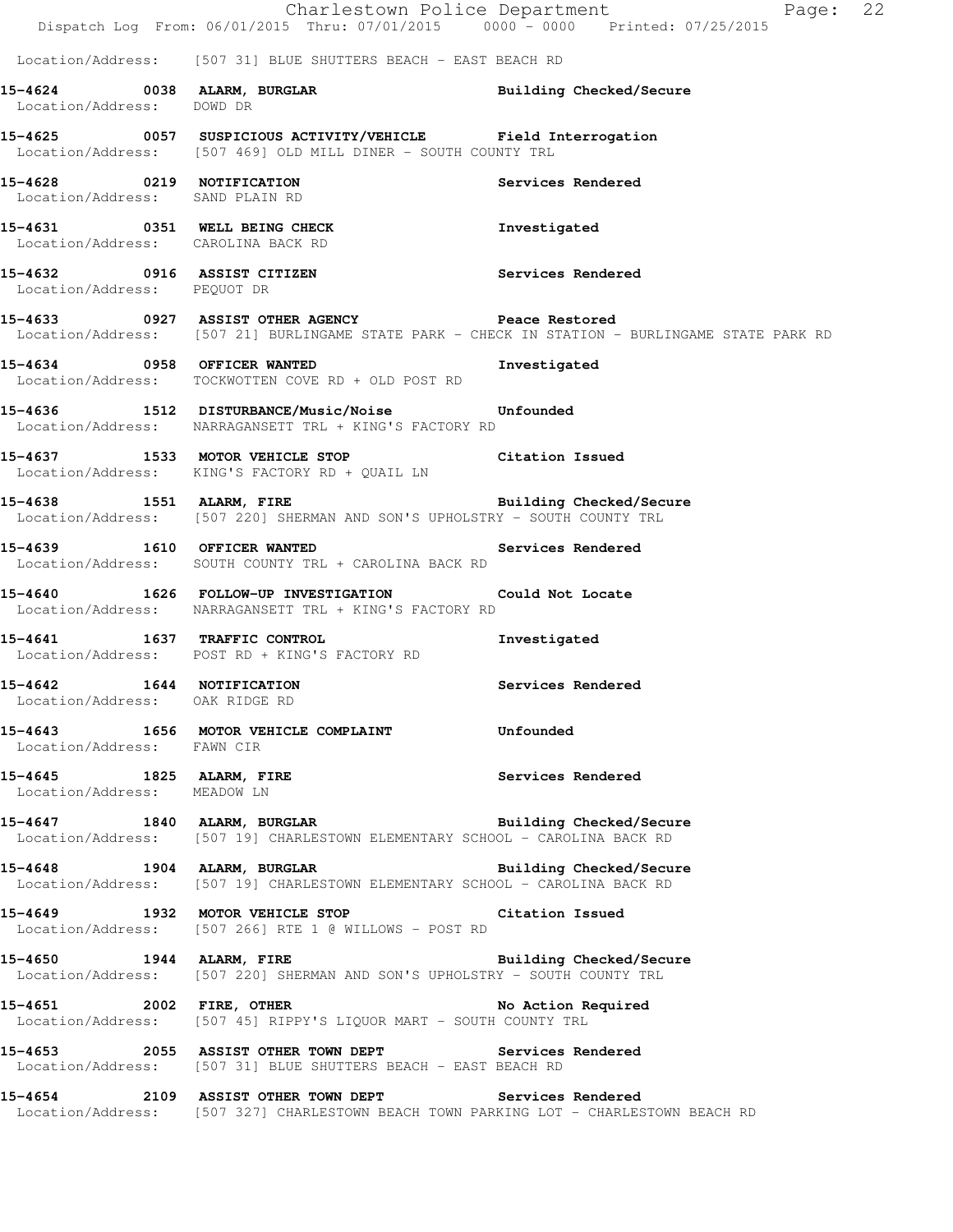**15-4655 2145 MOTOR VEHICLE STOP Warning Issued**  Location/Address: [507 261] RTE 1 @ STATE GARAGE - POST RD

**15-4656 2211 MOTOR VEHICLE STOP No Action Required**  Location/Address: [507 303] RTE 1 @ SOUTH SHORE MENTAL HEALTH - POST RD

**15-4659 2343 ANIMAL COMPLAINT Services Rendered**  Location/Address: [507 19] CHARLESTOWN ELEMENTARY SCHOOL - CAROLINA BACK RD Refer To Incident: 15-191-OF

#### **For Date: 06/22/2015 - Monday**

**15-4660 0000 MOTOR VEHICLE STOP Citation Issued**  Location/Address: [507 410] DUNKIN DONUTS - OLD POST RD

**15-4671 0549 MOTOR VEHICLE STOP Warning Issued**  Location/Address: [507 261] RTE 1 @ STATE GARAGE - POST RD

**15-4672 0604 MOTOR VEHICLE STOP Warning Issued**  Location/Address: POST RD + TAMANACO DR

**15-4673 0615 MOTOR VEHICLE STOP Citation Issued**  Location/Address: POST RD + WARREN RD

**15-4674 0615 TRAFFIC CONTROL Warning Issued**  Location/Address: POST RD + WILDFLOWER RD

**15-4675 0625 MOTOR VEHICLE STOP Warning Issued**  Location/Address: POST RD + SOUTH COUNTY TRL

**15-4676 0635 MOTOR VEHICLE STOP No Action Required**  Location/Address: POST RD + SOUTH COUNTY TRL

**15-4677 0636 MOTOR VEHICLE STOP Warning Issued**  Location/Address: [507 100] RTE 1 @ FIORES - POST RD

**15-4678 0638 MOTOR VEHICLE STOP Warning Issued**  Location/Address: [507 100] RTE 1 @ FIORES - POST RD

**15-4680 0959 TRAFFIC CONTROL Services Rendered**  Location/Address: EAST BEACH RD + PARADISE LN

**15-4681 1031 MOTOR VEHICLE STOP Citation Issued**  Location/Address: PACKAGE STORE - POST RD

15-4682 1109 TRAFFIC CONTROL **No Action Required** Location/Address: EAST BEACH RD

**15-4685 1324 COMPLAINT Investigated**  Location/Address: BURLINGAME DR

**15-4687 1411 MOTOR VEHICLE STOP Warning Issued**  Location/Address: [507 66] WILLOWS RESORT - POST RD

**15-4688 1452 MOTOR VEHICLE STOP No Action Required**  Location/Address: [507 266] RTE 1 @ WILLOWS - POST RD

**15-4689 1523 ASSIST OTHER POLICE DEPT Investigated**  Location/Address: [507 275] RTE 1 @ WESTERLY LINE - POST RD

**15-4691 1610 MVA - Minor Transported to Hospital**  Location/Address: [507 266] RTE 1 @ WILLOWS - POST RD Refer To Accident: 15-80-AC

**15-4692 1725 POLICE INFORMATION Report Taken**  Location/Address: SHUMANKANUC HILL RD Refer To Incident: 15-192-OF

**15-4693 1730 SUSPICIOUS ACTIVITY/VEHICLE Investigated**  Location/Address: [507 895] WINDSWEPT CENTER - OLD POST RD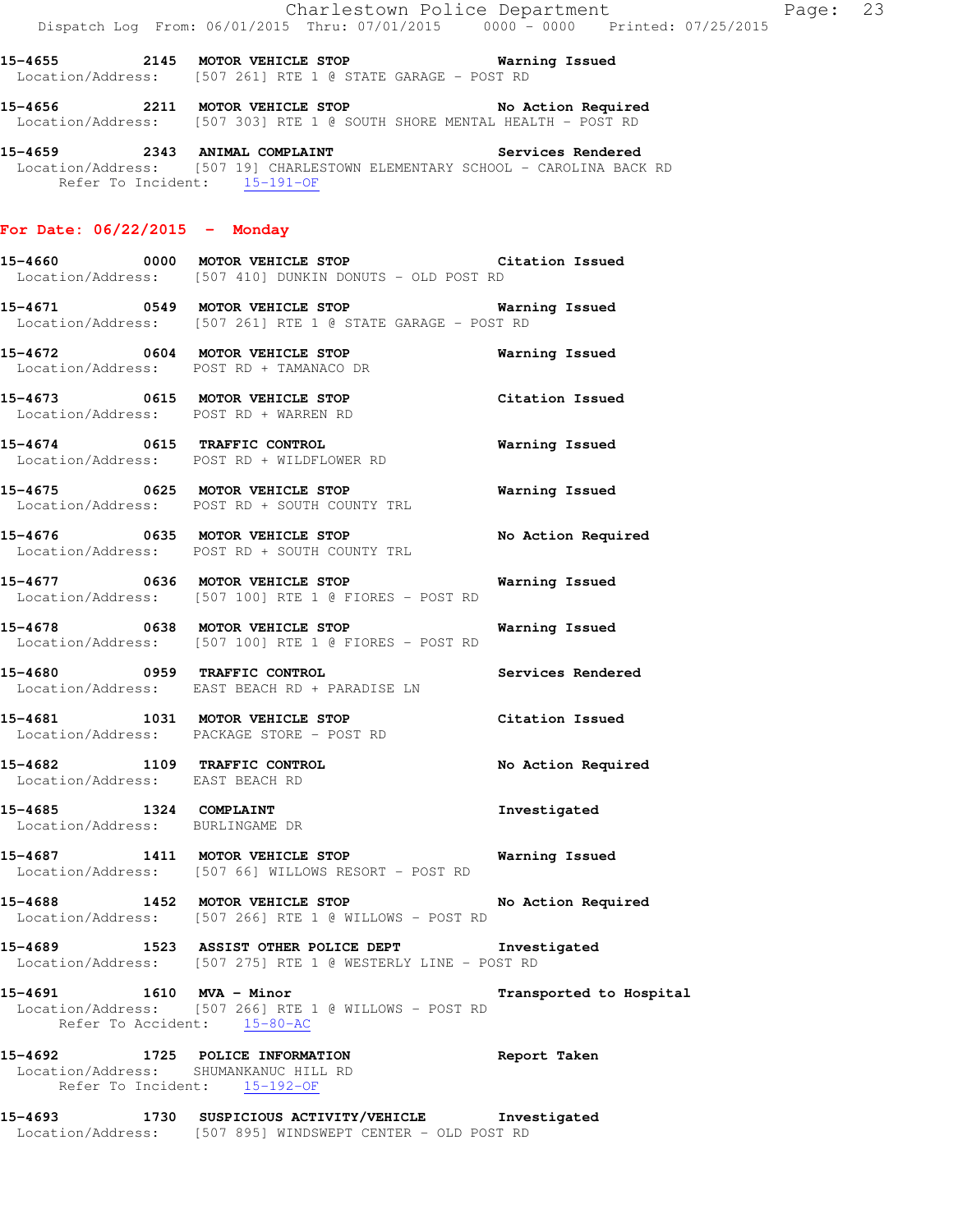**15-4694 1914 SUSPICIOUS ACTIVITY/VEHICLE Investigated**  Location/Address: WOODCOCK TRL **15-4696 2106 ASSIST OTHER TOWN DEPT Services Rendered** 

Location/Address: [507 31] BLUE SHUTTERS BEACH - EAST BEACH RD

**15-4697 2109 ASSIST OTHER TOWN DEPT Services Rendered**  Location/Address: [507 327] CHARLESTOWN BEACH TOWN PARKING LOT - CHARLESTOWN BEACH RD

**15-4698 2125 DISTURBANCE/Music/Noise Investigated**  Location/Address: MARION DR

#### **For Date: 06/23/2015 - Tuesday**

**15-4702 0115 MOTOR VEHICLE STOP Citation Issued**  Location/Address: EAST BEACH RD + OVERLOOK DR

**15-4709 0512 MOTOR VEHICLE STOP Citation Issued**  Location/Address: POST RD + PROSSER TRL

**15-4710 0539 TRAFFIC CONTROL No Action Required**  Location/Address: POST RD + WILDFLOWER RD

**15-4711 0543 MOTOR VEHICLE STOP Citation Issued**  Location/Address: [507 270] POST RD + SCHOOLHOUSE POND RD

**15-4712 0603 MOTOR VEHICLE STOP Warning Issued**  Location/Address: POST RD + TAMANACO DR

**15-4713 0604 MOTOR VEHICLE STOP Warning Issued**  Location/Address: SOUTH COUNTY TRL

**15-4714 0614 MOTOR VEHICLE STOP Warning Issued**  Location/Address: [507 276] RTE 2 @ RICHMOND LINE - SOUTH COUNTY TRL

**15-4715 0616 MOTOR VEHICLE STOP Warning Issued**  Location/Address: [507 100] RTE 1 @ FIORES - POST RD

**15-4716 0704 ALARM, BURGLAR Building Checked/Secure**  Location/Address: CLEARVIEW RD

**15-4717 0750 ALARM, BURGLAR Building Checked/Secure**  Location/Address: [507 46] WASHINGTON TRUST COMPANY - OLD POST RD

**15-4721 1444 MOTOR VEHICLE STOP No Action Required**  Location/Address: POST RD + TAMANACO DR

**15-4722 1457 MOTOR VEHICLE STOP Warning Issued**  Location/Address: [507 1] CHARLESTOWN TOWN HALL - SOUTH COUNTY TRL

**15-4723 1506 POLICE INFORMATION No Action Required**  Location/Address: [507 642] CHARLESTOWN POLICE DEPARTMENT - OLD POST RD

**15-4724 1622 DISABLED MV No Action Required**  Location/Address: [507 20] NINIGRET PARK - PARK LN

**15-4725 1634 ANIMAL COMPLAINT No Action Required**  Location/Address: [507 76] DOWNEY WEAVER POST - WHIPPLE DR

**15-4727 1737 ASSIST CITIZEN No Action Required**  Location/Address: [507 327] CHARLESTOWN BEACH TOWN PARKING LOT - CHARLESTOWN BEACH RD

**15-4729 1815 MOTOR VEHICLE STOP Warning Issued**  Location/Address: [507 36] CHARLESTOWN MINI-SUPER - OLD POST RD

**15-4730 1830 MOTOR VEHICLE STOP No Action Required**  Location/Address: [507 266] RTE 1 @ WILLOWS - POST RD

**15-4731 1836 MOTOR VEHICLE STOP Warning Issued**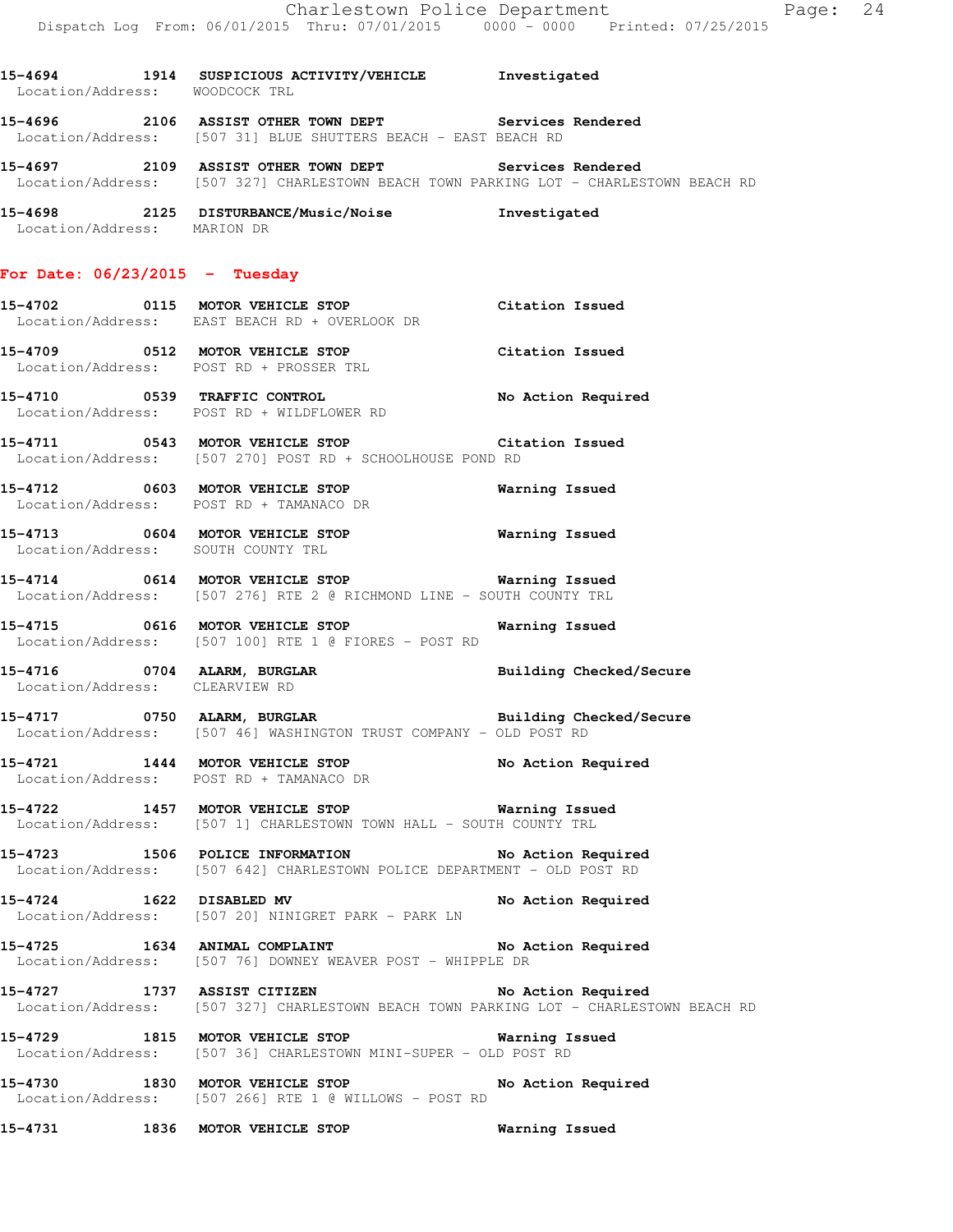|                                               | Location/Address: [507 266] RTE 1 @ WILLOWS - POST RD                                                                                                |                        |
|-----------------------------------------------|------------------------------------------------------------------------------------------------------------------------------------------------------|------------------------|
| 15-4732 1858 LARCENY                          |                                                                                                                                                      | Report Taken           |
| Location/Address: DOWD DR                     | Refer To Incident: 15-193-OF                                                                                                                         |                        |
|                                               | 15-4733 2020 MOTOR VEHICLE STOP Citation Issued                                                                                                      |                        |
| Location/Address: POST RD                     |                                                                                                                                                      |                        |
|                                               | 15-4736 2114 MOTOR VEHICLE COMPLAINT<br>Location/Address: OLD SHANNOCK RD + CAROLINA BACK RD                                                         | Investigated           |
| 15-4737 2123 ASSAULT                          |                                                                                                                                                      | Arrest (s) Made        |
| Location/Address: CROSSLAND ST                | Refer To Arrest: 15-52-AR                                                                                                                            |                        |
|                                               | Arrest: HOLLAND, AARON C                                                                                                                             |                        |
|                                               |                                                                                                                                                      |                        |
|                                               | Address: 46 BLACK PLAIN RD EXETER, RI<br>Age: 23                                                                                                     |                        |
|                                               | Charges: DOMESTIC-DISORDERLY CONDUCT                                                                                                                 |                        |
|                                               | VANDALISM/MALICIOUS INJURY TO PROPERTY<br>SIMPLE ASSAULT OR BATTERY                                                                                  |                        |
|                                               | Refer To Arrest: 15-53-AR                                                                                                                            |                        |
|                                               | Arrest: DUCHESNEAU, SAMANTHA A                                                                                                                       |                        |
|                                               | Address: 37 CROSSLAND ST CHARLESTOWN, RI                                                                                                             |                        |
|                                               | Age: 22<br>Charges: DOMESTIC-DISORDERLY CONDUCT                                                                                                      |                        |
|                                               |                                                                                                                                                      |                        |
| For Date: $06/24/2015$ - Wednesday            | 15-4740 0108 ASSIST OTHER TOWN DEPT Building Checked/Secure<br>Location/Address: [507 327] CHARLESTOWN BEACH TOWN PARKING LOT - CHARLESTOWN BEACH RD |                        |
|                                               | 15-4746 0616 MOTOR VEHICLE STOP<br>Location/Address: POST RD + KING'S FACTORY RD                                                                     | No Action Required     |
| 15-4747 0859 TRANSPORT                        | Location/Address: [507 642] CHARLESTOWN POLICE DEPARTMENT - OLD POST RD                                                                              | Taken/Refered to Other |
|                                               | 15-4748 0943 ALARM, BURGLAR<br>Location/Address: [507 592] CHARLESTOWN BEACH RD                                                                      | No Action Required     |
| 1025 TRANSPORT<br>15-4749                     | Location/Address: [507 642] CHARLESTOWN POLICE DEPARTMENT - OLD POST RD                                                                              | Taken/Refered to Other |
| 15-4750<br>Location/Address: BUCKEYE BROOK RD | 1117 MOTOR VEHICLE COMPLAINT                                                                                                                         | Investigated           |
| 15-4751<br>Location/Address: ROSS HILL RD     | 1232 WARRANT ARREST                                                                                                                                  | Arrest (s) Made        |
| 15-4752                                       | 1247 DISABLED MV<br>Location/Address: POST RD + KING'S FACTORY RD                                                                                    | Services Rendered      |
| 15-4753                                       | 1313 DISABLED MV                                                                                                                                     | No Action Required     |

**15-4754 1406 TRANSPORT Taken/Refered to Other**  Location/Address: [507 642] CHARLESTOWN POLICE DEPARTMENT - OLD POST RD

### **15-4755 1506 LOST/STOLEN LICENSE PLATES Report Taken**  Location/Address: EDWARDS LN Refer To Incident: 15-195-OF

Location/Address: POST RD + NARROW LN

**15-4756 1530 MVA - W/Injury/Fluid/Hazard Transported to Hospital**  Location/Address: POST RD + TAMANACO DR Refer To Accident: 15-81-AC

**15-4757 1810 ASSIST CITIZEN No Action Required**  Location/Address: [507 642] CHARLESTOWN POLICE DEPARTMENT - OLD POST RD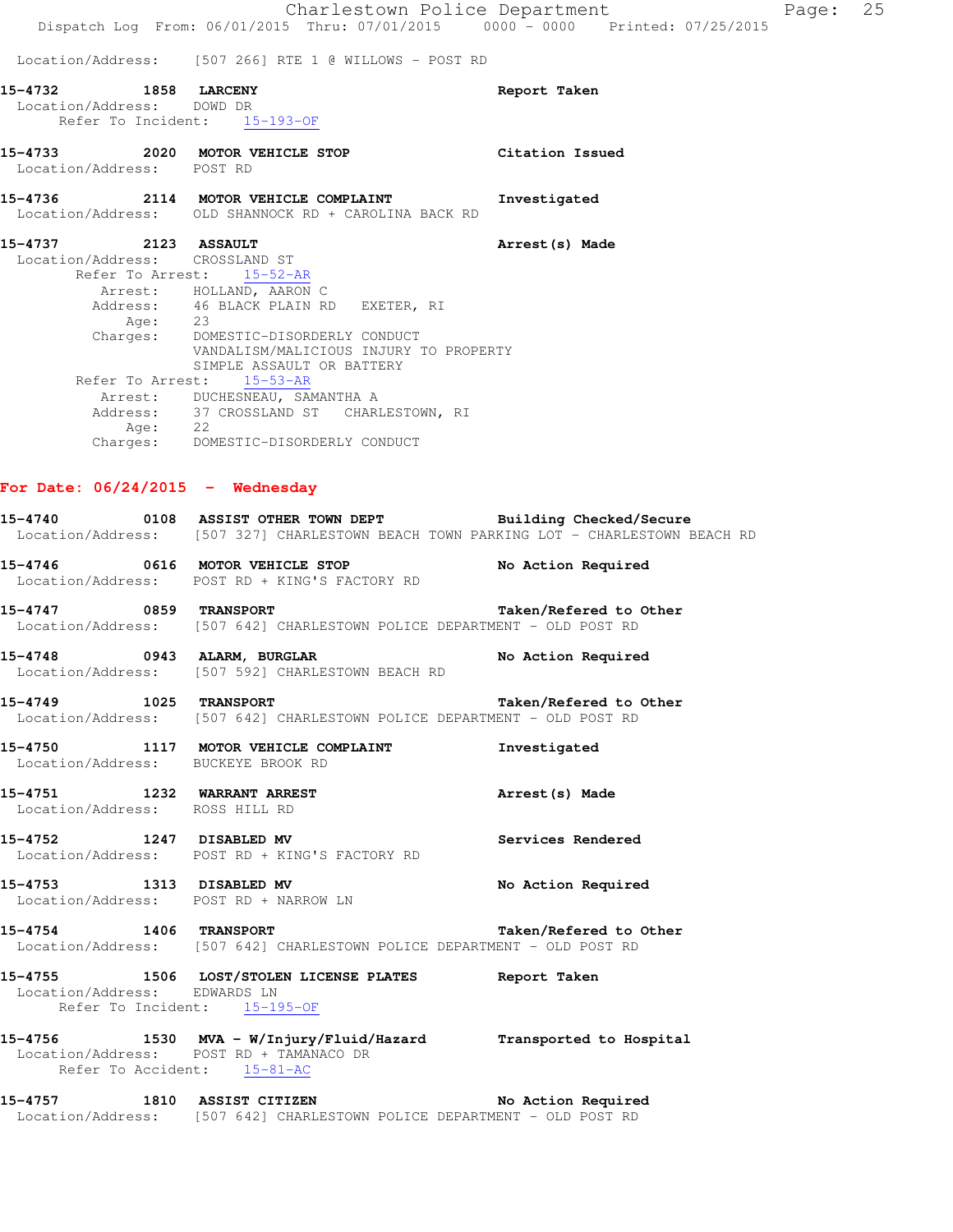|                                                                                     | Dispatch Log From: 06/01/2015 Thru: 07/01/2015 0000 - 0000 Printed: 07/25/2015                                                                 | Charlestown Police Department<br>Page: 26 |
|-------------------------------------------------------------------------------------|------------------------------------------------------------------------------------------------------------------------------------------------|-------------------------------------------|
|                                                                                     | 15-4758 1917 MOTOR VEHICLE STOP <b>Warning Issued</b><br>Location/Address: [507 37] CHARLESTOWN WINE AND SPIRITS - OLD POST RD                 |                                           |
| Refer To Accident: 15-82-AC                                                         | 15-4759 		 2027 MVA - W/Injury/Fluid/Hazard 		 Transported to Hospital<br>Location/Address: KING'S FACTORY RD + SHUMANKANUC HILL RD            |                                           |
|                                                                                     | 15-4760 2032 ALARM, BURGLAR<br>Location/Address: [507 746] POWAGET AVE                                                                         | Building Checked/Secure                   |
|                                                                                     | 15-4763 2143 ALARM, BURGLAR<br>Location/Address: [507 746] POWAGET AVE                                                                         | <b>False Alarm</b>                        |
| For Date: $06/25/2015$ - Thursday                                                   |                                                                                                                                                |                                           |
|                                                                                     | 15-4765 0011 ASSIST OTHER TOWN DEPT Services Rendered<br>Location/Address: [507 327] CHARLESTOWN BEACH TOWN PARKING LOT - CHARLESTOWN BEACH RD |                                           |
|                                                                                     | 15-4767   0120   ASSIST OTHER TOWN DEPT   Services Rendered<br>Location/Address: [507 31] BLUE SHUTTERS BEACH - EAST BEACH RD                  |                                           |
| Location/Address: POST RD + FALCONE LN                                              | 15-4768 0126 MOTOR VEHICLE STOP                                                                                                                | Warning Issued                            |
|                                                                                     | 15-4773 0434 MOTOR VEHICLE STOP No Action Required<br>Location/Address: POST RD + PROSSER TRL                                                  |                                           |
|                                                                                     | 15-4775 0936 MOTOR VEHICLE STOP <b>Warning Issued</b><br>Vicinity of: [507 304] RTE 1A @ CHARLESTOWN PACKAGE STORE - OLD POST RD               |                                           |
| 15-4777 1026 MVA - Minor<br>Vicinity of: TRAYMORE ST<br>Refer To Accident: 15-83-AC |                                                                                                                                                | Report Taken                              |
| Location/Address: ROSS HILL RD                                                      | 15-4779 1108 POLICE INFORMATION Services Rendered                                                                                              |                                           |
|                                                                                     | 15-4781 1245 LARCENY<br>Vicinity of: [507 219] SHELTER COVE MARINA - CHARLESTOWN BEACH RD                                                      | Investigated                              |
|                                                                                     | 15-4783 1521 ANIMAL COMPLAINT<br>Vicinity of: [507 263] RTE 1 @ TOURIST INFO - POST RD                                                         | Services Rendered                         |
|                                                                                     | 15-4784 1744 SUSPICIOUS ACTIVITY/VEHICLE Services Rendered<br>Location/Address: [507 374] SAINT MARYS CHURCH - CAROLINA BACK RD                |                                           |
|                                                                                     | 15-4785 1806 ASSIST OTHER POLICE DEPT Could Not Locate<br>Location/Address: [507 291] RTE 216 @ WESTERLY LINE - ROSS HILL RD                   |                                           |
|                                                                                     | 15-4787 2053 ASSIST OTHER TOWN DEPT Services Rendered<br>Location/Address: [507 327] CHARLESTOWN BEACH TOWN PARKING LOT - CHARLESTOWN BEACH RD |                                           |
|                                                                                     | 15-4789 2101 ASSIST OTHER TOWN DEPT Services Rendered<br>Location/Address: [507 31] BLUE SHUTTERS BEACH - EAST BEACH RD                        |                                           |
|                                                                                     | 15-4791 2111 ANIMAL COMPLAINT<br>Location/Address: [507 357] K&S PIZZA - CAROLINA BACK RD                                                      | Taken/Refered to Other                    |
|                                                                                     | 15-4792 2123 WELL BEING CHECK Threstigated<br>Location/Address: [507 365] FAMOUS PIZZA - OLD POST RD                                           |                                           |
| Location/Address: BURDICKVILLE RD                                                   | 15-4794 2240 ASSIST OTHER POLICE DEPT Services Rendered                                                                                        |                                           |
|                                                                                     | 15-4795 2317 DISABLED MV                                                                                                                       | Unfounded                                 |
|                                                                                     | Location/Address: POST RD + ROSS HILL RD                                                                                                       |                                           |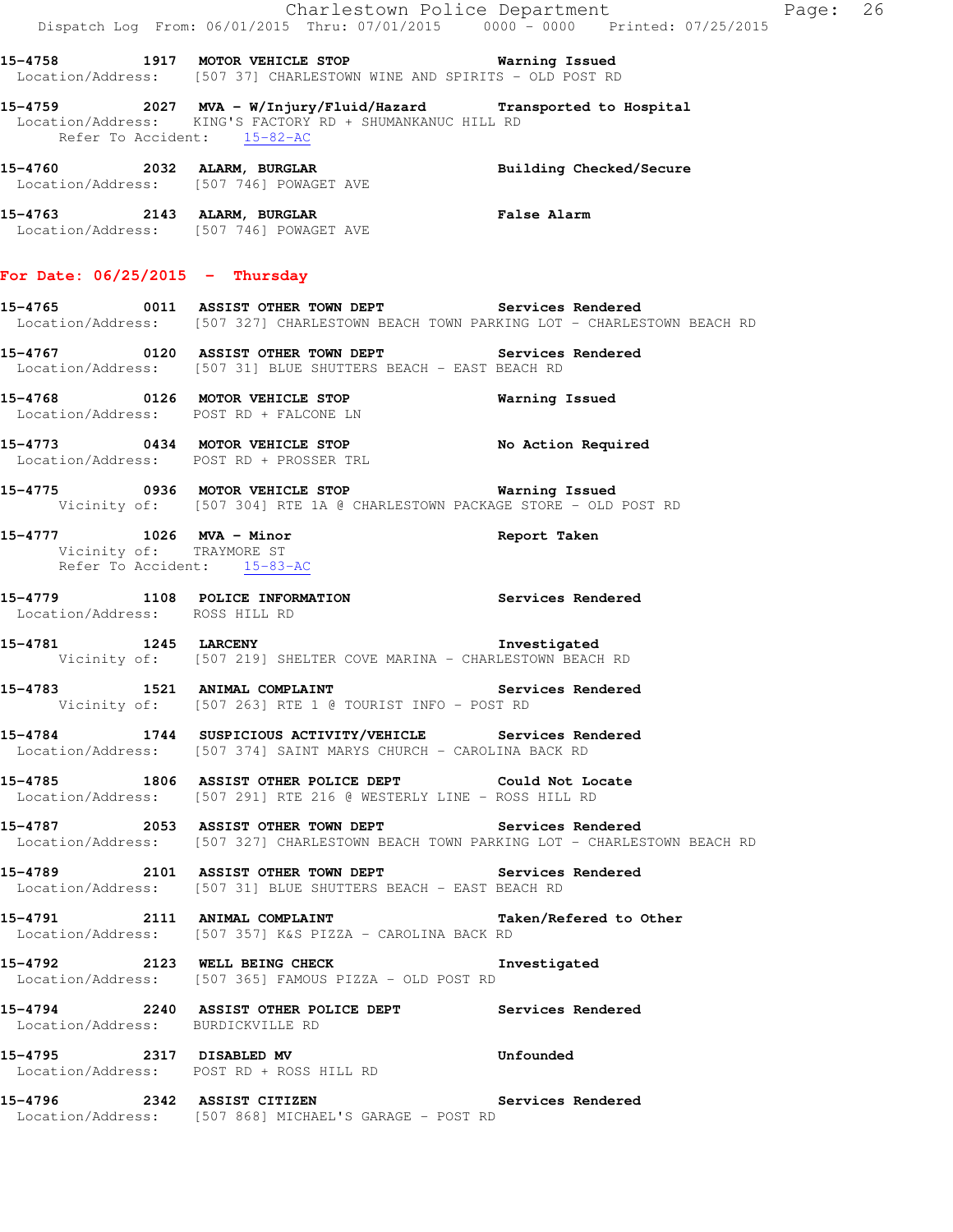#### **For Date: 06/26/2015 - Friday**

- **15-4803 0132 MOTOR VEHICLE STOP Warning Issued**  Location/Address: POST RD + SCHOOLHOUSE POND RD
- **15-4807 0454 MOTOR VEHICLE STOP Warning Issued**  Location/Address: POST RD + TAMANACO DR
- **15-4808 0552 MOTOR VEHICLE STOP Warning Issued**  Location/Address: [507 302] RTE 1A @ SOUTH SHORE MENTAL HEALTH - OLD POST RD
- **15-4809 0554 MOTOR VEHICLE STOP Warning Issued**  Location/Address: PILLERS - KING'S FACTORY RD
- **15-4810 0621 MOTOR VEHICLE STOP Citation Issued**  Location/Address: POST RD + PROSSER TRL
- **15-4811 0751 MOTOR VEHICLE STOP No Action Required**  Location/Address: [507 266] RTE 1 @ WILLOWS - POST RD
- **15-4812 0841 ROAD HAZARD/OBSTRUCTION Investigated**  Location/Address: POST RD + WEST BEACH RD
- **15-4814 1204 VANDALISM Investigated**  Location/Address: [507 57] BREEZY ACRES MINI GOLF - POST RD Refer To Incident: 15-196-OF
- **15-4815 1215 OFFICER WANTED Investigated**  Location/Address: KING'S FACTORY RD
- **15-4818 1522 LARCENY Report Taken**  Location/Address: WEST CASTLE WAY Refer To Incident: 15-197-OF
- **15-4820 1904 ASSIST CITIZEN Services Rendered**  Location/Address: [507 240] LAVINS LANDING MARINA INC - SPORTSMAN RD
- **15-4821 1920 MVA Minor Investigated**  Location/Address: POST RD + CROSS MILLS RD Refer To Accident: 15-84-AC
- **15-4826 2205 ASSIST OTHER TOWN DEPT Services Rendered**  Location/Address: [507 327] CHARLESTOWN BEACH TOWN PARKING LOT - CHARLESTOWN BEACH RD
- **15-4827 2215 ASSIST OTHER TOWN DEPT Services Rendered**  Location/Address: [507 31] BLUE SHUTTERS BEACH - EAST BEACH RD

### **For Date: 06/27/2015 - Saturday**

- **15-4830 0048 MOTOR VEHICLE STOP Warning Issued**  Location/Address: [507 258] RTE 1 @ SOUTH KINGSTOWN LINE - POST RD
- **15-4835 0226 SUSPICIOUS ACTIVITY/VEHICLE Investigated**  Location/Address: [507 364] CROTTY AND SONS AUTO BODY - SOUTH COUNTY TRL
- **15-4837 0518 TRANSPORT Services Rendered**  Location/Address: [507 64] RATHSKELLER RESTAURANT - OLD COACH RD
- **15-4838 0913 ROAD HAZARD/OBSTRUCTION Removed Hazard**  Location/Address: POST RD
- **15-4839 1201 MOTOR VEHICLE STOP Warning Issued**  Location/Address: POST RD + PROSSER TRL
- **15-4842 1407 MOTOR VEHICLE STOP Citation Issued**  Location/Address: [507 300] RTE 1 @ KRYSTAL PENGUIN - POST RD
- **15-4843 1459 BOATING VESSEL VIOLATION Investigated**  Location/Address: [507 26] CHARLESTOWN BREACHWAY - CHARLESTOWN BEACH RD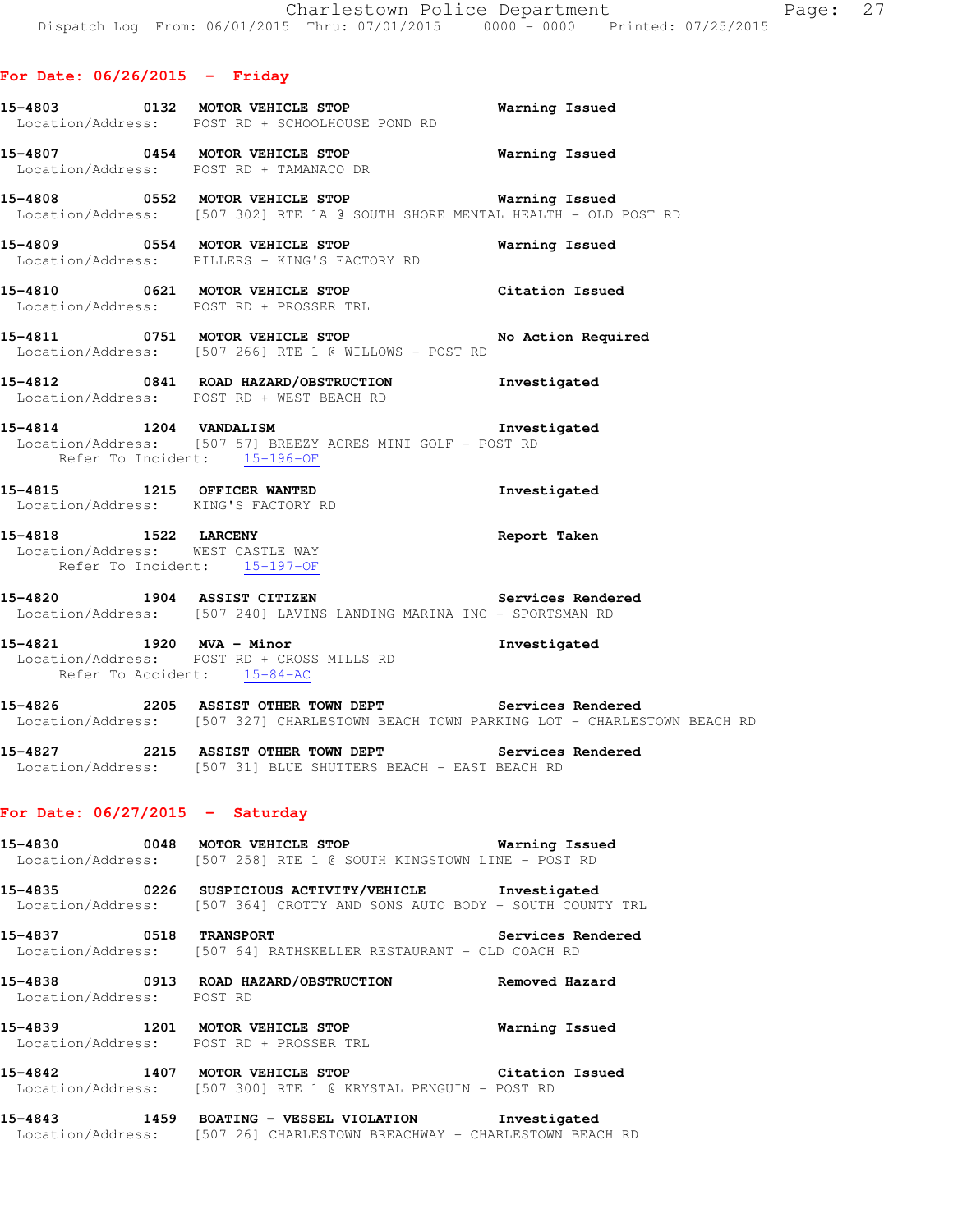|                                 | 15-4844 1504 DISTURBANCE/Music/Noise Investigated<br>Location/Address: BUCKEYE BROOK RD                                                                                                                                                                                                                                                 |                         |
|---------------------------------|-----------------------------------------------------------------------------------------------------------------------------------------------------------------------------------------------------------------------------------------------------------------------------------------------------------------------------------------|-------------------------|
|                                 | 15-4845 1801 WELL BEING CHECK Peace Restored<br>Location/Address: [507 544] CHARLESTOWN EARLY LEARNING CENTER - OLD POST RD                                                                                                                                                                                                             |                         |
| Location/Address: OLD POST RD   | 15-4846 1906 FIRE, BRUSH                                                                                                                                                                                                                                                                                                                | Extinquished            |
|                                 | 15-4847 1927 DISABLED MV<br>Location/Address: POST RD + WILDFLOWER RD                                                                                                                                                                                                                                                                   | Services Rendered       |
|                                 | 15-4848 2113 ASSIST OTHER TOWN DEPT Services Rendered<br>Location/Address: [507 327] CHARLESTOWN BEACH TOWN PARKING LOT - CHARLESTOWN BEACH RD                                                                                                                                                                                          |                         |
|                                 | 15-4849 2136 ASSIST OTHER TOWN DEPT Services Rendered<br>Location/Address: [507 31] BLUE SHUTTERS BEACH - EAST BEACH RD                                                                                                                                                                                                                 |                         |
|                                 | 15-4851 2209 MVA - Minor 2008 2009 2009 MVA - Minor<br>Location/Address: [507 841] BREACHWAY GRILL - CHARLESTOWN BEACH RD                                                                                                                                                                                                               |                         |
| 15-4852 2220 TRANSPORT          | Location/Address: TRAYMORE ST                                                                                                                                                                                                                                                                                                           | Services Rendered       |
|                                 | 15-4853 2303 ATTEMPTED SUICIDE<br>Location/Address: BLUEBERRY LN<br>Refer To Incident: 15-199-OF                                                                                                                                                                                                                                        | Transported to Hospital |
|                                 | 15-4854 2322 DRIVING WHILE INTOXICATED Arrest (s) Made<br>Location/Address: CHARLESTOWN BEACH RD<br>Refer To Arrest: 15-55-AR<br>Arrest: LEE, THOMAS C<br>Address: 341 CHARLESTOWN BEACH RD CHARLESTOWN, RI<br>Age: 50<br>Charges: DUI/DRUGS/ALCOHOL/1ST OFFENSE - B.A.C. UNKNOWN<br>Refusal to Submit to Chemical Test - 1st Violation |                         |
| For Date: $06/28/2015$ - Sunday |                                                                                                                                                                                                                                                                                                                                         |                         |
|                                 | 15-4856 0541 TRANSPORT<br>Location/Address: CHARLESTOWN BEACH RD                                                                                                                                                                                                                                                                        | Services Rendered       |
|                                 | 15-4857 0800 DISABLED MV<br>Vicinity of: [507 373] CROSS MILLS LIBRARY - OLD POST RD                                                                                                                                                                                                                                                    | Services Rendered       |
| 15-4858                         | 0924 ALARM, FIRE<br>Location/Address: [507 664] HAZEN ST                                                                                                                                                                                                                                                                                | Services Rendered       |
|                                 | 15-4860 0945 SUSPICIOUS ACTIVITY/VEHICLE Investigated<br>Vicinity of: [507 849] NINIGRET NATIONAL WILDLIFE REFUGE - POST RD                                                                                                                                                                                                             |                         |
| Location/Address: AUBURN DR     | 15-4861 1010 MISSING PERSON<br>Refer To Incident: 15-200-OF                                                                                                                                                                                                                                                                             | Investigated            |
| 15-4862                         | 1312 BOATING - VESSEL VIOLATION 6 Warning Issued<br>Location: [507 341] NINIGRET POND - EAST                                                                                                                                                                                                                                            |                         |
|                                 | 15-4863 1315 BOATING - VESSEL VIOLATION Warning Issued                                                                                                                                                                                                                                                                                  |                         |

**15-4864 1356 BOATING - VESSEL VIOLATION Warning Issued**  Location: NINIGRET, FORT NECK

Location: [507 341] NINIGRET POND - EAST

15-4865 1510 WATER RESCUE **15-4865** Services Rendered Location/Address: [507 31] BLUE SHUTTERS BEACH - EAST BEACH RD

**15-4866 1644 TRESPASSING Peace Restored**  Location/Address: SOUTH COUNTY TRL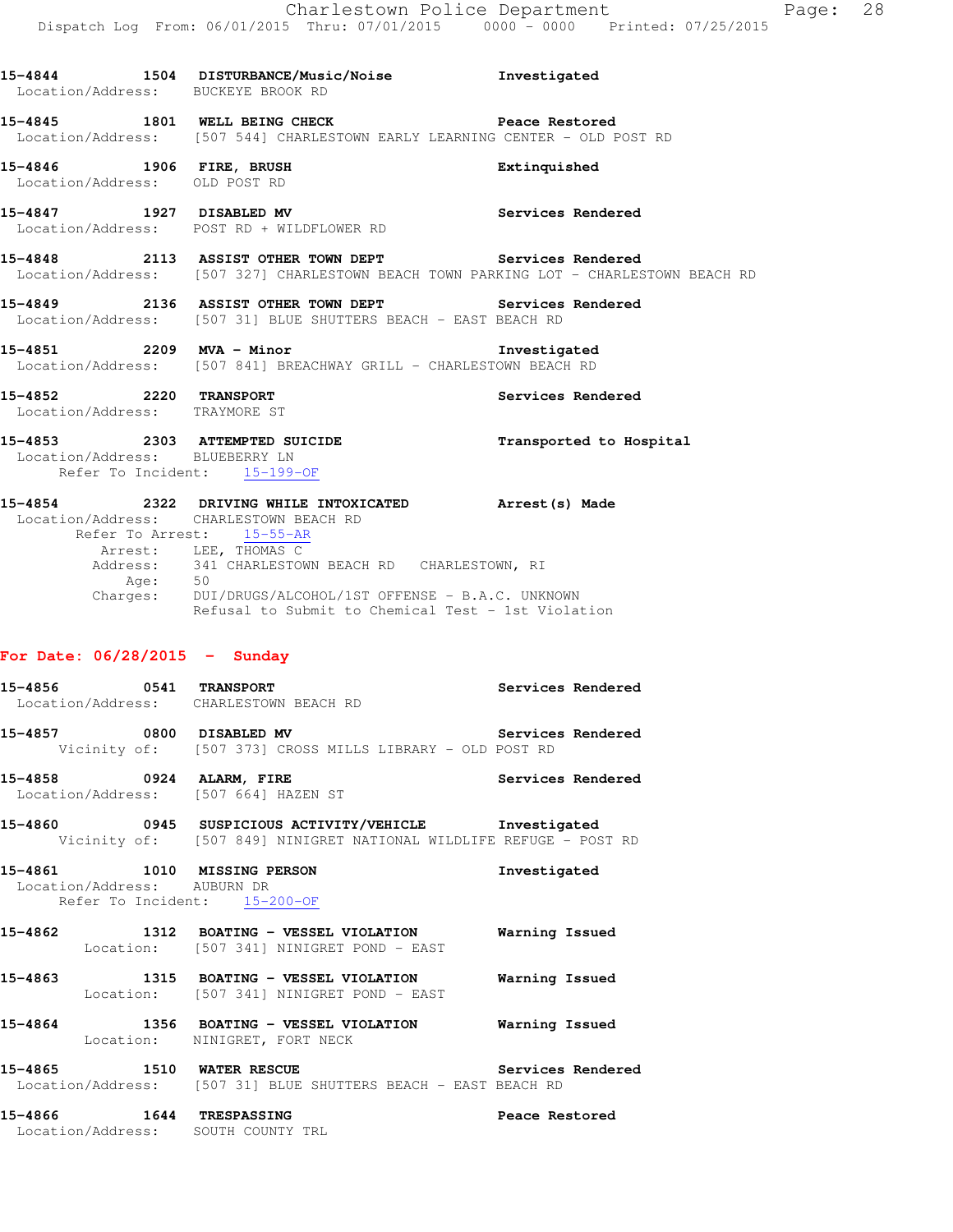**15-4868 1815 POLICE INFORMATION No Action Required**  Location/Address: ENNIS LN **15-4870 1909 ASSIST OTHER POLICE DEPT Services Rendered**  Location/Address: [507 727] OCEAN RIDGE DR **15-4871 1915 ANIMAL COMPLAINT No Action Required**  Location/Address: [507 222] SEAVIEW MOTOR COURT - OLD POST RD 15-4872 1940 ANIMAL COMPLAINT **15-4872** Services Rendered Location/Address: MOHAWK TRL **15-4874 2053 SUSPICIOUS ACTIVITY/VEHICLE No Action Required**  Location/Address: NARROW LN **15-4875 2103 POLICE INFORMATION No Action Required**  Location/Address: [507 100] RTE 1 @ FIORES - POST RD **15-4876 2118 ASSIST OTHER TOWN DEPT Services Rendered**  Location/Address: [507 31] BLUE SHUTTERS BEACH - EAST BEACH RD **15-4877 2140 ASSIST OTHER TOWN DEPT Services Rendered**  Location/Address: [507 327] CHARLESTOWN BEACH TOWN PARKING LOT - CHARLESTOWN BEACH RD

**15-4867 1751 MOTOR VEHICLE COMPLAINT Could Not Locate** 

## **For Date: 06/29/2015 - Monday**

Location/Address: CHARLESTOWN BEACH RD

| 15-4882           |  | 0053 SUSPICIOUS ACTIVITY/VEHICLE              |  |  | No Action Required |
|-------------------|--|-----------------------------------------------|--|--|--------------------|
| Location/Address: |  | [507 36] CHARLESTOWN MINI-SUPER - OLD POST RD |  |  |                    |

**15-4884 0113 MOTOR VEHICLE STOP Warning Issued**  Location/Address: POST RD + SCHOOLHOUSE POND RD

**15-4886 0438 MOTOR VEHICLE STOP No Action Required**  Location/Address: POST RD + PROSSER TRL

**15-4887 0458 MOTOR VEHICLE STOP Citation Issued**  Vicinity of: [507 243] KRYSTAL PENQUIN MOTEL - POST RD

**15-4889 0540 MOTOR VEHICLE STOP Warning Issued**  Location/Address: POST RD + PROSSER TRL

**15-4890 0644 ALARM, BURGLAR Building Checked/Secure**  Location/Address: [507 23] U.S. FISH & WILDLIFE HEADQUARTERS - BEND RD

**15-4891 0730 ASSIST OTHER AGENCY Taken/Refered to Other**  Location/Address: SOUTH LEWIS ST

**15-4892 0757 VANDALISM Investigated**  Location/Address: KLONDIKE RD

**15-4894 0935 DISTURBANCE/Music/Noise Could Not Locate**  Location/Address: RICHARD ST

**15-4895 1141 MOTOR VEHICLE STOP Warning Issued**  Location/Address: SOUTH COUNTY TRL + SHERMAN AVE

**15-4897 1313 MOTOR VEHICLE STOP Citation Issued**  Vicinity of: [507 649] NATALE CONSTRUCTION CORP - OLD POST RD

**15-4900 1616 ASSIST OTHER POLICE DEPT Services Rendered**  Location/Address: [507 642] CHARLESTOWN POLICE DEPARTMENT - OLD POST RD

**15-4901 1624 MOTOR VEHICLE COMPLAINT Could Not Locate**  Location/Address: WEST BEACH RD + SEA BREEZE AVE

**15-4902 1641 MVA - Minor Investigated**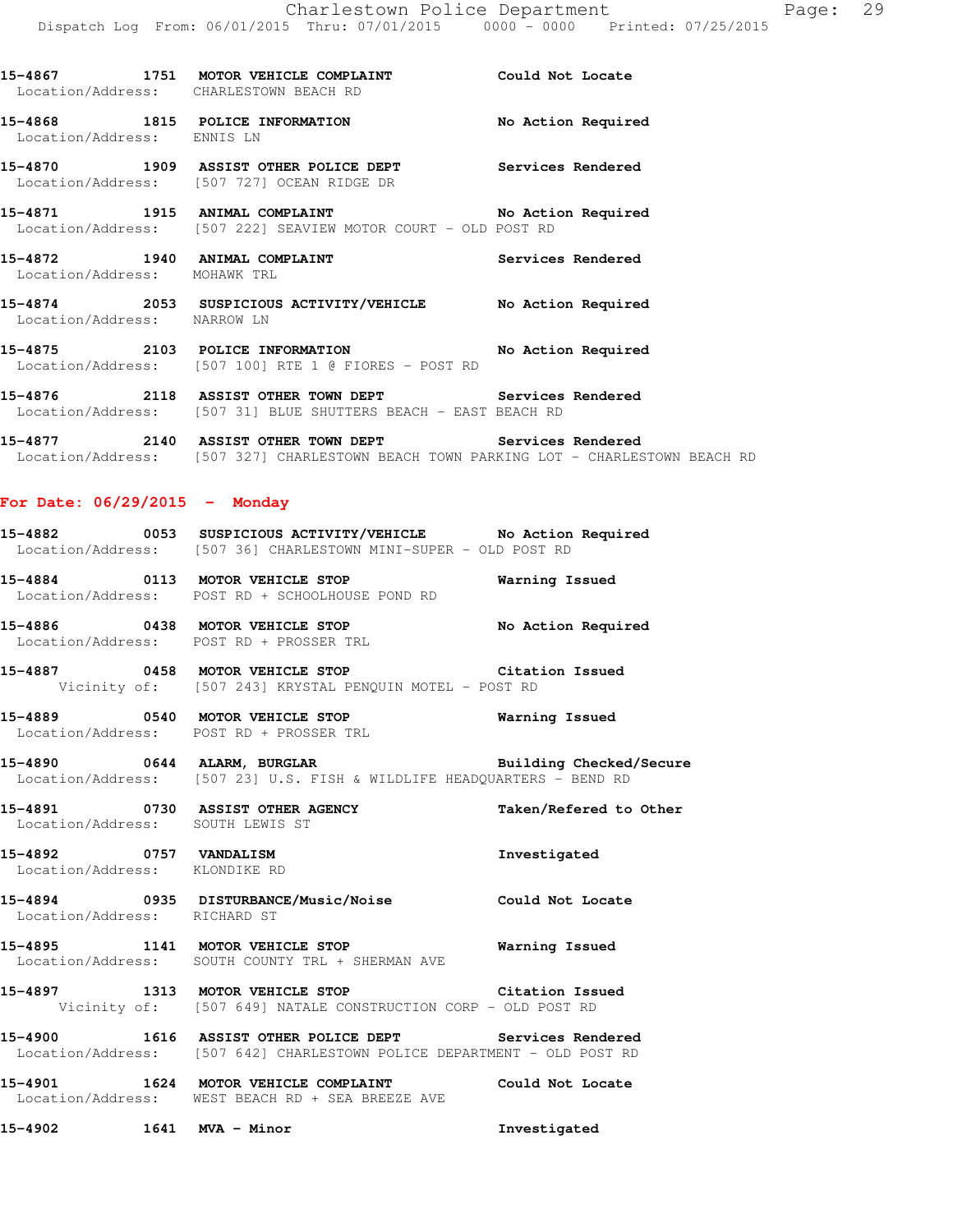|                                |                                                                                                                                          | Charlestown Police Department | Page: 30 |  |
|--------------------------------|------------------------------------------------------------------------------------------------------------------------------------------|-------------------------------|----------|--|
|                                | Dispatch Log From: 06/01/2015 Thru: 07/01/2015 0000 - 0000 Printed: 07/25/2015                                                           |                               |          |  |
|                                | Location/Address: POST RD + SOUTH COUNTY TRL                                                                                             |                               |          |  |
|                                | 15-4903 1701 POLICE INFORMATION No Action Required<br>Location: [507 863] FIVE SEASONS HOUSING DEVELOPMENT                               |                               |          |  |
| Location/Address: NARROW LN    | 15-4905 1809 ALARM, BURGLAR                                                                                                              | Unfounded                     |          |  |
| Refer To Accident: 15-85-AC    | 15-4906 1835 MVA - Minor Changes of Report Taken<br>Location/Address: [507 15] CASTLEROCK CONDOMINIUMS - CASTLE ROCK DR                  |                               |          |  |
| Location/Address: RAILROAD AVE | 15-4907 1858 ANNOYING PHONE CALLS 1nvestigated                                                                                           |                               |          |  |
|                                | 15-4908 2011 DIS CONDUCT / FIGHT Peace Restored<br>Location/Address: COLUMBIA HEIGHTS OVAL                                               |                               |          |  |
|                                | 15-4909 2023 ASSIST OTHER POLICE DEPT Threstigated<br>Location/Address: [507 258] RTE 1 @ SOUTH KINGSTOWN LINE - POST RD                 |                               |          |  |
|                                | 15-4911 2055 DISABLED MV<br>Location/Address: POST RD + LAKESIDE DR                                                                      | Investigated                  |          |  |
| Location/Address: THOMAS ST    | 15-4914 2259 DISTURBANCE/Music/Noise Unfounded                                                                                           |                               |          |  |
|                                | 15-4915 2309 PARKING VIOLATIONS Citation Issued<br>Location/Address: [507 327] CHARLESTOWN BEACH TOWN PARKING LOT - CHARLESTOWN BEACH RD |                               |          |  |
|                                | 15-4916 			 2321 ASSIST OTHER TOWN DEPT Services Rendered<br>Location/Address: [507 31] BLUE SHUTTERS BEACH - EAST BEACH RD              |                               |          |  |
|                                | 15-4918 2321 ASSIST OTHER TOWN DEPT                                                                                                      | Services Rendered             |          |  |

Location/Address: [507 327] CHARLESTOWN BEACH TOWN PARKING LOT - CHARLESTOWN BEACH RD

# **For Date: 06/30/2015 - Tuesday**

| Location/Address: KLONDIKE RD                           | 15-4926 0138 ANIMAL COMPLAINT                                                                                                 | Unfounded              |  |  |
|---------------------------------------------------------|-------------------------------------------------------------------------------------------------------------------------------|------------------------|--|--|
|                                                         | 15-4928 0145 DISTURBANCE/Music/Noise<br>Location/Address: COLUMBIA HEIGHTS OVAL                                               | Investigated           |  |  |
| Location/Address: NARROW LN                             | 15-4930 0211 DOMESTIC/Assault/Diso/Other Peace Restored                                                                       |                        |  |  |
|                                                         | 15-4933 		 0733 ANIMAL COMPLAINT 		 Could Not Locate<br>Location/Address: [507 405] SOUTH COUNTY TRL                          |                        |  |  |
|                                                         | 15-4934 0842 MVA - W/Injury/Fluid/Hazard Report Taken<br>Location/Address: COLUMBIA HEIGHTS RD<br>Refer To Accident: 15-86-AC |                        |  |  |
|                                                         | 15-4935 0915 TRAFFIC CONTROL<br>Location/Address: WEST BEACH RD + SEA BREEZE AVE                                              | No Action Required     |  |  |
| 15-4936 0922 VANDALISM<br>Location/Address: OLD POST RD |                                                                                                                               | Investigated           |  |  |
|                                                         | 15-4938 0941 TRANSPORT<br>Location/Address: [507 642] CHARLESTOWN POLICE DEPARTMENT - OLD POST RD                             | Taken/Refered to Other |  |  |
|                                                         | 15-4939 1124 DISABLED MV<br>Location/Address: POST RD + NARROW LN                                                             | No Action Required     |  |  |
|                                                         | 15-4941 1254 MOTOR VEHICLE COMPLAINT No Action Required<br>Location/Address: [507 258] RTE 1 @ SOUTH KINGSTOWN LINE - POST RD |                        |  |  |
| 15-4942                                                 | 1520 DISABLED MV                                                                                                              | Investigated           |  |  |